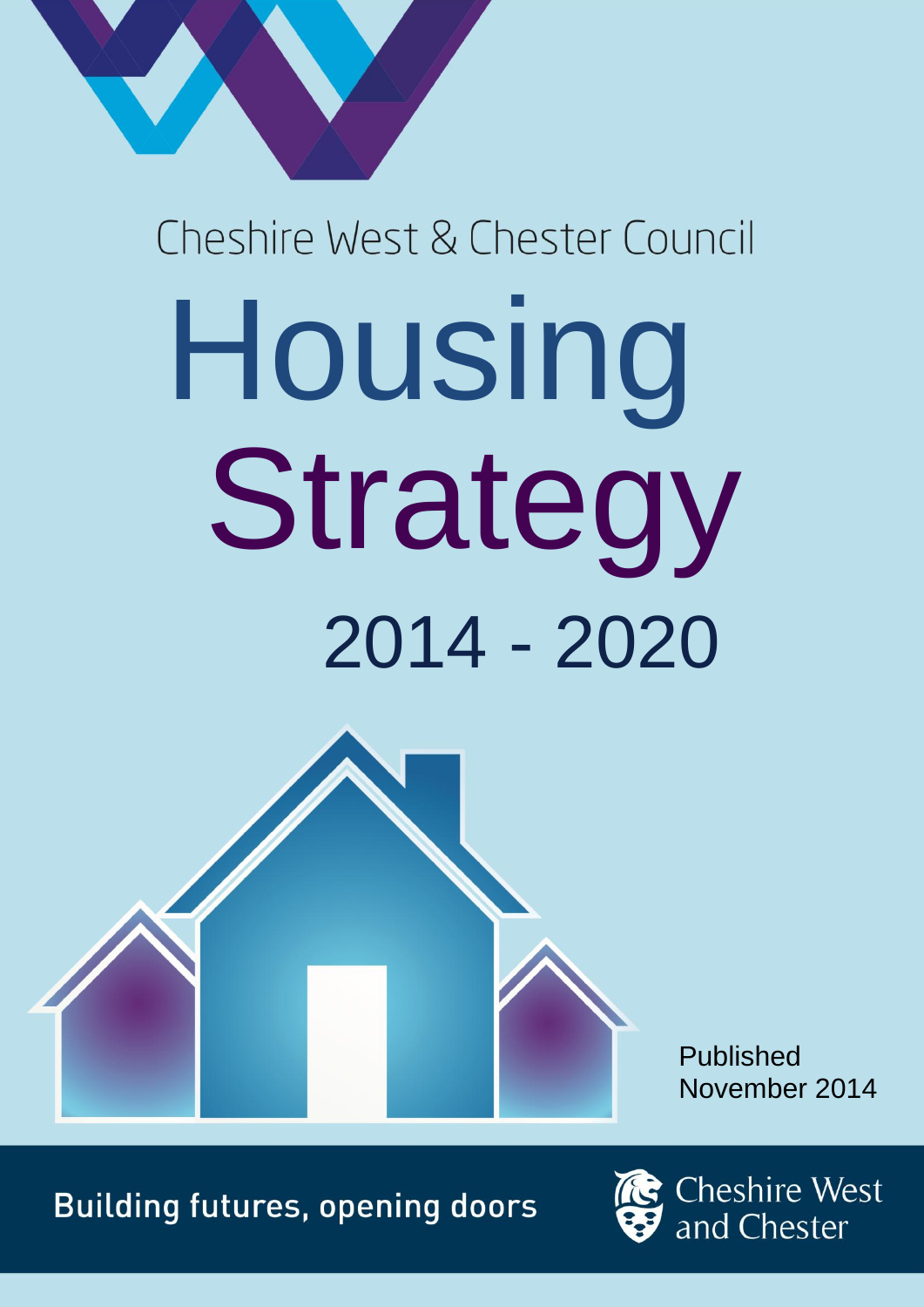## **Contents**

| 2. |                                                                                                                                    |
|----|------------------------------------------------------------------------------------------------------------------------------------|
| 3. |                                                                                                                                    |
| 4. | How are we going to tackle the issues identified and achieve our aims for                                                          |
|    |                                                                                                                                    |
|    |                                                                                                                                    |
|    |                                                                                                                                    |
|    | Appendix 1: Evidence base detailed summary - please note that this document is<br>available to download separately due to its size |
|    |                                                                                                                                    |
|    | Appendix 3: National, sub-regional and local housing priorities and policies 44                                                    |
|    |                                                                                                                                    |
|    |                                                                                                                                    |
|    | Appendix 6: List of other relevant Council strategies and documents 53                                                             |
|    |                                                                                                                                    |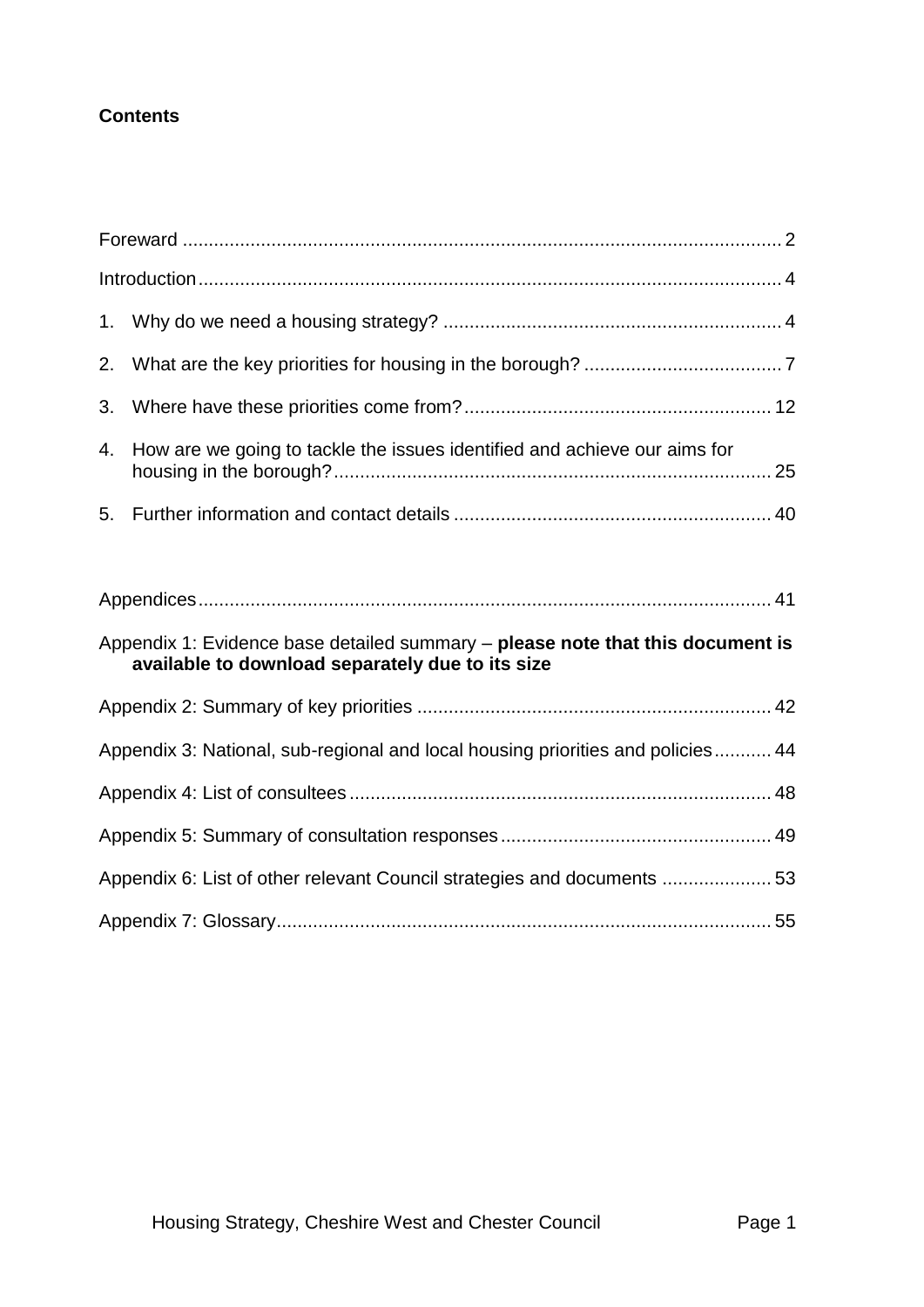## <span id="page-2-0"></span>**Foreword**

Welcome to our new Housing Strategy for Cheshire West and Chester, which sets out our plans for housing in the borough for the next five years.

The aim of the Strategy is to address known issues in the local housing market and to ensure that all of the borough's residents have the opportunity to access a safe, sustainable and affordable home.

The Strategy has been informed by extensive research, a robust evidence base and a thorough knowledge of local housing markets, but more importantly, it has been shaped through consultation with stakeholders and key partners including local residents and local businesses. We would like to thank everyone who took the time to contribute to the development of this Strategy; the feedback we received helped us to better understand the drivers of change affecting the local housing market, the housing needs and aspirations of local people and to find ways forward to meet these needs.

The Housing Strategy's primary role is to demonstrate how we plan to deliver the range of housing required to meet anticipated local needs and deliver improved housing outcomes in the borough over the coming five years, but housing also plays a vital role in supporting the delivery of other key corporate priorities. The Council is committed to enhancing the lives of local residents through reducing health inequalities and encouraging economic growth and the Strategy also demonstrates how improving housing outcomes will support the aims of the borough's Health and Wellbeing Strategy, the planning policies set out in the Local Plan and our ambitious Growth Strategy.

Cheshire West and Chester is a prosperous area and is already a great place to live, work and invest, but there are still challenges to be met. Whilst the majority of our residents are currently well-housed, in good quality, well-designed homes that they can afford, house prices and rents in the borough remain high compared to average earnings. This means that many residents on modest incomes, especially young people looking to start out on their own, cannot afford to house themselves here and, in spite of the borough's relative affluence, there remain pockets of deprivation and low employment.

We know that we need to promote the delivery of more homes in the borough, but we need to make sure that these homes are in the right places to support sustainable economic growth and encourage the creation of new employment opportunities. We also need to ensure that they are well-designed, of high quality, are affordable to local residents and meet local needs.

Our population is expected to continue to grow over time and, in particular, the proportion of older people living in the borough is set to increase, so we must ensure that the accommodation needs of older people and our most vulnerable households are met. This includes increasing the delivery of homes both to buy and to rent.

In addition, we must ensure that standards are raised in the private rented sector to promote the availability of good quality rented accommodation, since this is likely to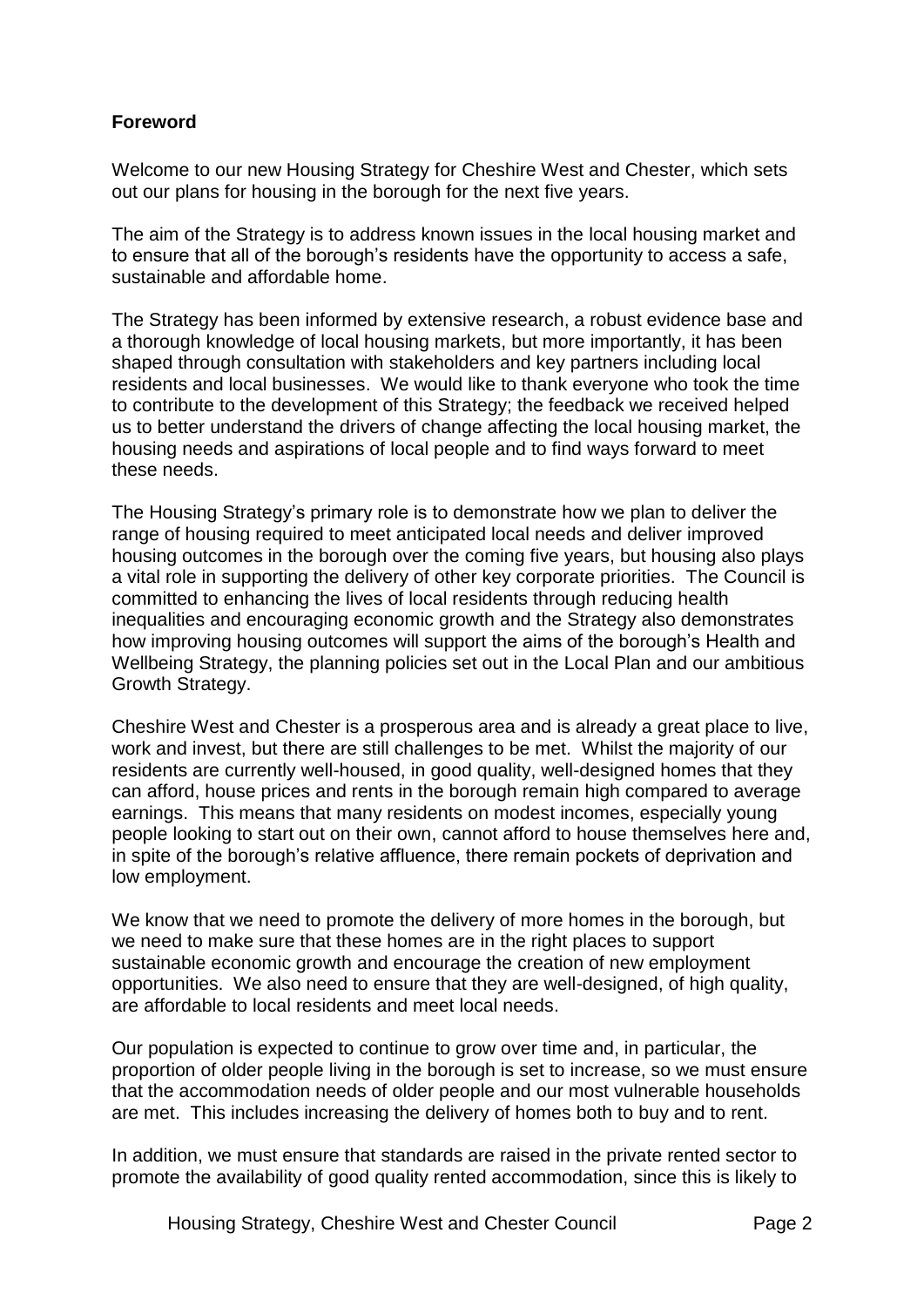be the only affordable option for many young people living in the borough in the future and we must achieve all this while protecting and enhancing the borough's unique character and heritage; this Housing Strategy sets out the key priorities and actions needed to meet these challenges.

We already have an excellent track record of delivering new homes; since 2009 the Council has overseen the delivery of over 1,500 new affordable homes in the borough and a further 900 are currently under construction, bringing the total number of new affordable homes completed to 2,410; that is an average of around 400 homes completed per year since 2009.

We believe that by both continuing to work with our partners to develop new and innovative delivery mechanisms and facilitating the delivery of more affordable homes in the borough ourselves, we can increase the range and choice of accommodation and tenures on offer and deliver more of the homes local people need.

We face significant challenges in delivering this strategy, however, not least due to the uncertain economic climate and increasing public sector cuts; we have witnessed unprecedented housing market conditions across the UK in recent years, resulting in a much lower rate of house building and the biggest changes to the country's welfare system for decades. These changes will have a profound impact, not only on the ability of some local households to access and maintain accommodation, but on the resources available to us to deliver our Housing Strategy.

It is clear that we cannot deliver our ambitions for housing in the borough alone and this Strategy sets out how we will work in partnership with developers, other public bodies, Registered Providers, the voluntary and community sectors and with residents themselves, to support the provision of the homes that local people need.

**Together we can deliver better housing outcomes for all of Cheshire West and Chester's residents and ensure that the borough remains a great place to live, work and invest well into the future.**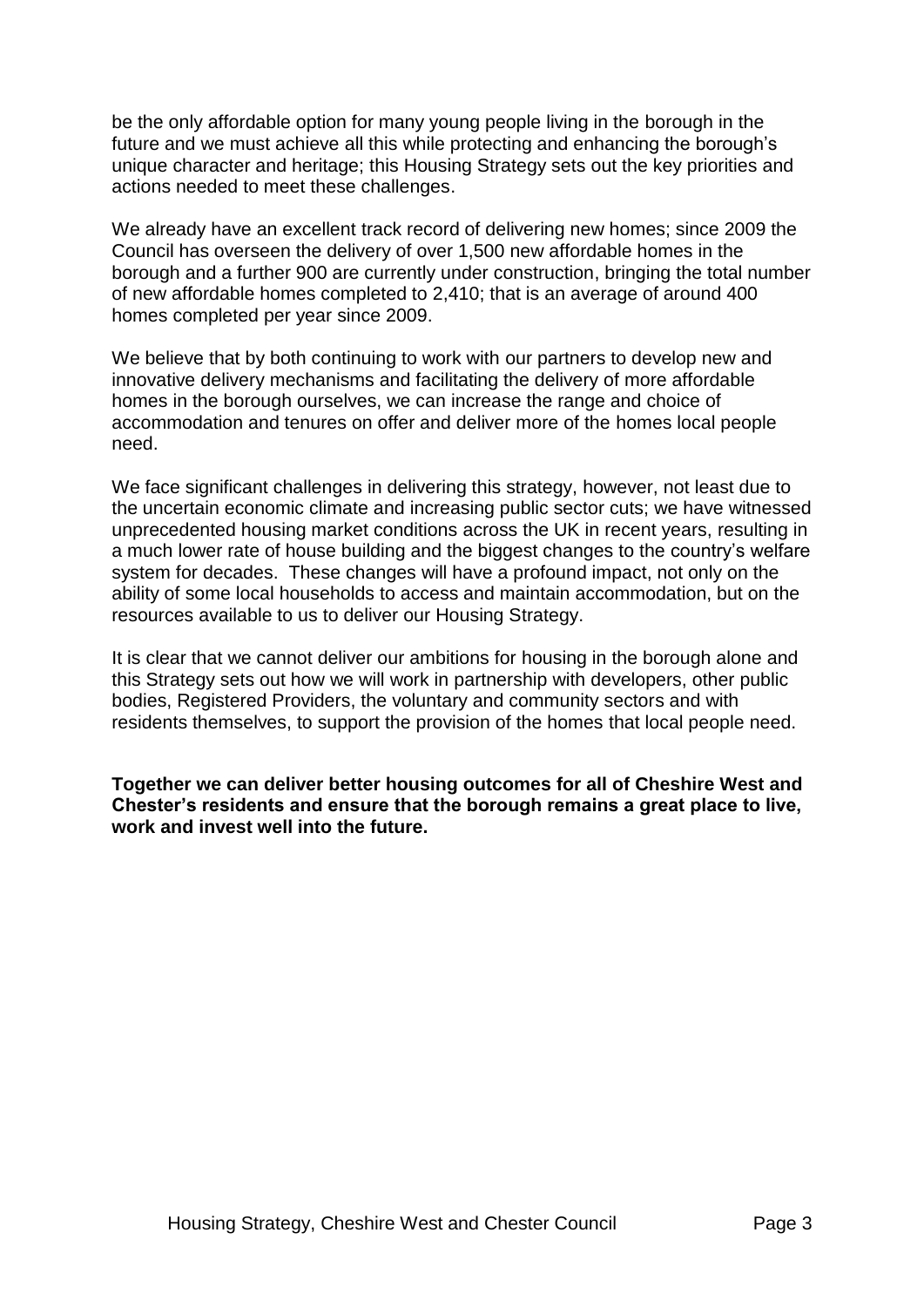## **Introduction**

This housing strategy is intended to provide a clear statement of the Council's vision and aims for housing in the borough for the next five years. It sets out the key drivers and issues affecting the borough and what the Council intends to do to help overcome these challenges and create the right conditions to support growth, meet local housing needs and promote a more resilient, diverse and balanced local housing market.

It will answer the following questions:

- **1. Why** do we need a housing strategy?
- **2. What** are the key priorities for housing in the borough?
- **3. Where** have these priorities come from?
- **4. How** are we going to tackle the issues identified and achieve our aims for housing in the borough?

## <span id="page-4-0"></span>**1. Why do we need a housing strategy?**

As the strategic housing authority for Cheshire West and Chester, the Council has a duty to ensure that the housing needs of all the borough's residents are met, regardless of tenure. This means that we must not only ensure that those in greatest housing need are able to access a suitable and sustainable home, but also that the range of housing available in the borough provides sufficient choice for those residents that are able to adequately meet their own housing needs.

The housing sector has undergone a period of unprecedented change in recent years and conditions in the local housing market have become increasingly challenging. Historically, average house prices in Cheshire West and Chester are more comparable to those in the south of the country than to those in the surrounding North West region and affordability remains a significant issue in the borough, in spite of the current recession.

The delivery of housing in the borough, both affordable and market housing, has fallen behind household growth for a number of years. As a result, pressure on house prices in the borough has increased considerably, as demand for housing continues to outweigh supply and there is a significant shortage of affordable housing available to local people. First time buyers are effectively priced out of buying local homes, restricting movement throughout the rest of the market. More new housing is essential to meet increasing demand and support the Council's ambitious plans for growth.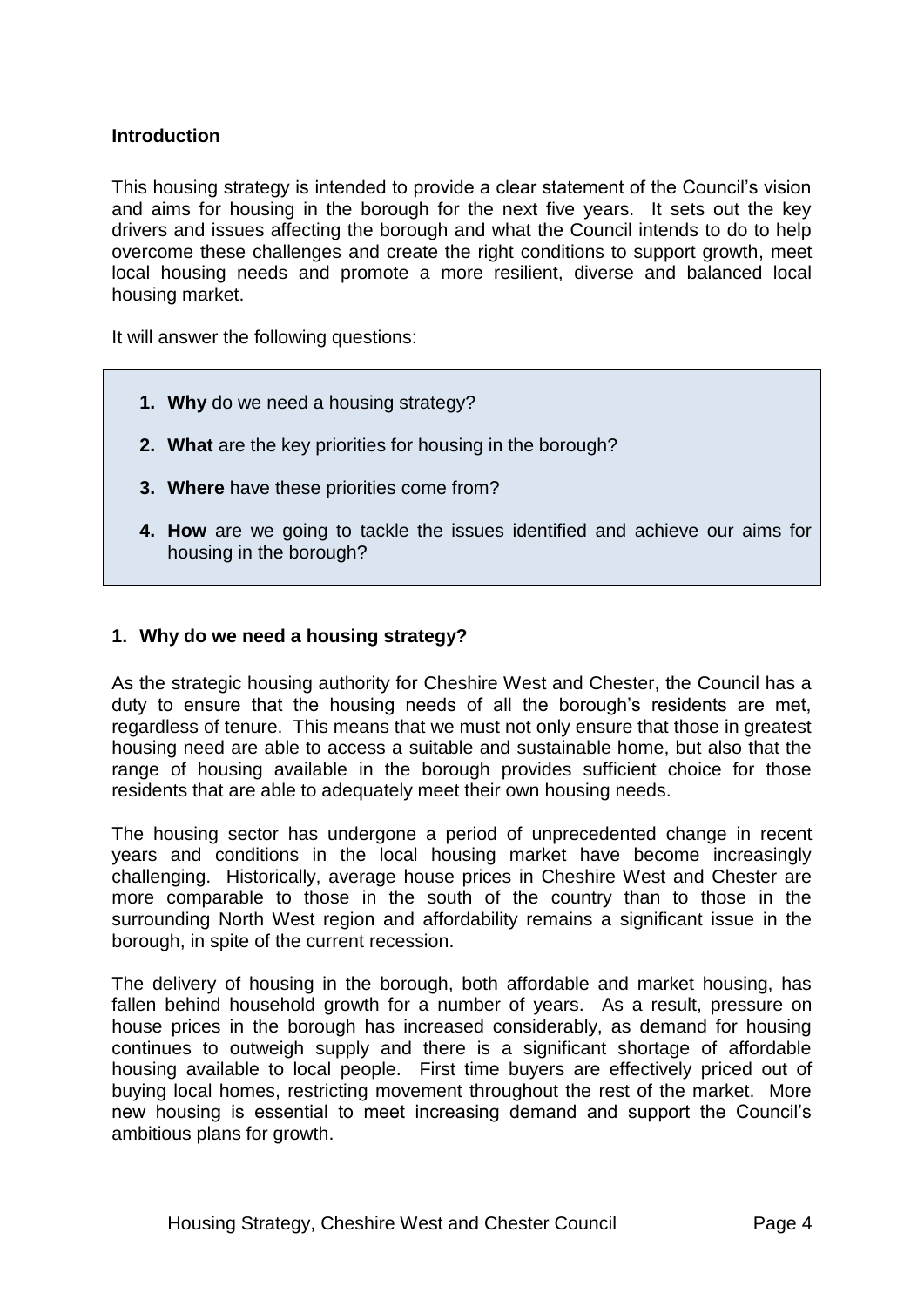Creating more balance in the local housing market through increasing delivery will give local people more choice and the ability to move up or down the housing 'ladder' as their needs and circumstances change. Moreover, it will help to promote greater flexibility by making it easier for local people to pursue employment opportunities, thus supporting economic growth. This, in turn, will help to support further development and encourage new employers to come to the borough, creating a cycle of growth that will benefit the borough and beyond, creating opportunities and revitalising communities.

But the housing strategy is not just about new homes. Increasing the delivery of housing, especially new affordable housing, will undoubtedly help to tackle affordability pressures in the borough, but new homes take time to build and large numbers of new homes will be needed to have any real impact on affordability.

Affordability is a complex issue; the ratio of house price or rent level to average income is a broad indicator of affordability in the borough, but overall housing costs include more than just mortgage or rent payments alone. The costs of fuel and power, insurance, Council Tax, repairs and maintenance, for example, can also impact on affordability. For those on the lowest incomes, other essential outgoings, including food and clothing, can leave very little money left over to go towards housing costs, so there is a strong correlation between affordability and achieving economic wellbeing for residents.

The housing strategy also seeks to help achieve affordable warmth for all residents and to improve the quality of the borough's existing homes. This will not only help to reduce carbon emissions and improve economic wellbeing, but will also help to improve health outcomes, especially for young children, older people and those with long-term limiting illnesses and disabilities, who may be more at risk of adverse effects from poor housing conditions and cold weather.

Moreover, sustainable growth cannot truly be achieved unless our plans for new housing development are inclusive and meet the needs of all our residents, including the most vulnerable in our communities. This includes not only those who may be vulnerable due to physical or mental disability, but also those from less visible groups, such as homeless people and Gypsies and Travellers, who are likely to have a lower life expectancy and much poorer health outcomes than the general population, as well as experiencing accommodation-related disadvantage. Understanding the needs of the different groups living in the borough and working collaboratively with our colleagues in health and social care and other service areas is an essential part of improving health and housing outcomes and enhancing the quality of life experienced by local people.

Increasing access to good quality, affordable, suitable and sustainable accommodation will help to improve the quality of life of all our residents, ensuring that everyone is able to live well no matter what their age, background or circumstances, from providing the best possible start in life for children to helping older people to age with dignity and continue to play an active role in their local community.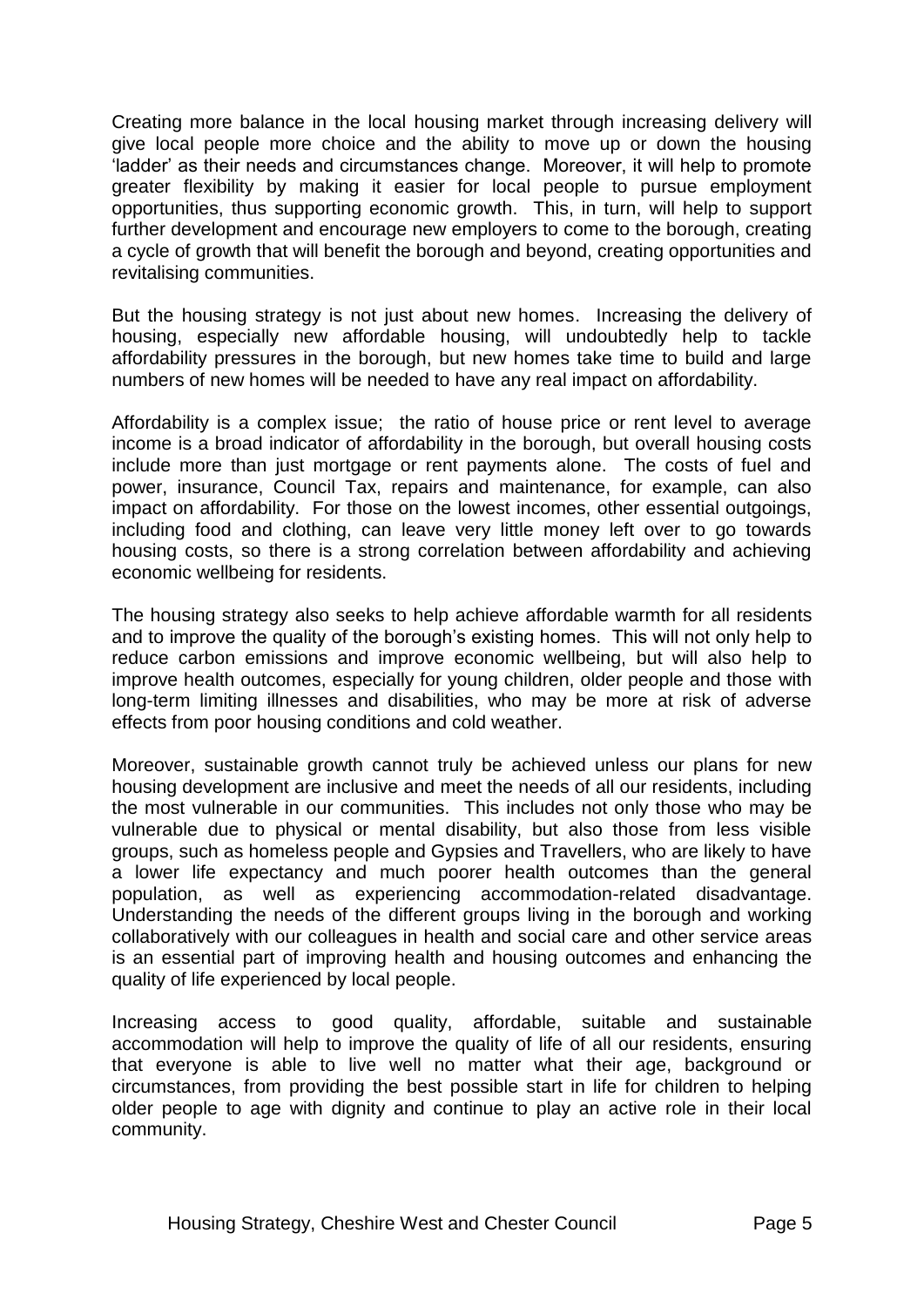## **1.1 Why now?**

-

We cannot consider the housing market in isolation; we must ensure that our strategic priorities for housing are aligned with other Council plans and with those of our partners, so that we can work together to tackle common issues in a more joined-up way, maximising resources and investment to drive delivery of our shared objectives.

This will mean working together in new and smarter ways to take a strategic approach to our public assets and other resources, infrastructure, support for business growth, employment and skills, health and housing to prioritise and coordinate activities to meet local needs and to drive investment and growth.

To this end, the Council is embracing new ways of working to deliver services in a more effective way, reducing duplication and enhancing value for money. As part of this process, Cheshire West and Chester Council, along with our key strategic partners, have collaborated in developing the 'altogether better' initiative. Altogether better is a new, whole place community budget approach testing innovative, radical and, above all, local methods of delivering public services.

As part of the review of our approach, economic growth has been adopted as a key corporate priority; the West Cheshire economic growth strategy aims to draw in £500million of private sector investment to the borough and to deliver 5,000 new jobs, supported by the delivery of  $5,500<sup>1</sup>$  new homes over a five year timeframe, in accordance with the following vision:

West Cheshire is an ambitious location which is seeking to grow business opportunities, create a varied and thriving economy and support its communities. We wish to ensure that the area remains a great place to live, work and invest.

Cheshire West and Chester plays a key role in the housing markets of Cheshire, Warrington and the surrounding districts and new housing development is a significant driver for economic growth across the area. New housing of the right type and in the right place can have a hugely positive impact on local communities by providing the opportunity for local people to access homes near employment centres, invigorating the local economy and supporting key growth targets.

In view of the Council and its partner's ambitions to drive economic growth and radically rethink the way that services are delivered, it is considered timely to develop a new housing strategy aligning housing delivery and services with the growth agenda, as well as with the emerging Local Plan for the borough.

The Local Plan is a key part of the Council's strategic planning framework, establishing the objectively assessed need for housing across Cheshire West and Chester to 2030 and identifying a supply of land suitable for new housing

<sup>&</sup>lt;sup>1</sup>Source: Cheshire West and Chester draft Local Plan, September 2013 (1,100 dpa)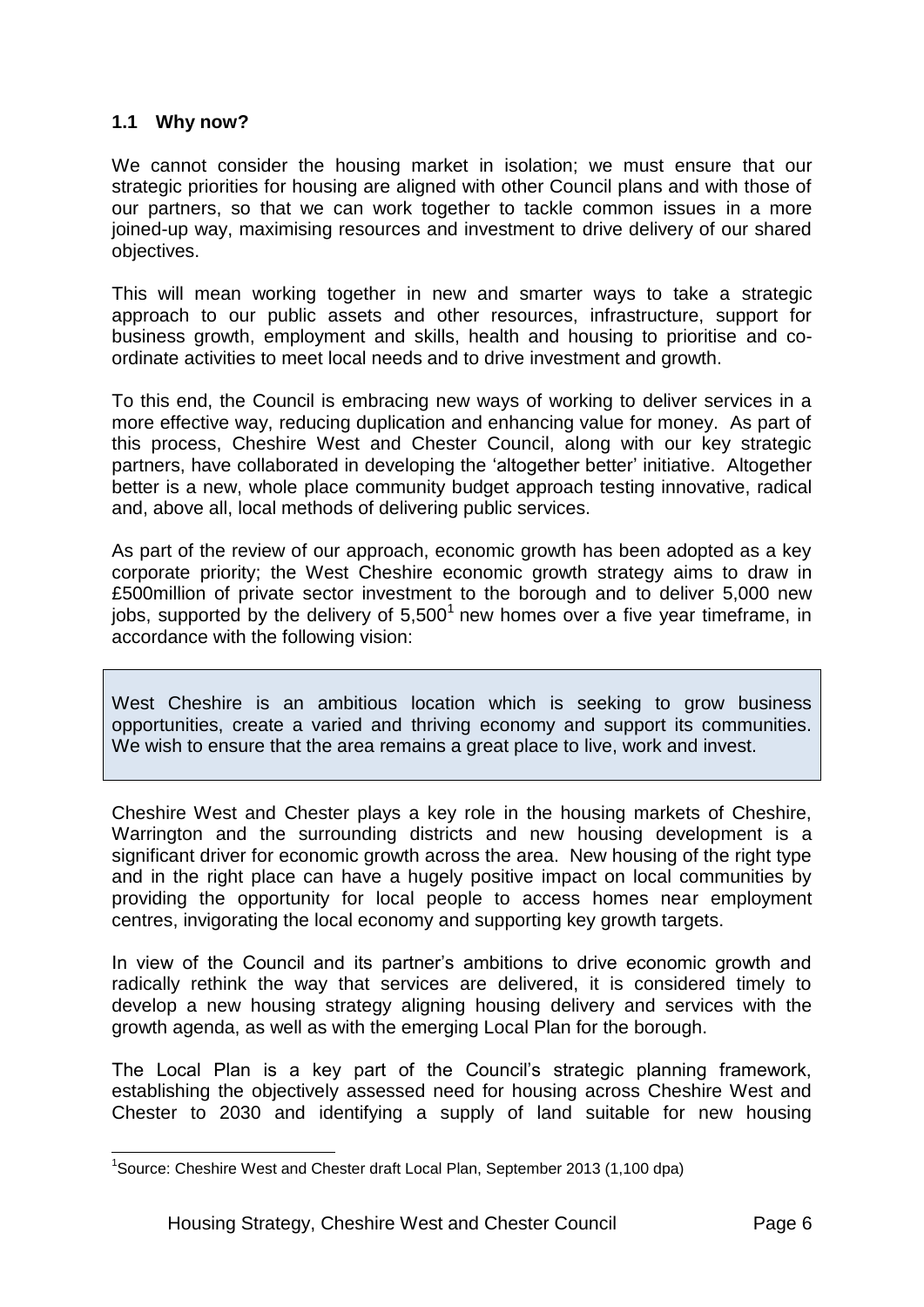development to meet the need identified. It also seeks to create sustainable communities by ensuring both that the right type of homes are built in the most appropriate locations across the borough to meet need and that new development supports a vibrant West Cheshire economy.

The housing strategy complements and supports both the planning policies set out in the borough's Local Plan and the Council's ambitious plans for growth and seeks to connect local people to the new opportunities being created. It is intended to place our local priorities for housing within the context of national and sub-regional housing policy and priorities, ensuring a good fit with national and sub-regional objectives and with the Council's wider corporate aims. It describes how we intend to address local housing issues, through working together with local partners to co-ordinate and drive new housing delivery, to meet identified local need and support other key corporate outcomes, within the spatial and policy framework provided by the emerging Local Plan.

In summary, the housing strategy has been developed with these three core principles in mind:

- 1. To align with sub-regional priorities, ensuring the housing strategy for Cheshire West and Chester is in harmony with sub-regional aims and vice versa
- 2. To align with the Cheshire West and Chester growth strategy priorities and emerging Local Plan, ensuring that new housing delivery supports sustainable economic and spatial growth and
- 3. To align with the localism agenda, the altogether better programme, localities and place team objectives to ensure that new housing development is supported by local people and contributes to the creation of sustainable communities.

## <span id="page-7-0"></span>**2. What are the key priorities for housing in the borough?**

## **2.1 Vision**

The Council has identified five key priorities to help to achieve its ambitious vision to be the best council in England: growth, localities, prevention, commissioning and culture. Housing has an integral role to play in supporting the delivery programme for each of these, particularly growth.

Our vision for housing in the borough aligns with the growth strategy for West Cheshire:

To deliver homes of the right type, quality and cost in the right locations in line with the current and future needs of the population to ensure West Cheshire remains an attractive location to live and help ease affordability pressures.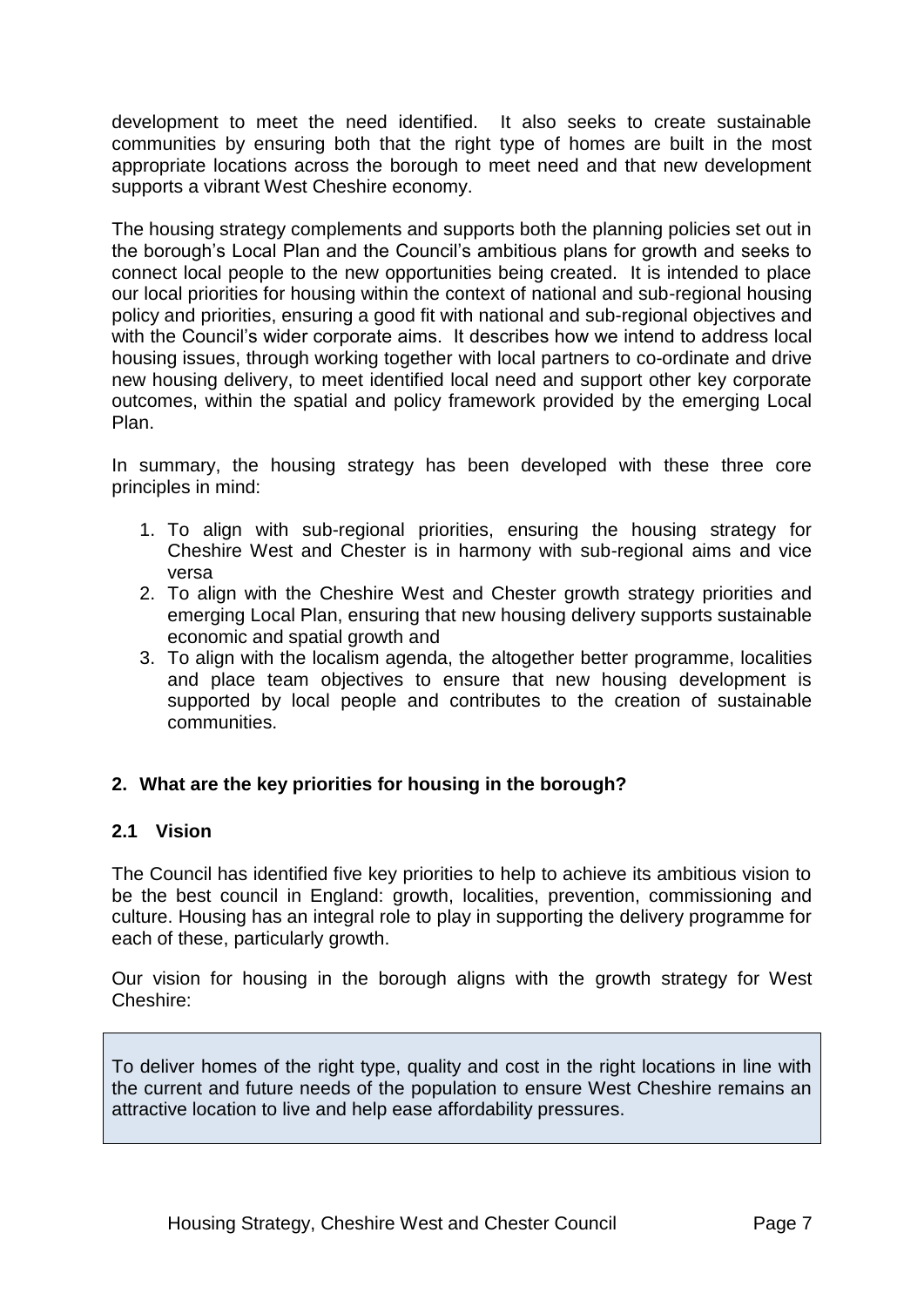As part of its ambition to be the best, the Council has also challenged all staff members to 'imagine, innovate and impress'; for housing, this means:

- Imagine: what will the local housing market of the future look like; how can we work with our partners to ensure that the borough remains an attractive place to live and work, with homes that people want to live in and aspire to move to?
- Innovate: unlocking delivery through new ways of working across the public, private and voluntary sectors, making best use of combined assets and resources and developing innovative financial and delivery mechanisms to increase supply
- Impress: deliver new homes that not only meet housing needs, but that reinvigorate the borough's housing markets, help drive economic growth and improve people's health and quality of life.

## **2.2 Priorities for housing**

## **Context/ framework:**

- Local Plan establishes demand, supply and spatial distribution for new housing development
- Local enterprise partnership's strategic economic plan and strategic housing investment plan establish sub-regional housing framework
- Local housing strategy establishes local housing objectives and priorities for action, including robust delivery plan

## **a) Priority 1: Increasing and enabling delivery: more homes stable growth**

## **Summary of issues and priorities:**

- **Enable delivery to meet need:** The priority is to work with developers, Housing Associations, landowners and relevant organisations including the Homes and Communities Agency to stimulate/ bring forward and increase levels of development through:
	- o Unlocking sites and assets
	- o Accessing and signposting to funding packages and models and alternative delivery mechanisms such as Community Land Trusts and the Community Right to Build
	- o Identifying investment opportunities
- **Affordability:** The priority is to develop mechanisms and initiatives which will help to address affordability pressures in the borough, regardless of tenure
- **Empty properties:** The priority is to reduce the number of empty properties in the borough and subsequently increase the number of available dwellings, including affordable homes; this includes the use of both incentives to encourage owners to work with the Council to bring empty homes back into use, but also robust enforcement action where necessary.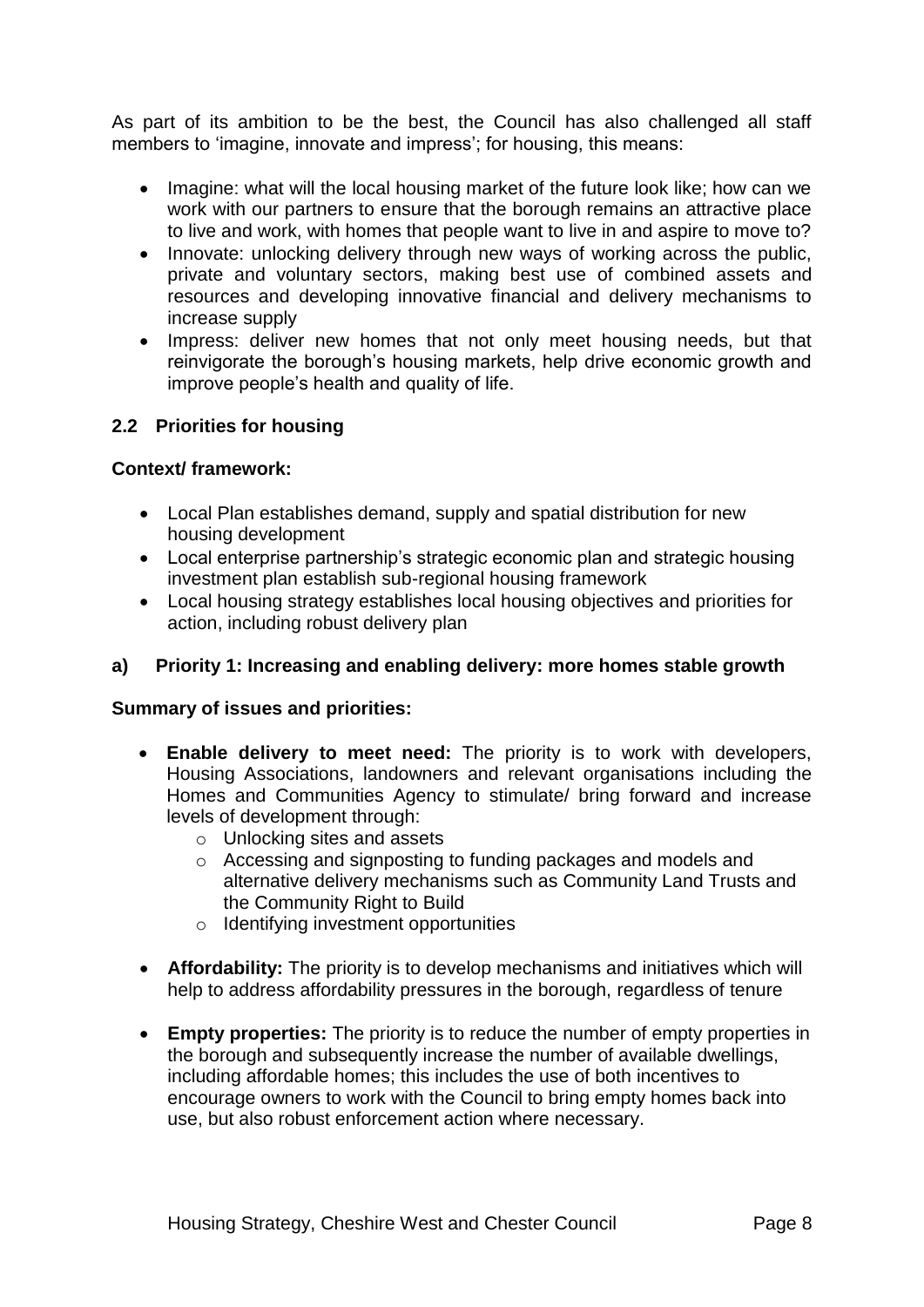A resilient, diverse and functioning housing market is a crucial component of the wider framework needed to underpin sustainable economic growth and economic growth is a key corporate priority. We know that the delivery of housing in the borough has fallen behind household growth and there is a significant shortage of affordable housing available to local people; increasing the delivery of housing in the borough is therefore essential to meet increasing need and demand and to deliver the right type of homes in the right locations to support the Council's ambitious plans for growth.

One of our key priorities is therefore increasing and enabling delivery to provide more homes and stable growth.

## **b) Priority 2: Improving access to housing**

## **Summary of issues and priorities:**

- **Diversify the housing mix:** The priority is to ensure we have the right housing offer for people at all life stages and to diversify the demographic:
	- o To ensure the housing offer attracts and retains people of working age, ensuring a sufficient workforce to sustain and grow the local economy and
	- $\circ$  To ensure there is a suitable range of housing to meet local needs. from affordable housing for young people, to suitable accommodation choices for older people, to stimulate movement throughout the market and help to sustain individual independence
- **Supporting vulnerable residents:** The priority is to ensure there are sufficient housing options, including a sufficient range and choice of accommodation and tenure types available for our most vulnerable residents and that vulnerable individuals are supported to access a suitable and sustainable home
- **Lower income households affected by the economic crisis / welfare reform:** The priority is to work with Housing Association partners to mitigate the impact of the economic crisis and welfare reforms and assist in achieving economic wellbeing for social housing tenants, helping to ensure that their tenancy remains affordable and sustainable, preventing risk of homelessness
- **Barriers to the housing market:** The priority is, through a range of initiatives and projects, to address the barriers to accessing homes, including increasing access to owner occupation for those on the margins of home ownership and increasing the supply of good quality, affordable housing in the borough's private rented sector.

Whilst there are undoubtedly some areas in the borough where house prices are more accessible, West Cheshire is a largely high value housing area and affordability has long been an acknowledged issue for residents. The sustained recession has had a further negative impact on affordability in terms of reducing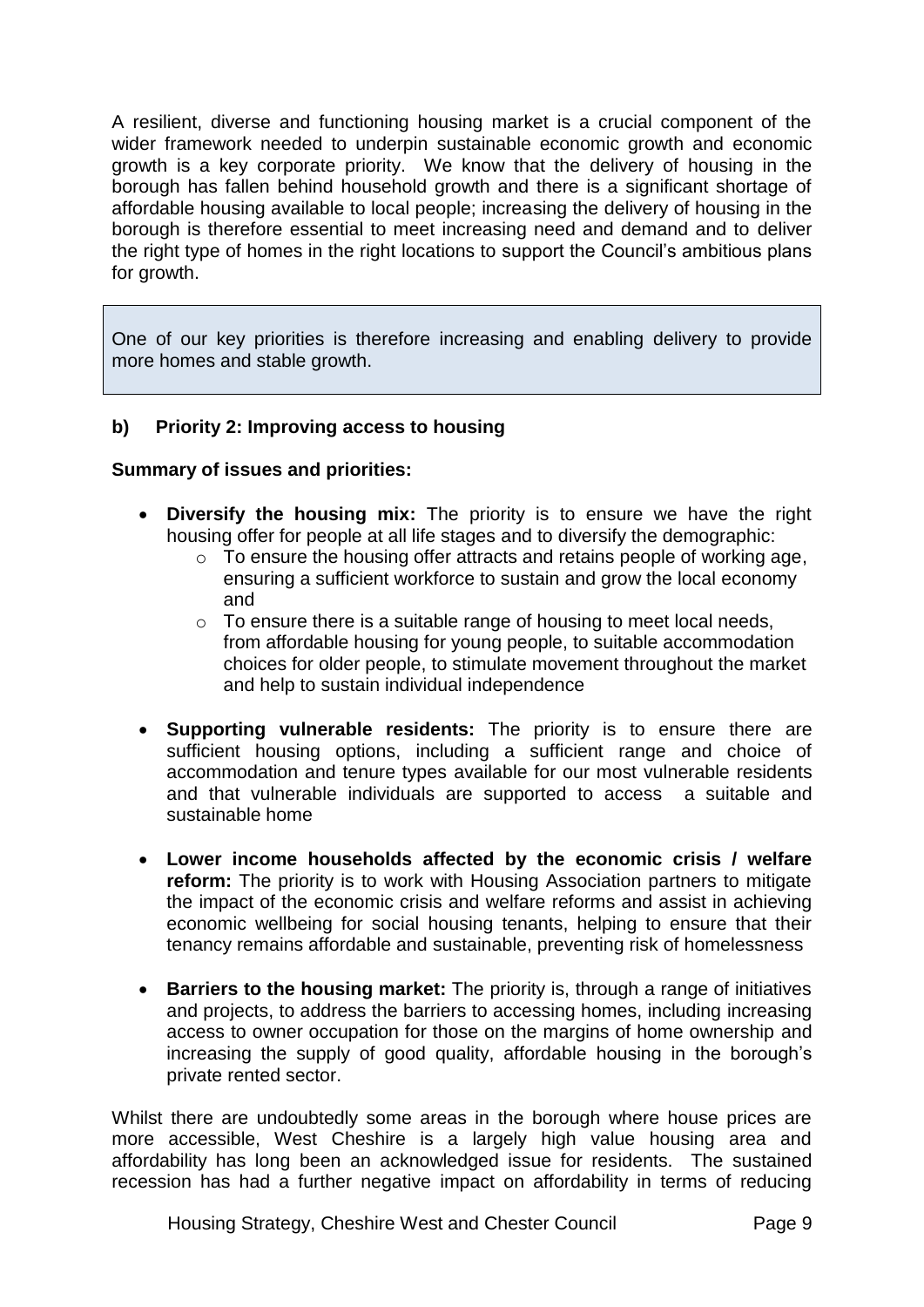household incomes in real terms and, in addition, West Cheshire has a higher proportion of detached and semi-detached homes than the national average and this contributes to the barriers faced by residents seeking to access home ownership.

Demand for owner occupation remains high in the borough, but many first time buyers are unable to afford even entry level house prices. Mortgage restrictions and the need for a large deposit mean that even those on above average incomes can struggle to access home ownership and a lack of sales activity at the lower end of the property market stifles movement throughout, constraining existing home owners who want to move on or downsize.

Although demand for home ownership is still evident, the economic downturn has affected the output of many house builders and levels of new development have fallen since the recession began, resulting in a reduction in the supply of homes available. This decline in delivery while demand remains strong has acted to increase the pressure further on house prices in the borough, adding to affordability problems as a consequence.

The lack of affordable housing to purchase has resulted in many newly-forming households and would-be first time buyers being diverted to the private rented sector, but increased demand for private rented homes has put pressure on rental values, increasing affordability problems in this sector too. Moreover, the common practice of requiring a substantial deposit for rented property excludes many local people from accessing even the private rented sector without financial assistance.

People in the armed forces (including veterans) are less likely to own their own home than many other groups; they of course face the same affordability issues facing many other households in the current economic climate and, on leaving the service, could well find themselves priced out of both owner occupation and the private rented sector when they return home. This situation can be aggravated by some local lettings policies, which prohibit access to affordable housing schemes (both for rent and for sale) to people either living in the local area currently or in the immediate past, or those with a strong local connection. The UK Armed Forces Covenant makes clear that any serving or former member of the armed forces should not be disadvantaged due to the nature and particularly the mobility requirements of service life, but should have the same opportunities to access affordable housing as any other citizen. We will ensure that our housing policies reflect this commitment to ensure that serving and former armed services personnel living in and returning to the borough have the same opportunities to access a suitable and sustainable home as other local residents.

Whilst financial barriers are also likely to affect those residents who are vulnerable in some way, vulnerable people are likely to experience a diverse range of further barriers to accessing a suitable and sustainable home due to their individual circumstances. This could include barriers arising from mental health issues, physical disabilities, addiction and social exclusion, or simply through not knowing the options available to them or a lack of the general life skills needed to maintain a home.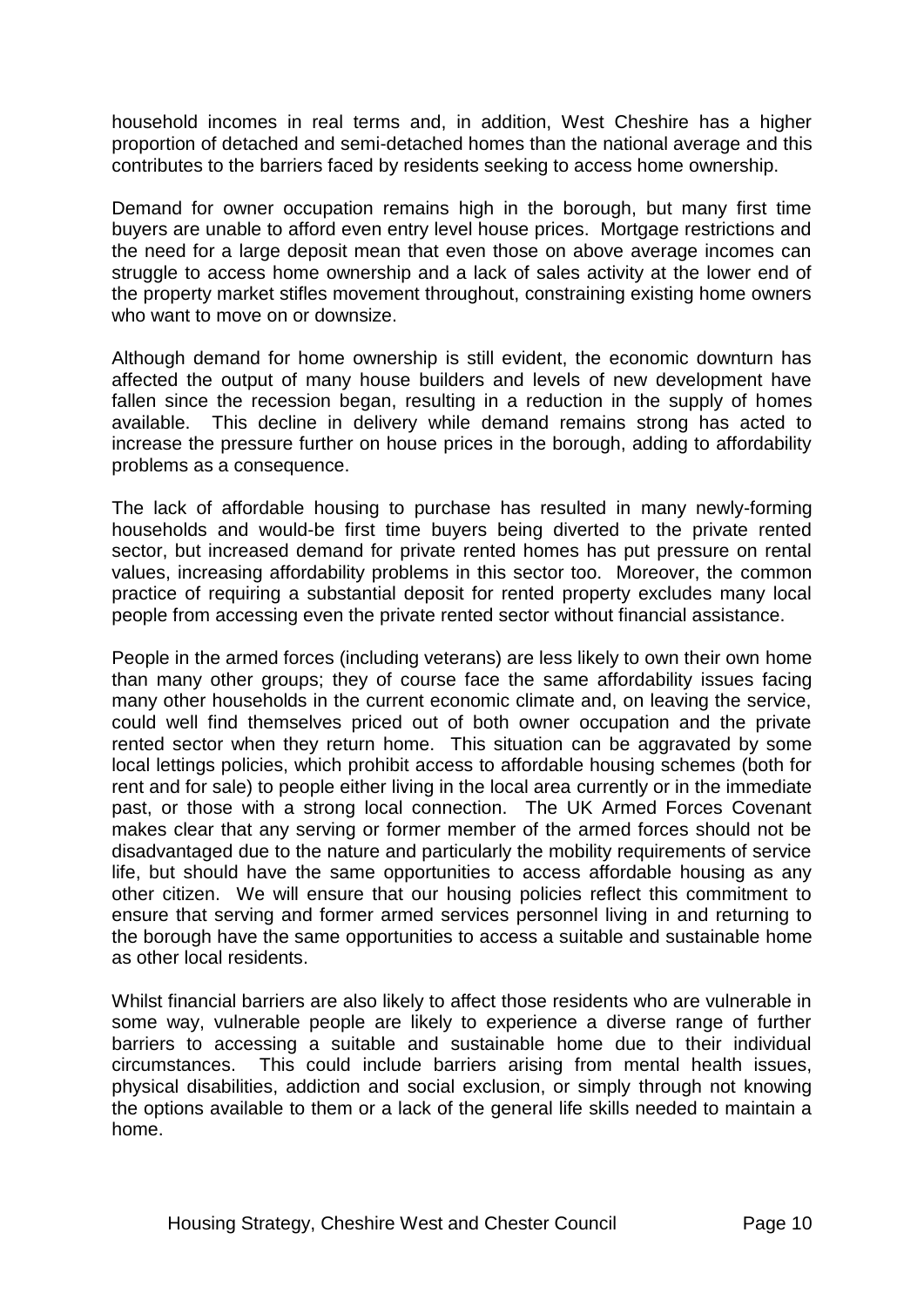In the case of Gypsies and Travellers, barriers to accessing suitable accommodation generally arise from a lack of suitable sites, for both transit and permanent residential pitches. Lack of suitable sites can lead to the risk of inappropriate development and roadside encampments in the borough, with the associated risks to health and safety of residing at the roadside without basic facilities. Many Gypsy and Traveller households want to ensure that their families can access key services including health and education, but wish to continue their cultural tradition of travelling during school holidays and to attend key festivals and family events; having a permanent base on a residential site to stay at for the majority of the year and to return to after travelling enables them to achieve this. The Council is currently in the process of developing two permanent sites for Gypsies and Travellers in the borough, which will allow local households from the Travelling community to maintain their cultural diversity and follow their traditional way of life; the housing strategy will seek to support delivery of these sites.

As the strategic housing authority for Cheshire West and Chester, the Council has a duty to ensure that the housing/ accommodation needs of all of the borough's residents are met. This means not only making sure that there is a suitable range of accommodation types and tenures available for those who are able to meet their own housing needs, including affordable housing, but also ensuring that there is a sufficient supply of specialist accommodation types and tenures to ensure that the borough's most vulnerable residents can be supported to access a safe, secure and sustainable home.

Another key priority is therefore to improve access to housing.

## **c) Priority 3: Improving housing quality, sustainability and design**

## **Summary of issues and priorities:**

- **Improve the quality of homes:** The priority is to improve standards in the Council's own housing stock and work collaboratively with partners to improve the quality of homes in the private sector, especially the private rented sector
- **Affordable warmth/ fuel poverty:** The priority is to work collaboratively to develop initiatives (e.g. Green Deal/ ECO) that will benefit local residents and address fuel poverty, including through sustainable construction methods and retro-fitting homes with improved insulation and heating systems etc
- **Sustainable design:** The priority is to work with developers and planners to influence and encourage sustainable methods of construction and improve the standard of design of new build homes to ensure that they:
	- o Meet the needs of people at all life stages (e.g. building for life standards)
	- $\circ$  Providing high quality homes in a high quality environment and
	- o Ensure new homes remain affordable to maintain and heat in the longterm through encouraging sustainable design.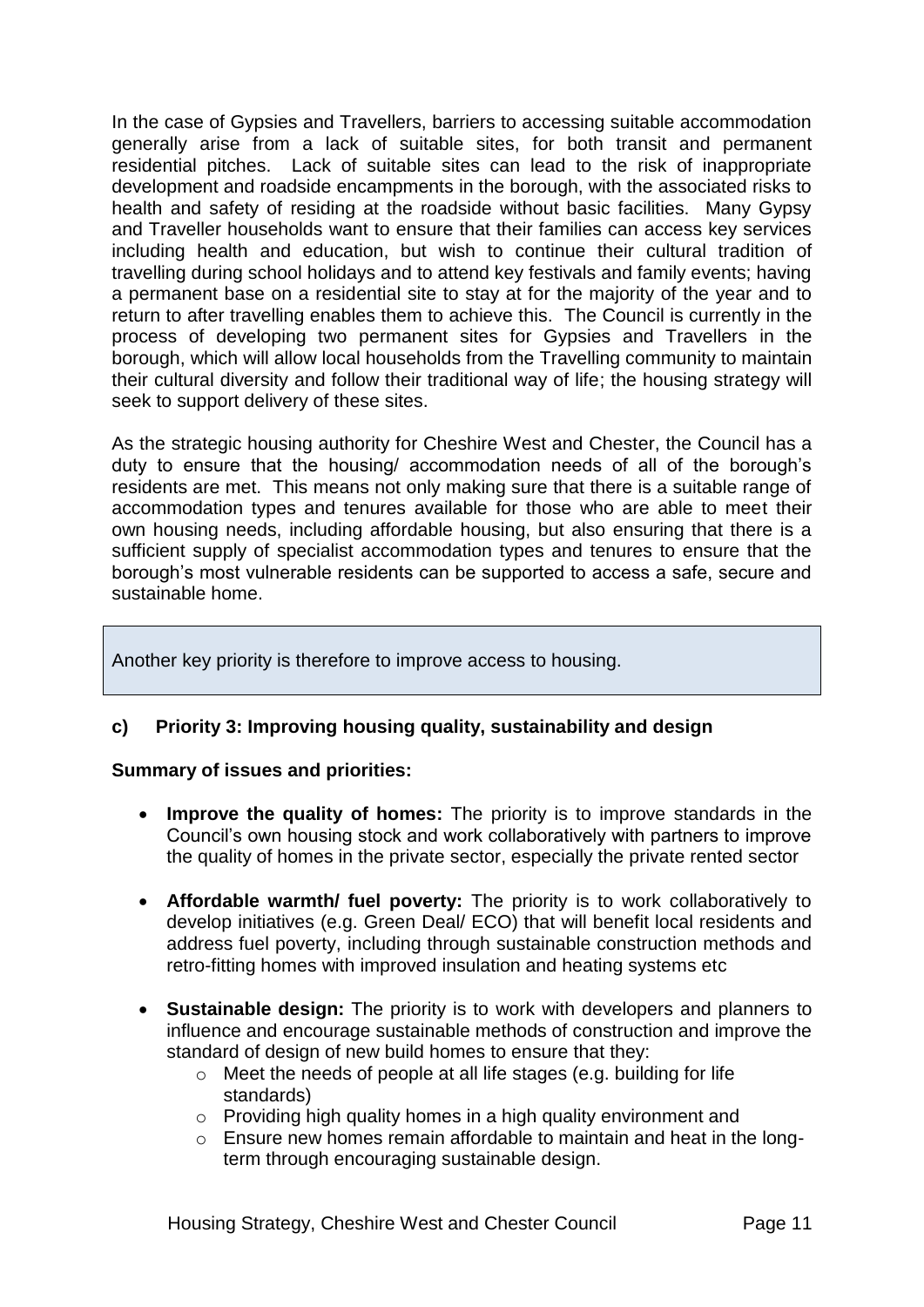Housing quality is inextricably linked to health; poor housing conditions can contribute to physical and mental health problems and people with no housing experience some of the worst health inequalities of all. A safe, warm and welldesigned home helps to provide the best start in life for children, enables those leaving hospital to return home sooner and, with appropriate support, means that older and disabled people can continue to maintain their independence and stay in their own home for longer.

There is also growing evidence that improving the quality of existing housing and related services can bring about significant savings to the public purse by reducing the costs of expenditure on health and social care; achieving affordable warmth is a good example of this, tackling health inequalities and significantly improving the quality of life of the borough's residents. Providing affordable warmth helps to reduce the health impact of excess cold, which can especially affect the very young, the very old and those with physical disabilities and life limiting long-term illnesses. It will also help to tackle fuel poverty, contributing to reducing affordability pressures and reducing carbon emissions through making the borough's homes more energy efficient, contributing to another key corporate goal, namely addressing climate change.

The use of innovative materials and construction methods can help to reduce the carbon footprint of new development and good design can also help to ensure the optimum energy efficiency of new homes. Innovative design can mean that new homes are flexible enough to meet the changing needs of residents throughout all stages of life and sustainable, both in terms of environmental impact and in terms of the costs of maintenance, power and affordable warmth for the occupants throughout the lifetime of the building.

Our final key priority is therefore to improve housing quality, sustainability and design.

## <span id="page-12-0"></span>**3. Where have these priorities come from?**

## **3.1 Strategy development**

The Cheshire sub-regional housing strategy, developed in partnership with the Cheshire and Warrington Housing Alliance, previously set the strategic housing direction for both Cheshire East and Cheshire West and Chester, but this document has now expired. The priorities identified in the sub-regional housing strategy were:

- To increase the supply of affordable housing to support economic growth and development
- To make best use of existing housing stock
- To meet the housing and accommodation-related support needs of our most vulnerable residents
- To increase the supply of market housing to support continued economic growth and regeneration and to meet local housing needs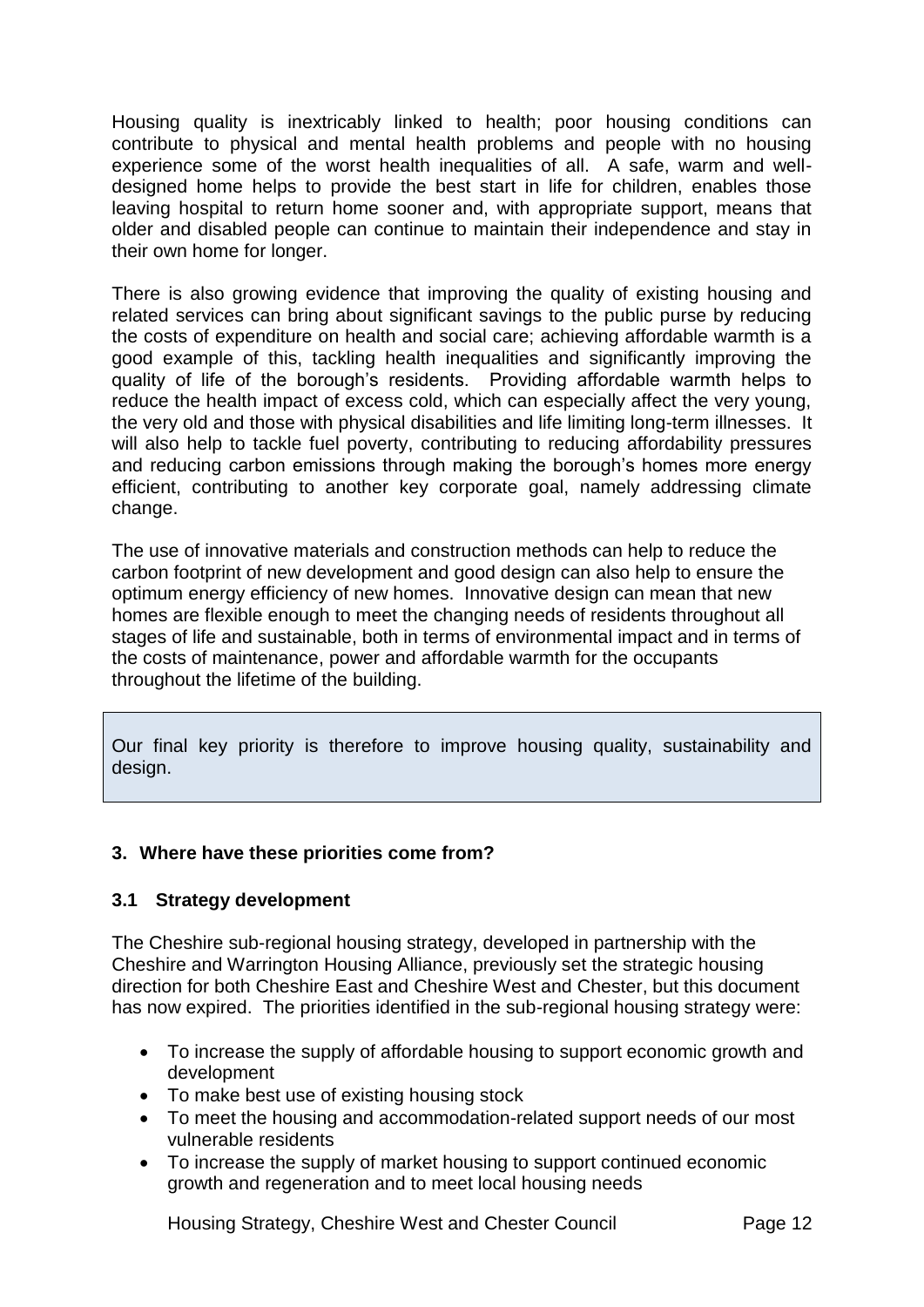Many of these priorities are as relevant today as they were at the strategy's launch in 2009. That is not to say that we have not made significant progress since that time; this year alone, we have:

- Helped to deliver 211 new affordable homes in the borough
- Achieved funding of over £15million from the Homes and Communities Agency's Affordable Housing Programme, which will deliver over 600 more new affordable homes for local people in the coming year
- Completed a Homelessness Review and begun consulting on a new draft Homelessness Strategy for the borough
- Developed a new Home Improvement Agency, which will co-ordinate the delivery of the Council's disabled facilities grant programme and the provision of help and advice to homeowners, including a 'handyman' service to help older residents with minor repairs and maintenance.

And in respect of the housing supply pipeline going forward from April 2015, we will deliver:

- 600 new homes funded through the Housing Revenue Account (HRA), including 230 affordable homes
- 345 new homes through the strategic housing framework (a mix of affordable homes and homes for sale on the open market)
- 3,456 affordable homes currently in the planning system, either with planning permission or with permission pending.

Other factors have acted to counterbalance the activities we have undertaken, however; not least the ongoing recession, which has seen the delivery of new homes on open market sites fall, jobs are less secure, mortgage lending has become more difficult to access and a significant programme of welfare reforms has been introduced. So, in spite of the considerable achievements that we and our partners have made since the sub-regional strategy was implemented, there remains compelling evidence that the need for all types of housing in the borough, and particularly affordable housing, continues to increase.

The priorities for housing set out in this housing strategy for the borough have been developed within the context of the conditions affecting the local housing market and within the framework established by national, sub-regional and local policies and strategies, including the former sub-regional housing strategy and the national housing strategy for England. They have also been informed by extensive research, a robust evidence base and a thorough knowledge of local drivers of change.

They have been further shaped through consultation with key partners and stakeholders, including our strategic housing partnership, which has been instrumental in developing this housing strategy for the borough. The strategic housing partnership is a forum made up of representatives from the key Registered Providers managing and developing housing stock within Cheshire West and Chester, facilitated by the Council's strategic housing team. Following a comprehensive review in June 2013, the Partnership adopted the following priorities, which are reflected in our housing strategy for the borough: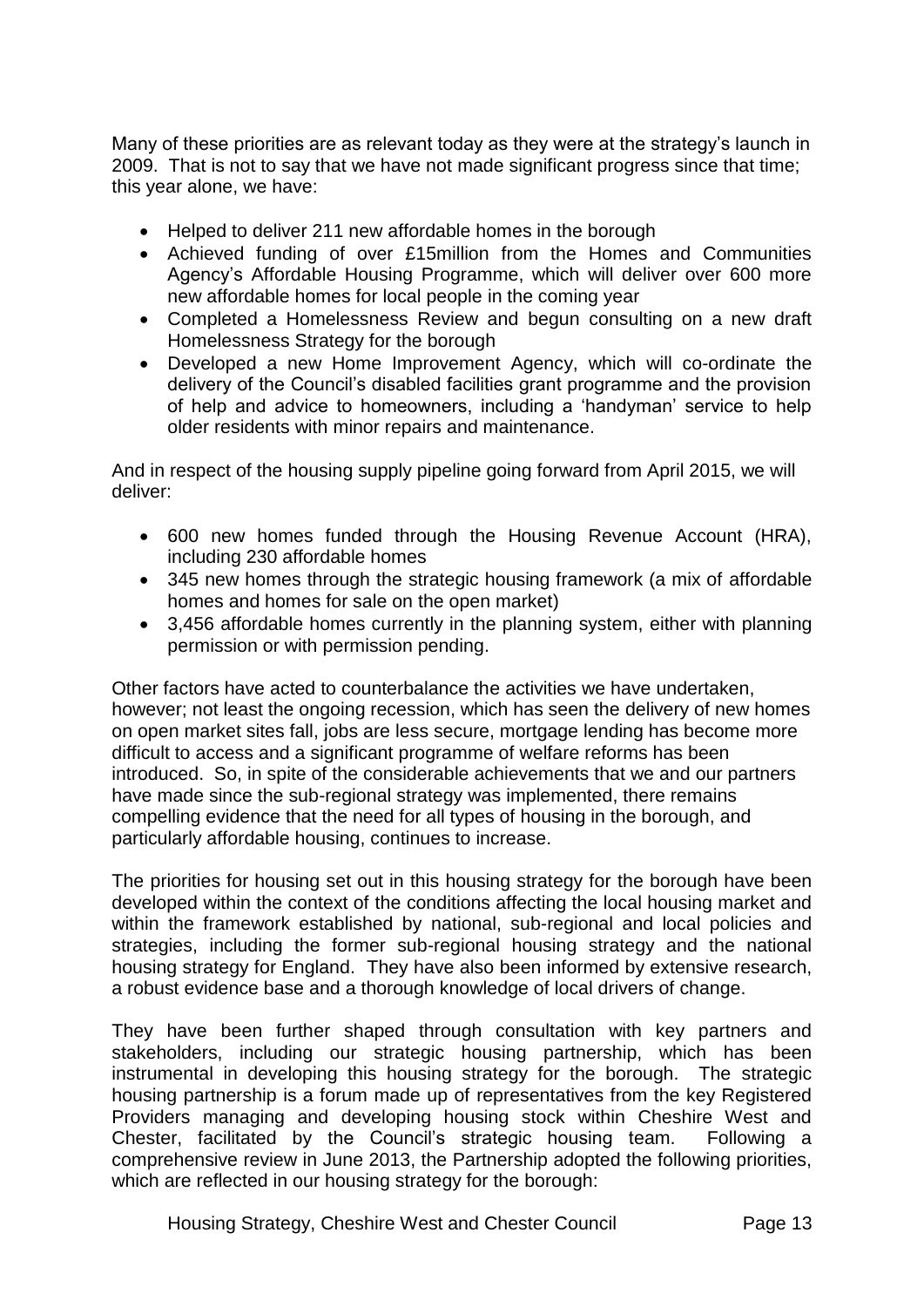- Supply: to increase the supply of housing to meet local housing needs and to stimulate and support economic growth and regeneration across the borough
- Support: to ensure that there is an appropriate choice of homes available to allow older, disabled, vulnerable and potentially vulnerable people to access housing that supports them to live as independently and healthily as possible
- Improve and inform: to fulfil the Council's role as the strategic housing authority for the borough
- Innovate and engage: to provide a forum for sharing good practise and innovation and act as a driver of improvement within the local housing sector.

These fundamental themes provided the basis of consultation with key partners and officers in related service areas, resulting in the adoption of three broad priorities for further consultation, namely:

- Increasing and enabling delivery to provide more homes and stable growth
- Improving access to housing and
- Improving housing quality, sustainability and design.

These broad priorities were further refined through a series of themed workshops and further consultation, the feedback from which informed the development of a full draft strategy, including broad actions, that was published on the Council's website for full public consultation. The draft strategy was further revised in light of feedback received from this consultation exercise before being recommended for approval and adoption by the Council's Executive Committee.

## **3.2 Direction of travel: growth**

The key corporate priority for the Council is economic growth; strategic and operational delivery must align with this priority, including housing policy and delivery. At both the local and sub-regional level, housing is a critical part of the framework needed to support delivery of the growth agenda.

The local enterprise partnership's strategic economic plan identifies housing as a priority in its own right, with a series of strategic objectives and actions to align delivery across the the three local authority areas making up the Cheshire subregion and, where feasible, integrate activity to increase effectiveness and impact.

The significance of having the right housing 'offer' to support growth is also reflected in the Cheshire West economic growth strategy, where housing forms part of the economic infrastructure strategic objective.

The diagram over the page illustrates the relationships between these plans and the housing strategy for the borough.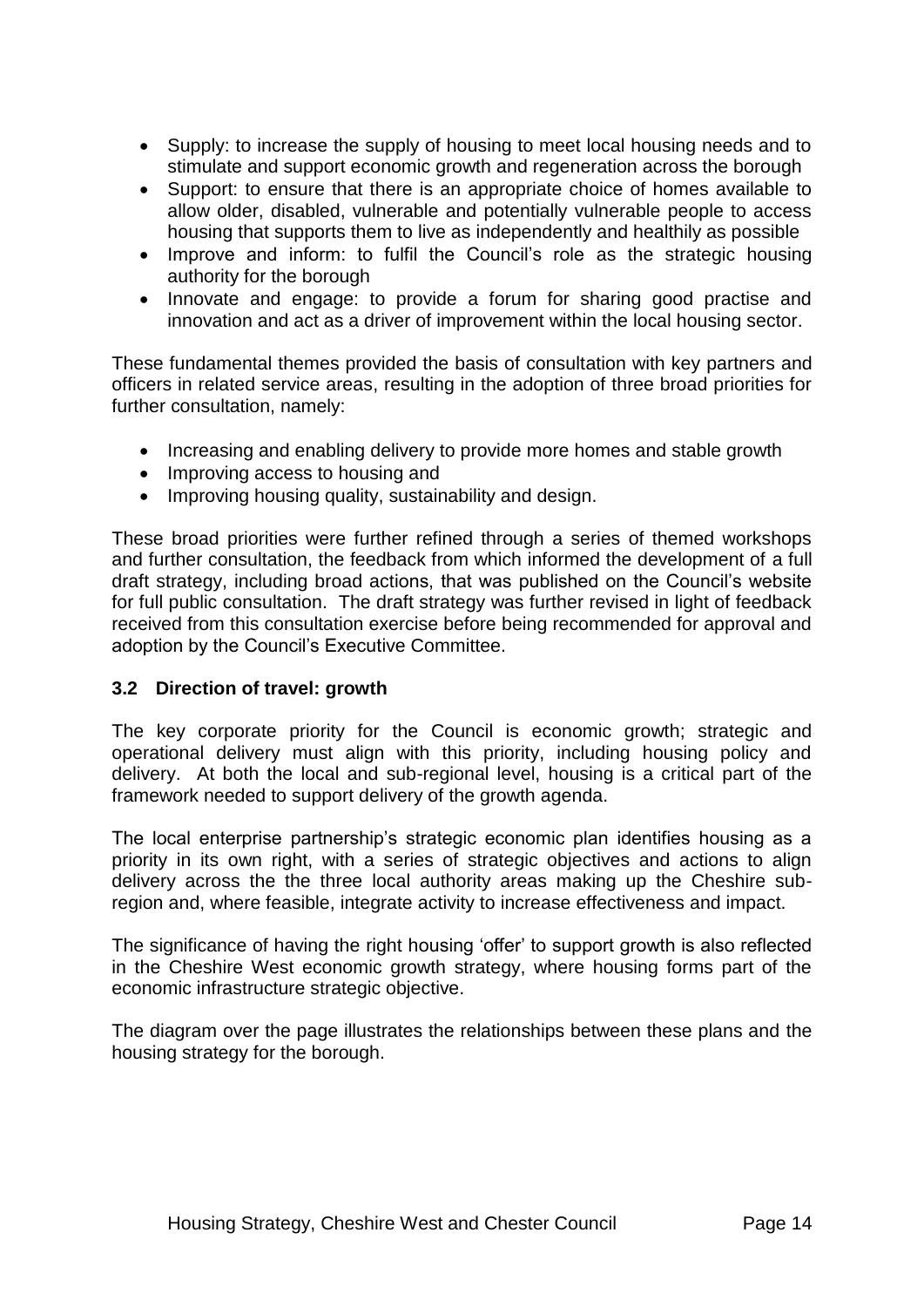## **3.3 The evidence base**

This section provides a brief summary of the key issues identified through the evidence base, which has informed the development of this housing strategy and related delivery plan. There is a more detailed summary provided in the appendices and the full evidence base is available to view as a separate document.

This section is divided into three themes:

- People / social
- Market / delivery and
- Affordability.

## **People / social**

- **Demographic change**: West Cheshire has a growing population, but the number of older people living in the borough is expected to increase significantly, while the number of working age people is forecast to decline. This has a number of implications for the borough including:
	- o Impact on business growth and workforce availability
	- $\circ$  A change in the types of housing and tenure mix required
	- o Increased demand for services, particularly services for older people and
	- o A potential increase in the number of households suffering from fuel poverty and isolation.
- **Relatively low waged economy:** Although employment is high, average incomes in the borough are relatively low, especially among part-time workers and those in the leisure and service industries. The borough has the highest housing benefit claimant rate (as a percentage of the local population) in the sub-region, reflecting the low incomes and lack of affordable housing.
- **Lack of first time buyers:** The structure of the housing market is changing; over the past decade, there has been a reduction in owner occupation among those aged between 16 and 34 years and a corresponding increase in private sector lettings. By contrast, there has been an increase in owner occupation among those aged between 35 and 49, which would appear to indicate that the age of the average first time buyer in the borough is increasing, in keeping with trends in the national housing market; in July 2013, 26% of first time buyers in England were aged 35 or over.
- **Affordable warmth:** Fuel poverty is a major issue affecting low income households in the borough, particularly those with older homes and in remote rural locations, where some homes do not have access to mains gas.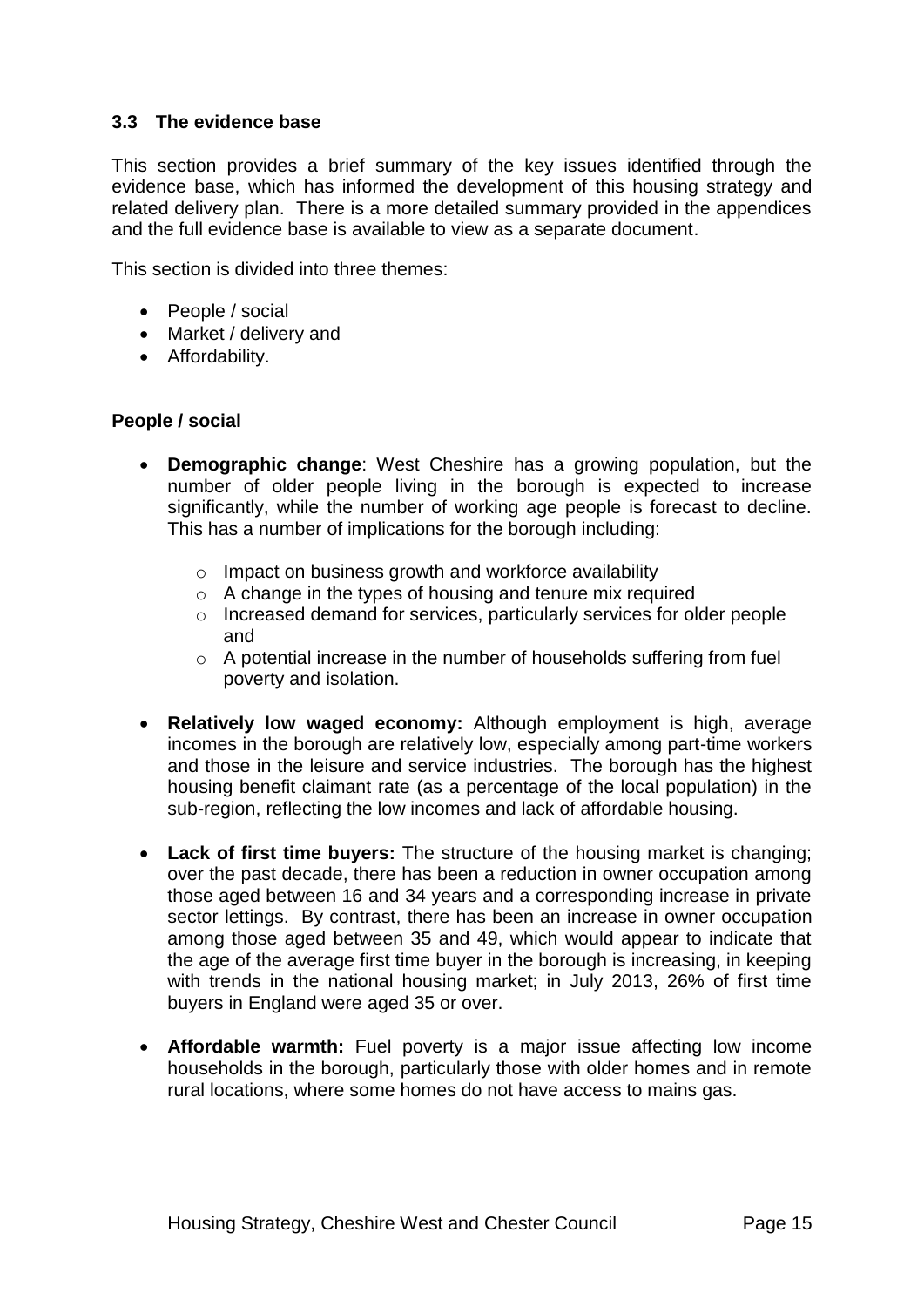**Diagram showing relationship between the housing strategy for the borough and the local and sub-regional economic growth strategies:**

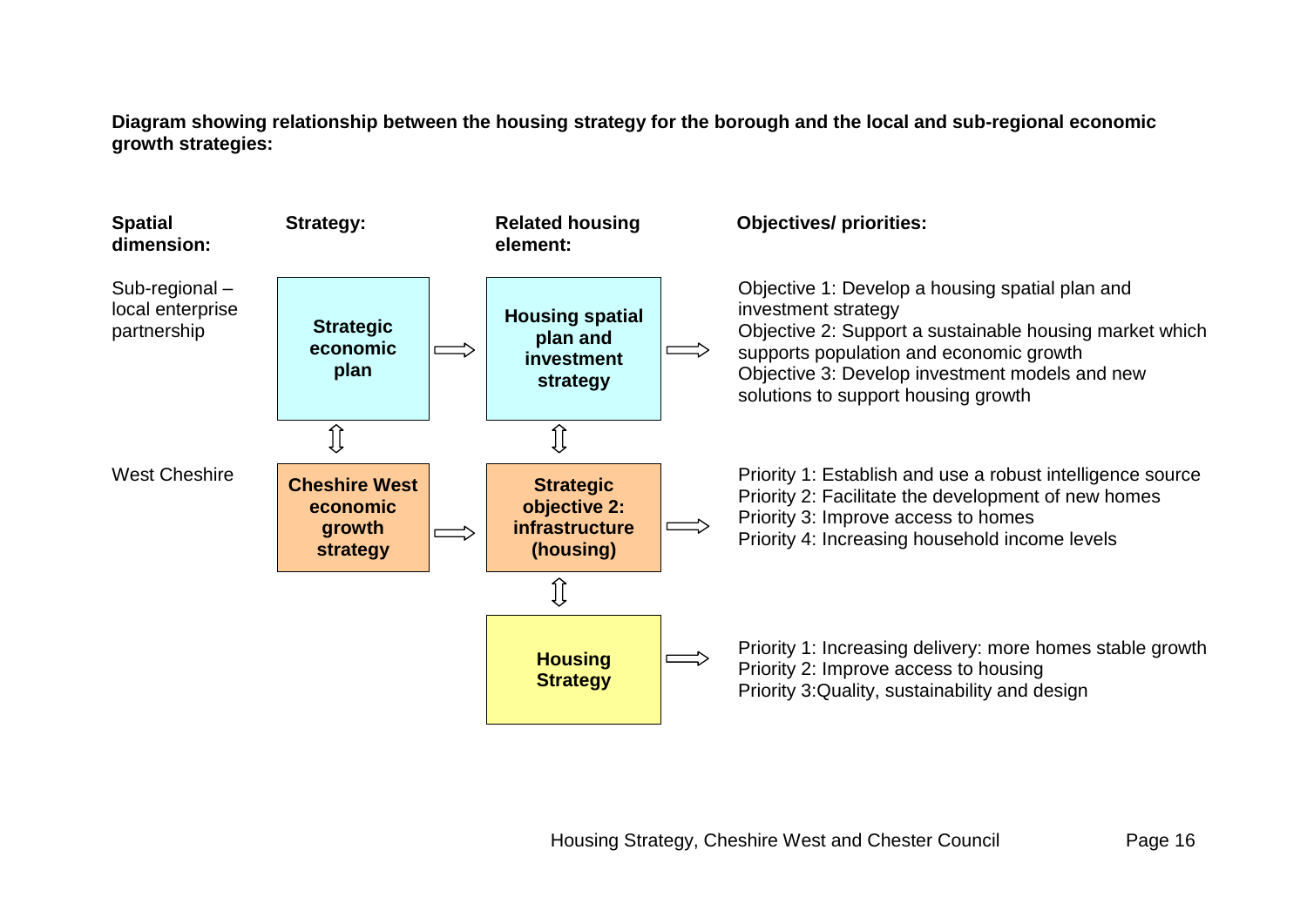**Mobility within the market:** West Cheshire's housing market is relatively self-contained, with over two thirds of those intending to move within the next five years wanting to stay in the borough. The majority of households moving to the borough from outside the area do so for employment-related reasons, indicating strong economic links with neighbouring local authority areas. The majority of people moving recently have stayed within the same tenure, but newly-forming households are more likely to move into the private rented sector, illustrating the impact of affordability constraints on the borough's young people.

## **Market and delivery**

- **Housing mix:** The borough's existing housing stock is dominated by large, family homes; around two thirds of all homes in the borough are either detached or semi-detached and there are fewer flats and terraced houses here, compared to the national average. The lack of smaller homes makes it difficult for first time buyers and newly-forming households to access entry level, more affordable accommodation.
- **Tenure mix:** Owner occupation is the predominant tenure in the borough, comprising 71% of all the housing stock. This means there is a limited choice of other tenures available to newly-forming households and results in sustained pressure on house prices and private sector rents; both the average and lower quartile house price in West Cheshire is significantly higher than the North West equivalent. However, although the current stock and tenure mix may give rise to affordability concerns, the relatively high percentage of established homeowners living in West Cheshire means that the borough's housing market is less susceptible to economic 'shocks' and consequently more resilient to recession than other areas in the UK. This is evidenced by local house prices, which have remained relatively stable in spite of the current economic conditions.
- **Supply not matching demand:** While sales volumes are slowly beginning to increase as economic conditions improve, supply and demand in the local housing market is not in balance; the available supply of homes is greater than visible demand. This could be a result of affordability constraints, restrictions in the financial sector impacting on lending or new delivery not matching local demand. The Government's Help to Buy scheme is beginning to have an impact in terms of increasing people's ability to access lending and has the potential to increase demand at the local level, but it will only have a very small impact on sales in proportion to the borough's housing market as a whole. The key issue is supporting first time buyers to access lending, which will in turn support sales activity throughout the rest of the market.
- **Lower income households disproportionately affected by the economic crisis:** The number of possessions and possession orders in the social housing sector has risen since the end of 2012, in contrast to those in the private sector, which remain well below historic levels. This indicates that those on the lowest incomes are being hardest hit by increasing financial pressures.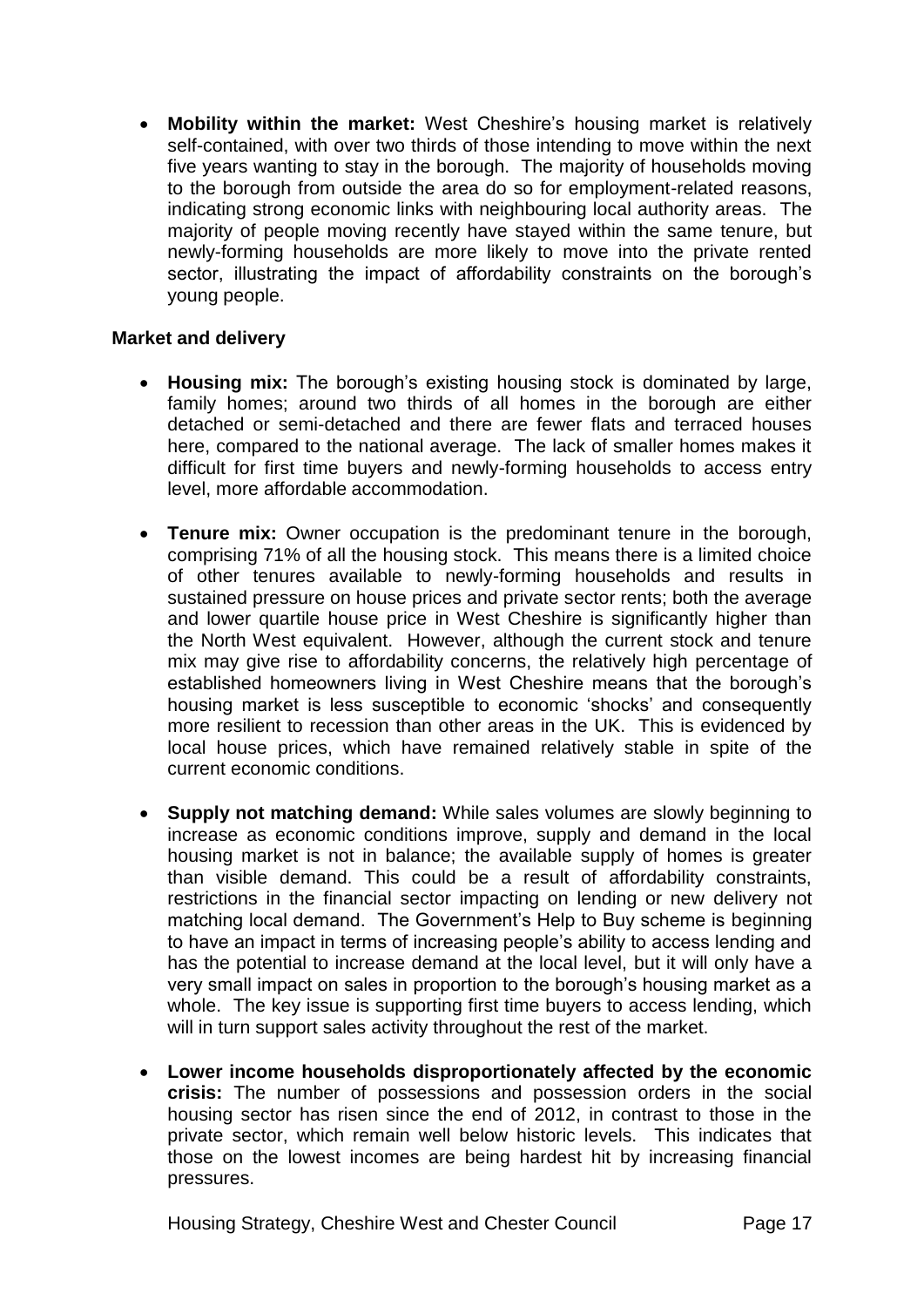- **Stock condition:** The borough's housing stock is in relatively good condition; only 20% of the borough's homes do not meet the decent homes standard, compared to 25% of all private dwellings in England, but rates of disrepair in the borough's private housing sector remain above the national average and, sadly, have increased since 2010. Improving conditions in this sector remains a key Council objective. In terms of Council housing stock, the five year capital programme approved by the Council in 2010 should result in the backlog of non-decent homes being cleared by the end of March 2016 and there is a robust business plan in place which will provide sufficient resources for the Council to maintain all its stock at the decent homes standard going forward.
- **Location/ impact of empty homes:** Over two thirds of empty properties are found in the borough's rural areas and market towns, but the highest concentrations of empty homes are found in the wards of Chester City, Garden Quarter (Chester) and Rossmore (Ellesmere Port). This is in spite of the median house price to income ratio in these wards being comparatively low, meaning that these areas are relatively affordable compared to neighbouring wards; the number of empty properties could be a reflection of the above average number of private rented homes found in these locations, as turnover in this sector is likely to be higher than in the owner occupied sector.

## **Affordability**

- **Shortfall in affordable homes:** The strategic housing market assessment for the borough identifies a net annual shortfall of 714 affordable dwellings in the borough and indicates a particular need for affordable accommodation for older people and smaller properties suitable for newly forming households.
- **High house prices:** Average house prices in Cheshire West and Chester are relatively high and are well above the North West average; in fact West Cheshire is the eighth least affordable district in the North West, according to the latest strategic housing market assessment for the borough. Affordability is consistently identified as being a significant issue for local people, with the cost of housing impacting on local residents across different tenures and socio-economic groups.
- **Incomes:** On a more positive note, the median full-time income in the borough is higher than the regional and national average for males, although it is lower for females. The difference in salaries between male and female employees is likely to reflect different types of employment, as women are more likely to work part time and work in lower paid roles, such as administration, the service industry, leisure and care; only around a third of working age females in the borough are employed full-time, compared to almost half of working age males.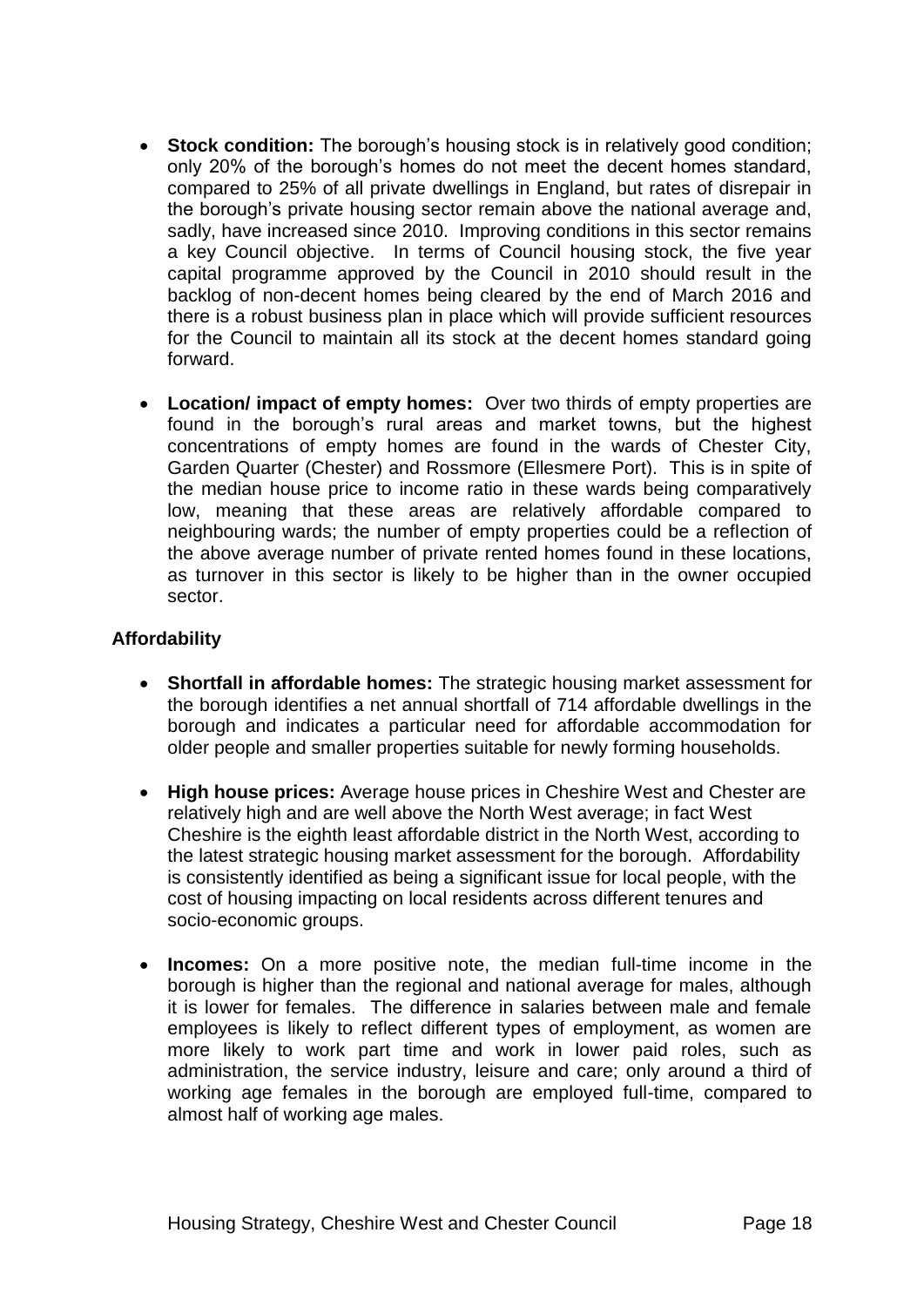- **First time buyers priced out of the market:** A significant percentage of first time buyers are priced out of the housing market; based on a multiplier of three and a half times average income, over 40% of first time buyers are unable to afford to purchase a terraced house in the borough. On the same basis, first time buyers earning median salary levels or less would struggle to afford anything more than an averagely-priced one bed flat in the borough without financial assistance.
- **High demand increasing rental costs:** The cost of renting a one bed home in the borough's private rented sector is higher than the cost of servicing a mortgage, perhaps due to the limited supply of one bed properties available, compounded by increased demand due to the Government's welfare reform programme and reduced housing benefit availability. Although the borough's private rented sector is growing as a proportion of the total housing stock, private sector rents would be unaffordable for many households without financial assistance, including working households; individuals with incomes in the lower quartile range would only be able to afford a bedsit or shared accommodation at most and would probably have to spend more than a third of their total annual income on rent.
- **Increasing demand for social housing:** Between 2007 and 2012, the number of people seeking social housing from the Council rose from 11,794 to 17,382, an increase of almost 50%; over the year to April 2012, the number of households registering to apply for a social home in the borough rose by 7.4%. However, new legislation has allowed the Council to change the way social housing is allocated; a 'closed' register was put into operation from 1<sup>st</sup> October 2013, greatly reducing the number of applicants on the housing register. Applications are now only accepted from those households who are considered to be in housing need. Although the majority of households on the housing register are reliant on benefits, applications from working households are increasingly being received, indicating the mounting financial pressures facing the borough's residents.

Growth in the affordable housing sector has been significantly hampered by reducing levels of grant funding and increasing financial risk, impacting on the capacity of Registered Providers to deliver new affordable homes, increasing the pressure on the borough's already stretched social housing sector.

## **3.4 Policy context**

This section outlines the relevant key national, sub-regional and local policies which provide the framework for this strategy.

## **National:**

 **Laying the foundations: a housing strategy for England (2011):** This is the Government's national housing strategy; it identifies six key strategic themes and a range of priorities and actions to address barriers within each theme while stimulating and supporting economic growth.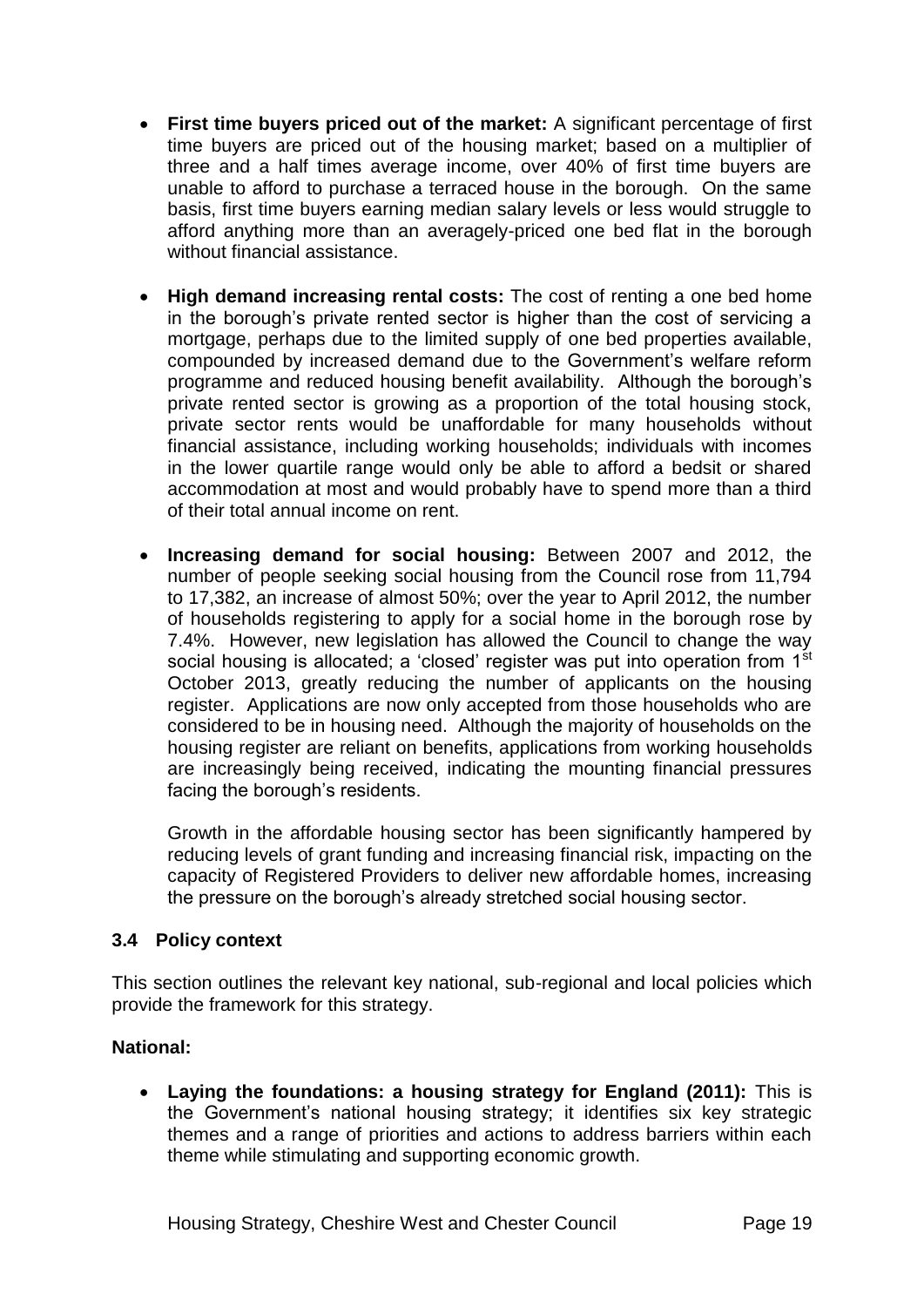Our local housing strategy for the borough is aligned with the key themes and priorities identified in the national housing strategy, namely:

- o Developing innovative new approaches to tackling the shortfall of homes
- o Increasing supply to support economic growth and create more balance in the local housing market
- o Creating a thriving private rented sector
- o Tackling empty homes
- o Ensuring that vulnerable people are supported to access and maintain a suitable home and
- o Improving the quality, sustainability and design of homes.
- **Localism Act (2011):** The Government wants to ensure that decision making is devolved to the lowest possible level, giving communities greater involvement in decisions about the area in which they live; the Localism Act provides the legal framework to achieve this.
- **National planning policy framework (NPPF) (2012):** This framework sets out the Government's planning policies for England, providing a framework within which local people and local authorities can produce their own local and neighbourhood plans that reflect the needs and priorities of their communities, in keeping with the aims of the Localism Act.

The framework stresses the need for councils to work with communities and businesses to seek opportunities for sustainable growth to rebuild the local economy, helping to deliver the homes, jobs, and infrastructure needed for a growing population, whilst at the same time ensuring the needs of the most vulnerable are met and protecting the environment.

- **Welfare Reform Act (2012):** The reform of the welfare system aims to help move more people into work and reduce the overall financial cost to the state. The key reforms which will impact on the housing sector are the introduction of universal credit, the cap on the total amount of benefits receivable and revised housing benefit rules.
- **Construction 2025 industrial strategy:** Government and industry in partnership (2013): The construction industry accounts for around 10% of all UK employment and contributes almost 7% of the total UK economy; more if the whole life contribution through planning, design, construction, maintenance, decommissioning and reuse is taken into account. The industrial strategy sets out a number of key strategic commitments to transform the construction industry, including removing barriers to innovation and delivering a more strategic approach to apprenticeships in the sector, helping to reduce skills shortages, increase efficiency and drive delivery.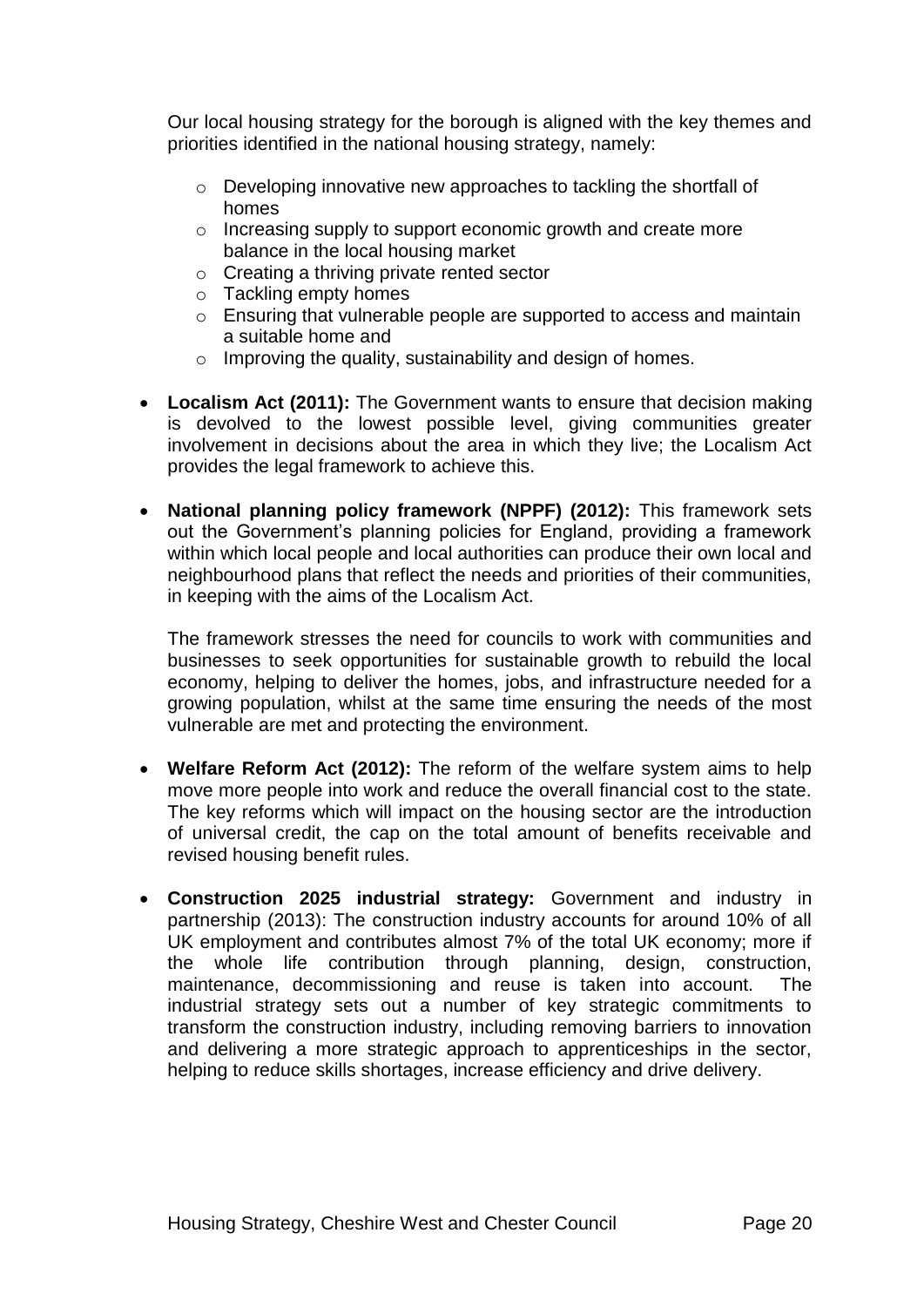- **Investing in Britain's future (2013):** The Government has announced further financial commitments as part of the comprehensive spending review (2013), as detailed in this document, which emphasises that housing is an integral part of the UK's economic and social infrastructure, supporting labour mobility and providing a direct benefit to growth and jobs as new homes are built.
- **Open public services white paper (2011):** The open public services white paper was published in 2011 with the aim of re-evaluating the delivery of public services in England to tackle inefficiencies, improve delivery, increase accessibility and realign services within the context of increasing financial pressures.
- **The Marmot review (2010):** This review identified some important findings regarding health inequalities, namely that they arise from a complex interaction of many factors, are largely preventable and success in tackling them requires action across all the social determinants of health, necessitating a collaborative approach from all agencies involved. A better understanding of the wider relationship between health outcomes and housing is a key challenge and developing a partnership approach with colleagues in the health sector is a key objective of this housing strategy.
- **Caring for our future:** reforming care and support white paper (2012): Housing plays a critical role in helping older people and disabled adults to live as independently as possible, and in helping carers and the wider health and social care system offer support more effectively.

Following the publication of the white paper the government produced the joint publication 'integrated care and support: our shared commitment', which sets out the vision of making person-centred co-ordinated care and support the norm across England over the coming years.

## **Sub-regional:**

- **Lord Heseltine review: 'no stone unturned in the pursuit of growth':** The Lord Heseltine review made a number of recommendations to drive economic growth including empowering local communities to contribute to growth going forward, a more accessible support infrastructure for new and growing businesses and a more strategic approach to developing skills. The report also made the case for an enhanced role for local enterprise partnerships, delivering economic plans tailored to the local area and bringing together funding for regeneration, skills and employment support, infrastructure and housing into a single pot, supporting the localism agenda.
- **Cheshire and Warrington local enterprise partnership (LEP):** The LEP consists of representatives from the private and public sectors and is currently working with the three local authorities in Cheshire (Cheshire East, Cheshire West and Chester and Warrington Councils) together with other key stakeholders to develop the Growth Plan for the sub-region and submit it to Central Government to secure funding for the delivery of our shared growth objectives.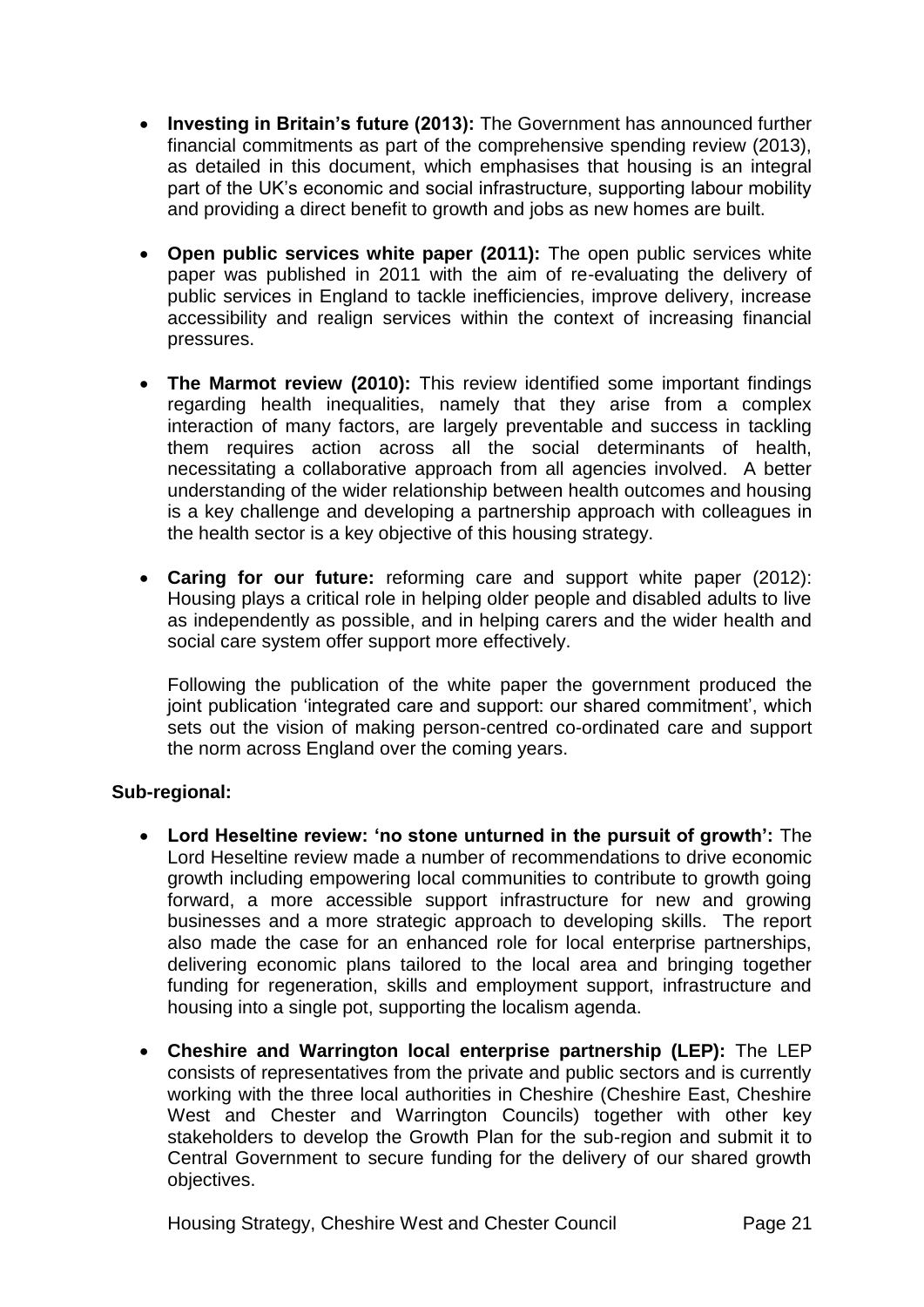## **Local:**

- **Council Plan:** The Council Plan sets out the Council's priorities for 2011 to 2015. It informs decision making at all levels of the Council and sets the framework we use to plan and deliver our services, including strategic housing services. Housing is a key priority in the Council Plan, with outcomes including:
	- o Increased supply of both market and affordable homes
	- o More vulnerable adults enabled to achieve independent living and settled accommodation
	- o Reduced homelessness
	- o More empty properties brought back into use and
	- o More homes meeting the decent homes standard.
- **Local investment plan (LIP):** The LIP sets out the agreed investment parameters to support the Council's economic, housing and environmental ambitions. The LIP was drawn up in collaboration with the Homes and Communities Agency (HCA), which oversees and manages Government initiatives and funding relating to housing such as the affordable housing programme, Help to Buy, get Britain building, the care and support specialised housing fund and traveller pitch funding. The HCA must be satisfied that the priorities defined in the LIP are relevant, achievable and deliver value for money.

The LIP has three primary purposes:

- o To set out local priorities for investment and activities to support growth
- $\circ$  To provide the HCA with a set of clear priorities and parameters to inform business planning and investment decisions and
- $\circ$  To provide a prospectus for the local area, setting out key strengths and opportunities, to draw in further inward investment.
- **Altogether better:** Within the context of the open public services white paper referred to earlier, all public services are being reviewed with the aim of delivering services in a more efficient and more cost effective way. As part of this process, Cheshire West and Chester Council, along with our key strategic partners, have collaborated in developing the altogether better initiative.

Altogether better is a new, whole place community budget approach testing innovative, radical and, above all, local methods of delivering public services. Cheshire West and Chester Council is one of only four local authorities in England piloting this new approach. The aim is to improve service delivery in the borough through working together with partners in the public, private, voluntary and community sectors to encourage a proactive approach and early intervention to tackle the root causes of longstanding problems.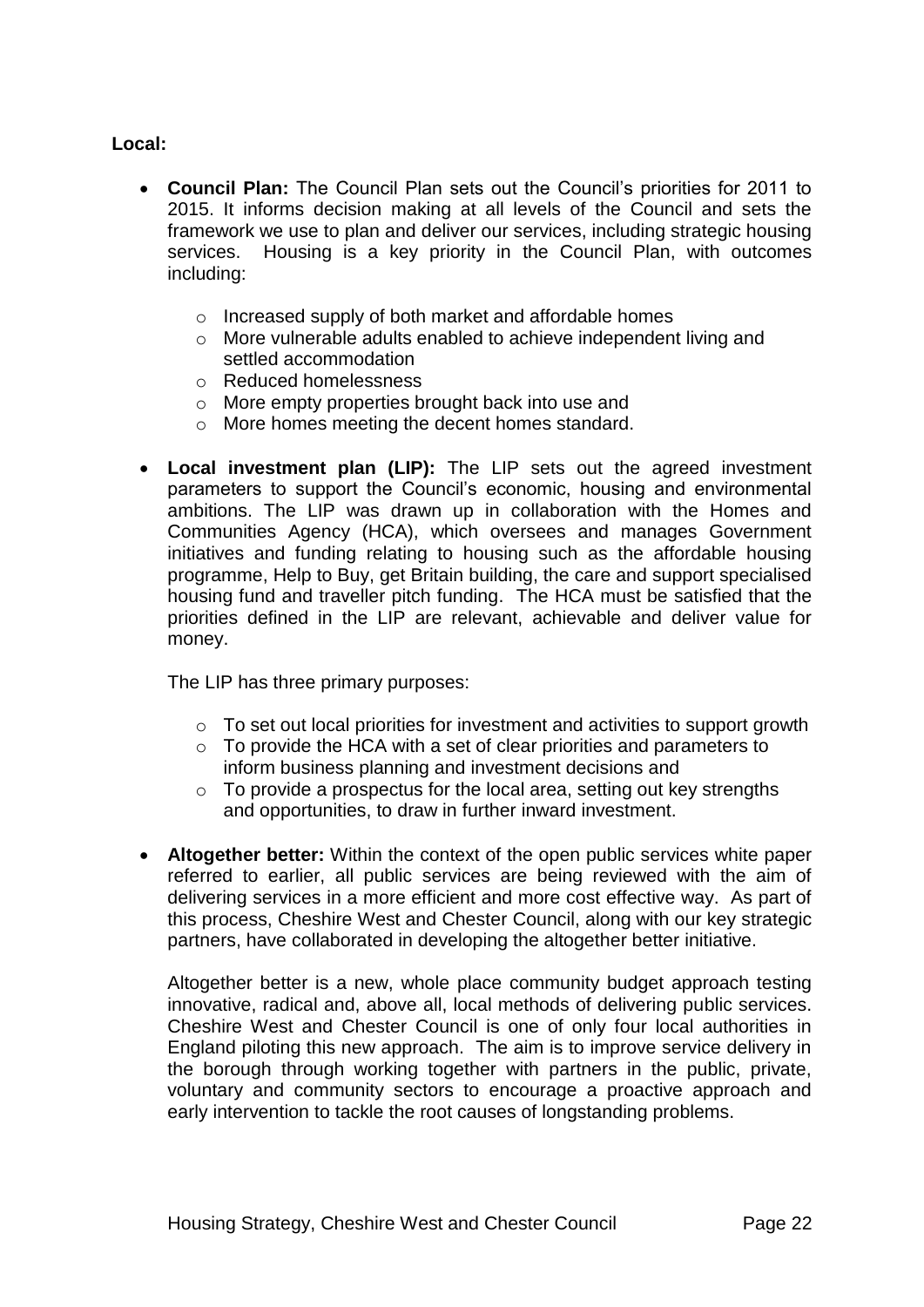There are a number of key projects within the altogether better programme addressing a range of issues, based around relevant themes such as early years support, employment and skills training, living well and ageing well. Housing and related services is a key aspect of many of these projects and a key element of the framework supporting delivery of the programme.

 **Locality and Regeneration Boards:** In line with the open public services white paper, Cheshire West and Chester Council has identified four geographical areas which are identified as distinct Localities: Ellesmere Port, Chester, Rural, and Northwich and Winsford. Each area has a locality head and a place team providing strategic leadership for the relevant area, working with councillors, communities and other partners to deliver services in a more locally focussed way.

In addition, each area has a regeneration board, focussing on revitalising the local economy through attracting new development and new investment, as well as working with existing local businesses to maximise economic potential and empowering local people to take advantage of the new employment opportunities being created. Affordable local housing is a key part of the framework needed to support local economic growth, connecting local people to these new opportunities and promoting mobility to access work.

A key part of the housing strategy will be to ensure that our plans to bring forward housing delivery are aligned with the priorities for each locality within the borough, to support delivery of new homes and especially new affordable homes, in the context of the sites identified for housing development through the Local Plan process. We will work closely with the Regeneration Boards and Locality Teams for each area, as well as our colleagues in Planning, to ensure that our delivery plans tackle local issues and are in keeping with the aspirations of local communities.

- **Altogether better for business: an economic growth strategy for West Cheshire (2013-2018):** The growth strategy reiterates that housing is a vital part of the infrastructure needed to achieve economic growth and sets out four strategic objectives to help us deliver our ambitious plans for growth in the borough:
	- o SO1: enterprise and business
	- o SO2: economic infrastructure
	- o SO3: employment and skills and
	- o SO4: enabling behaviours for growth.
- **Local Plan:** Cheshire West and Chester Council's emerging Local Plan for the borough is currently under development, with adoption anticipated later this year (2014). The Local Plan accords with the national planning policy framework and will provide the overarching policy framework for housing in the borough.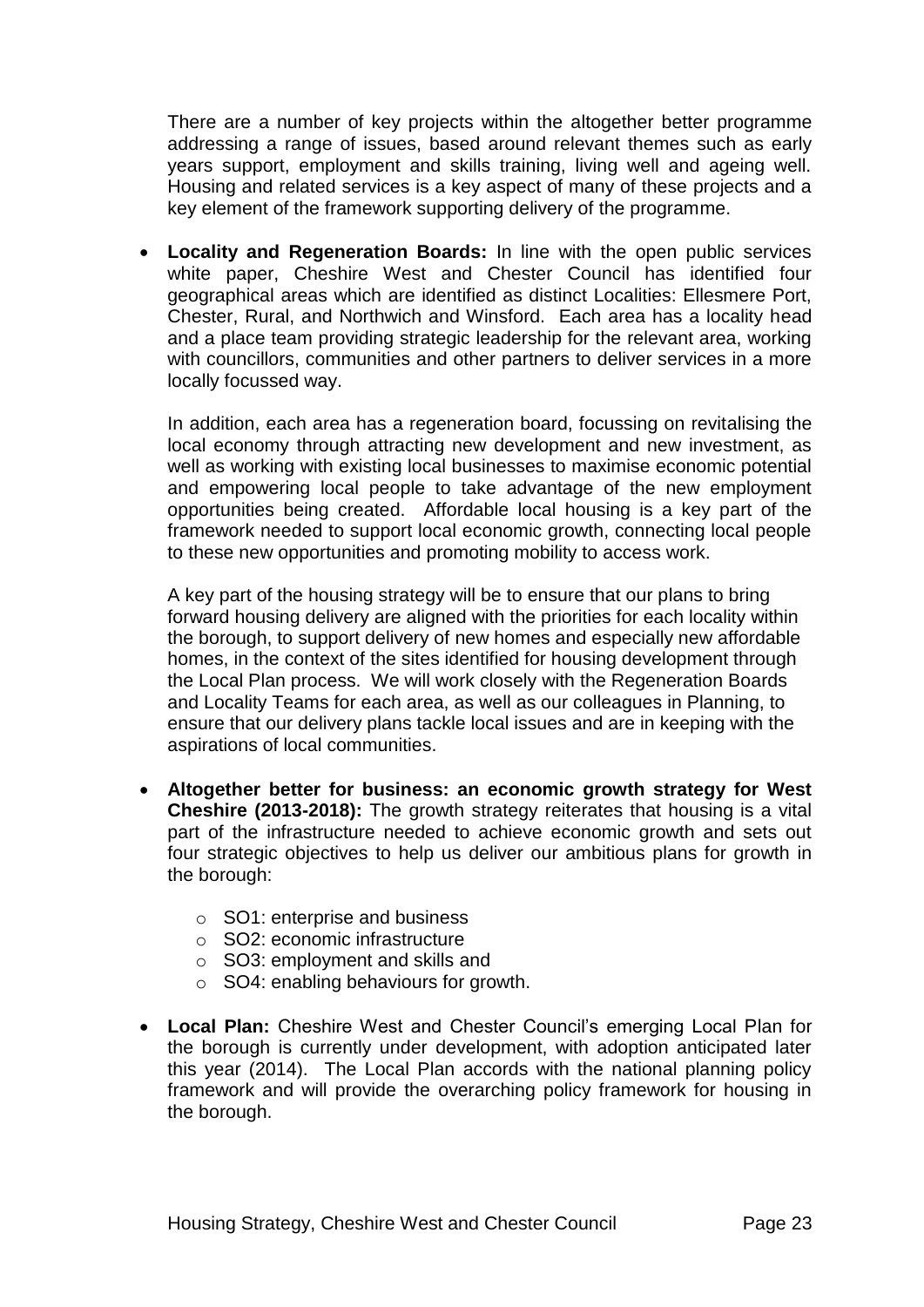There are a range of evidence documents which support the Local Plan, three of which are of particular relevance to housing availability and deliverability: the strategic housing land availability assessment (SHLAA), the strategic housing market assessment (SHMA), and the Gypsy and Traveller accommodation assessment (GTAA) all of which have been refreshed as part of the Local Plan development process.

 **Health:** Housing plays an important role in determining an individual's health. Poor housing conditions can contribute to physical and mental health problems and people with no housing experience some of the worst health inequalities of all.

Low temperatures and cold weather can have a particularly adverse effect on the elderly and those with pre-existing medical conditions and Cheshire West and Chester's affordable warmth strategy details how the Council and its partners will work collaboratively to reach people who are struggling to heat their homes and provide the necessary assistance.

There is also growing evidence that housing and related services can bring about significant savings to the public purse by reducing the costs of expenditure on health and social care; a safe, warm and well-designed home helps to provide the best start in life for children, enables those leaving hospital to return home sooner and, with appropriate support, means that older and disabled people can continue to maintain their independence and stay in their own home for longer.

These themes are common to both the draft strategic housing action plan and the new draft health and wellbeing strategy for the borough, developed by the health and wellbeing board partnership network, which is currently out for consultation. The health and wellbeing strategy recognises that health issues should not been seen in isolation and acknowledges the importance of addressing the wider health and wellbeing agenda, including issues such as education, employment and housing and their impact on health outcomes for local people.

The Authority recognises the significant interrelationship between health and housing and has recently appointed a consultant in public health, whose remit is to advise on the wider determinants of health and support greater integration between health and other services, including the strategic housing function. This includes carrying out a housing health needs assessment to inform priorities for housing policy and future housing development in the borough and to provide a public health perspective to the development of the borough's emerging housing strategy.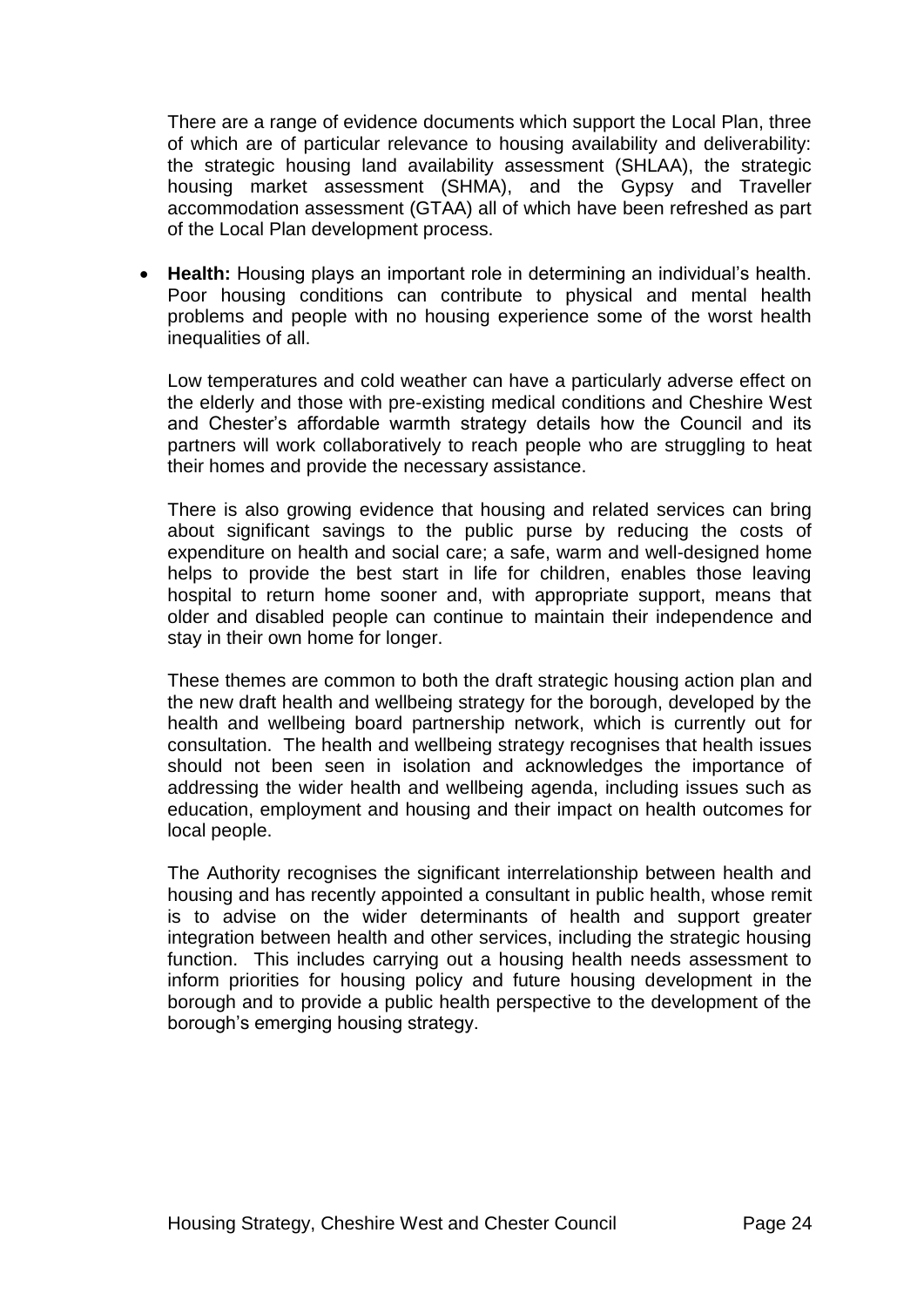## **4. How are we going to tackle the issues identified and achieve our aims for housing in the borough?**

A broad strategic housing action plan has been developed, in collaboration with the strategic housing partnership and other stakeholders, which sets out a series of key activities and ouptuts required to tackle each of the three broad priorities identified through this housing strategy.

The plan identifies the key tasks needed to deliver the required outcomes, the timescale of each objective and the lead individuals and agencies whose involvement is needed in order to achieve our shared aims. Many of the aims and objectives are necessarily fairly high level at this stage, but will lead to more detailed plans being developed as part of the delivery process and as the action plan progresses.

Key indicators for success will be identified for each objective and achievement against targets will be monitored by the relevant committee, agency or steering group. The strategic housing partnership will undertake a wider performance monitoring role of the action plan as a whole.

It is expected that the housing strategy and associated action plan will both develop over time, as goals are achieved and as circumstances change. To reflect this, and to ensure the continued relevance of the priorities and outcomes identified, the action plan and evidence base will be refreshed at regular intervals.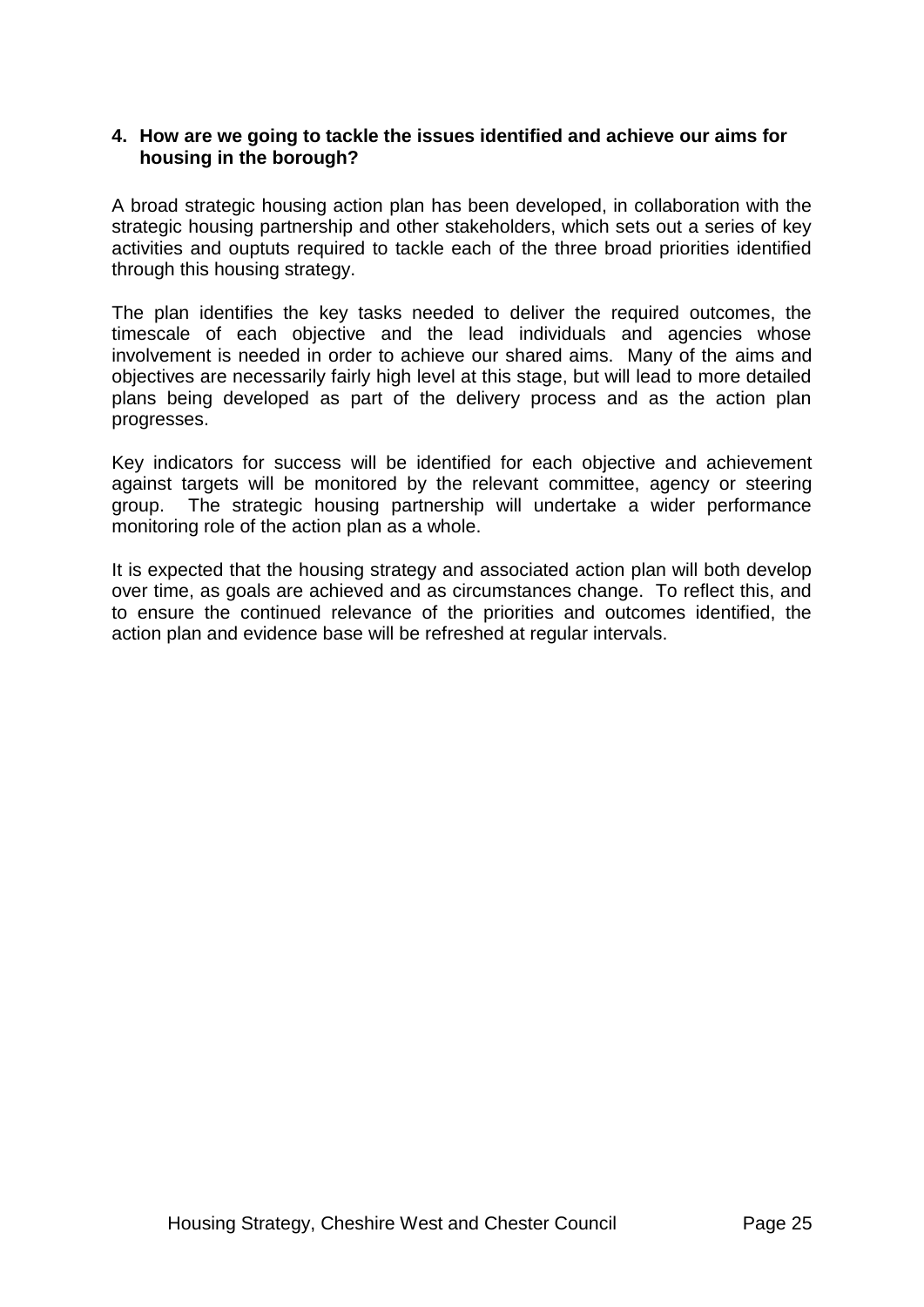# **Summary of strategic housing action plan:**

|     | <b>Cross-cutting themes</b> |                                                                                                                                                                                                                                                                                                                                                                                                                                                                                                                                                                                                                              |                                                                                                                                                                                                                                                                                                                                                                  |  |
|-----|-----------------------------|------------------------------------------------------------------------------------------------------------------------------------------------------------------------------------------------------------------------------------------------------------------------------------------------------------------------------------------------------------------------------------------------------------------------------------------------------------------------------------------------------------------------------------------------------------------------------------------------------------------------------|------------------------------------------------------------------------------------------------------------------------------------------------------------------------------------------------------------------------------------------------------------------------------------------------------------------------------------------------------------------|--|
| No. | ∣ Theme                     | <b>Outputs</b>                                                                                                                                                                                                                                                                                                                                                                                                                                                                                                                                                                                                               | <b>Outcomes</b>                                                                                                                                                                                                                                                                                                                                                  |  |
| (1) | Intelligence                | A robust and up-to-date evidence base that identifies needs/<br>$\bullet$<br>gaps in provision and informs housing policy and strategy<br>Co-ordinated research and data collection<br>$\bullet$<br>Good practice and innovation captured and shared with<br>partners<br>Regular monitoring of delivery and effectiveness of the<br>$\bullet$<br>strategic housing action plan                                                                                                                                                                                                                                               | Improved understanding of local<br>$\bullet$<br>housing markets, leading to appropriate<br>and co-ordinated action<br>Effective performance management of<br>the strategic housing action plan                                                                                                                                                                   |  |
| (2) | Influence                   | Assess and, where appropriate, challenge proposed<br>$\bullet$<br>changes in legislation and national housing policy<br>Engage with Government, key organisations representing<br>the sector and partners to ensure housing's role in<br>stimulating and supporting economic growth and health and<br>wellbeing is recognised<br>Engage with local partners and key stakeholders to drive<br>delivery and achieve local strategic housing objectives                                                                                                                                                                         | A unified voice for local housing issues<br>$\bullet$<br>Housing is recognised as a vital<br>$\bullet$<br>component of the infrastructure needed<br>to support local economic growth and<br>improved health outcomes<br>The need for a step change in the<br>$\bullet$<br>number of new homes delivered in order<br>to meet local housing needs is<br>recognised |  |
| (3) | Integrate                   | Engage with partners and the LEP at sub-regional level to<br>$\bullet$<br>influence key objectives and ensure a good fit with local<br>housing priorities<br>Ensure that our strategic priorities for housing are aligned<br>$\bullet$<br>with other Council plans and with those of our partners,<br>including the altogether better programme<br>Ensure new development supports integration and<br>sustainable communities objectives and is in keeping with<br>the requirements of local residents<br>Work collaboratively with partners to maximise resources<br>and investment and drive delivery of shared objectives | Co-ordinated and cohesive policies and<br>$\bullet$<br>strategies that result in improved<br>housing outcomes for local people                                                                                                                                                                                                                                   |  |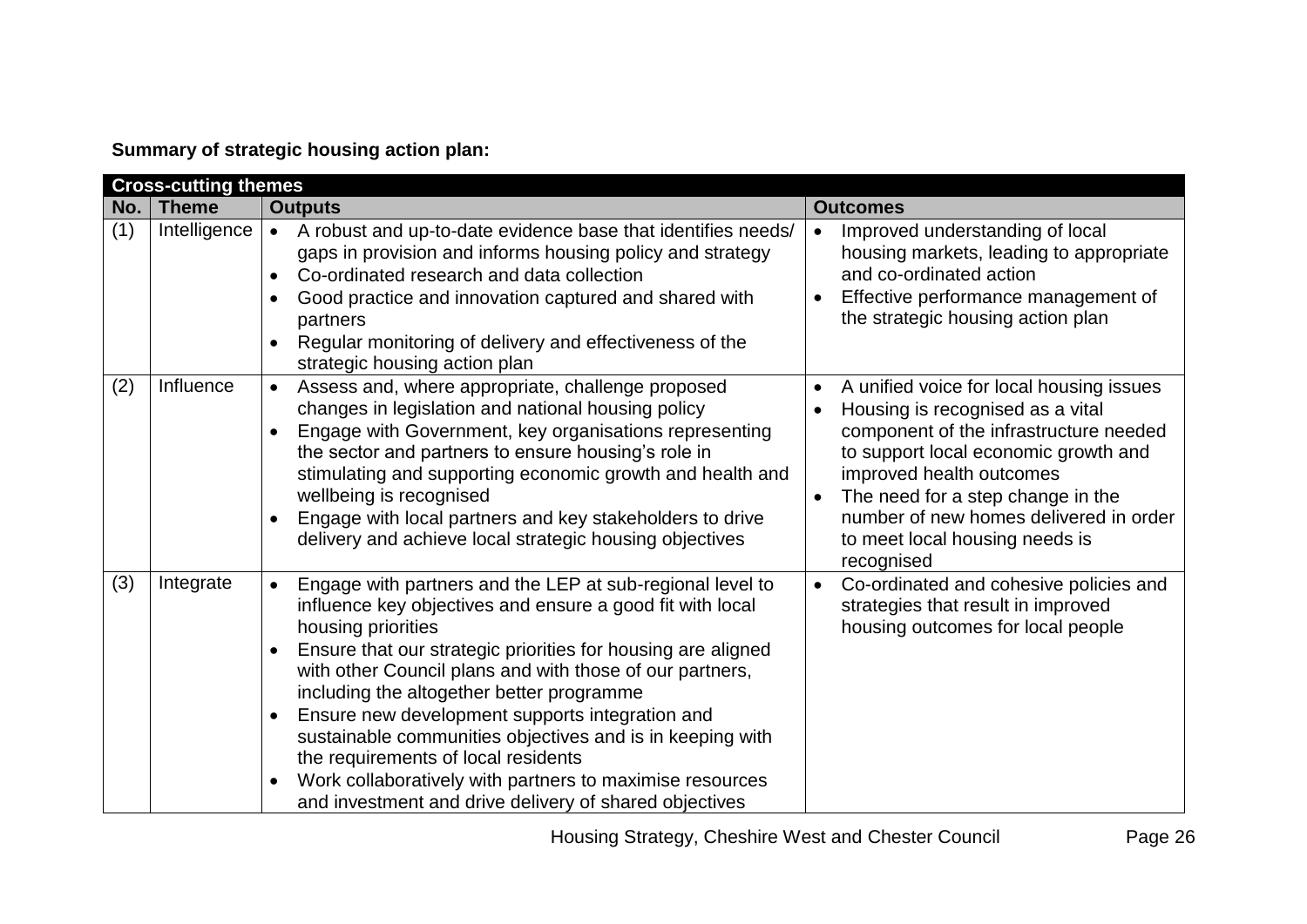| Priority 1: Increasing and enabling delivery; more homes, stable growth |                                                     |                                                            |                               |
|-------------------------------------------------------------------------|-----------------------------------------------------|------------------------------------------------------------|-------------------------------|
|                                                                         | 1.1 Support growth and enable delivery of new homes |                                                            |                               |
| No.                                                                     | <b>Action</b>                                       | <b>Outputs</b>                                             | <b>Timescale/ target date</b> |
| (1)                                                                     | Develop and implement a robust                      | Develop and implement a co-ordinated housing delivery      | In accordance with            |
|                                                                         | housing delivery plan as part of the                | plan which:                                                | housing investment and        |
|                                                                         | Council's wider growth investment                   | (a) provides a targeted programme for Section 106 and      | growth plan timetables        |
|                                                                         | plan, ensuring a ready pipeline of                  | Right to Buy funding                                       |                               |
|                                                                         | investment projects and initiatives                 | (b) maximises the use of external funding, including       |                               |
|                                                                         |                                                     | affordable housing programme funding                       |                               |
|                                                                         |                                                     | (c) identifies suitable assets/ sites already in Council   |                               |
|                                                                         |                                                     | ownership and establishes a programme for delivery         |                               |
|                                                                         |                                                     | (d) identifies investment opportunities using capital      |                               |
|                                                                         |                                                     | funding from Cheshire West and Chester Council             |                               |
|                                                                         |                                                     | (e) identifies collaborative development opportunities     |                               |
|                                                                         |                                                     | using other public sector land                             |                               |
| (2)                                                                     | Bring forward development on                        | Identify and analyse the reasons for stalled sites to feed | In accordance with            |
|                                                                         | stalled sites in the borough                        | into and inform the sub-regional housing investment fund   | housing delivery plan         |
|                                                                         |                                                     | and secure funding to unlock stalled sites across the      | timetable                     |
|                                                                         |                                                     | borough                                                    |                               |
| (3)                                                                     | Support delivery of identified sites                | Make maximum use of the strategic housing framework        | In accordance with            |
|                                                                         | for housing development through                     | procurement model for the Council's land assets to         | housing delivery plan         |
|                                                                         | the strategic housing framework                     | deliver an enhanced offer including affordable and         | timetable                     |
|                                                                         | model                                               | specialised housing                                        |                               |
| (4)                                                                     | Work with other public sector                       | Influence the delivery and make best use of public sector  | In accordance with            |
|                                                                         | agencies (Clinical Commissioning                    | assets outside of the Council's own portfolio to secure    | housing delivery plan         |
|                                                                         | Group, schools, the Homes and                       | new housing, including affordable and specialised          | timetable                     |
|                                                                         | Communities Agency etc) to identify                 | housing                                                    |                               |
|                                                                         | other surplus public sector land                    |                                                            |                               |
|                                                                         | suitable for housing delivery,                      |                                                            |                               |
|                                                                         | including more specialist housing                   |                                                            |                               |
|                                                                         | delivery                                            |                                                            |                               |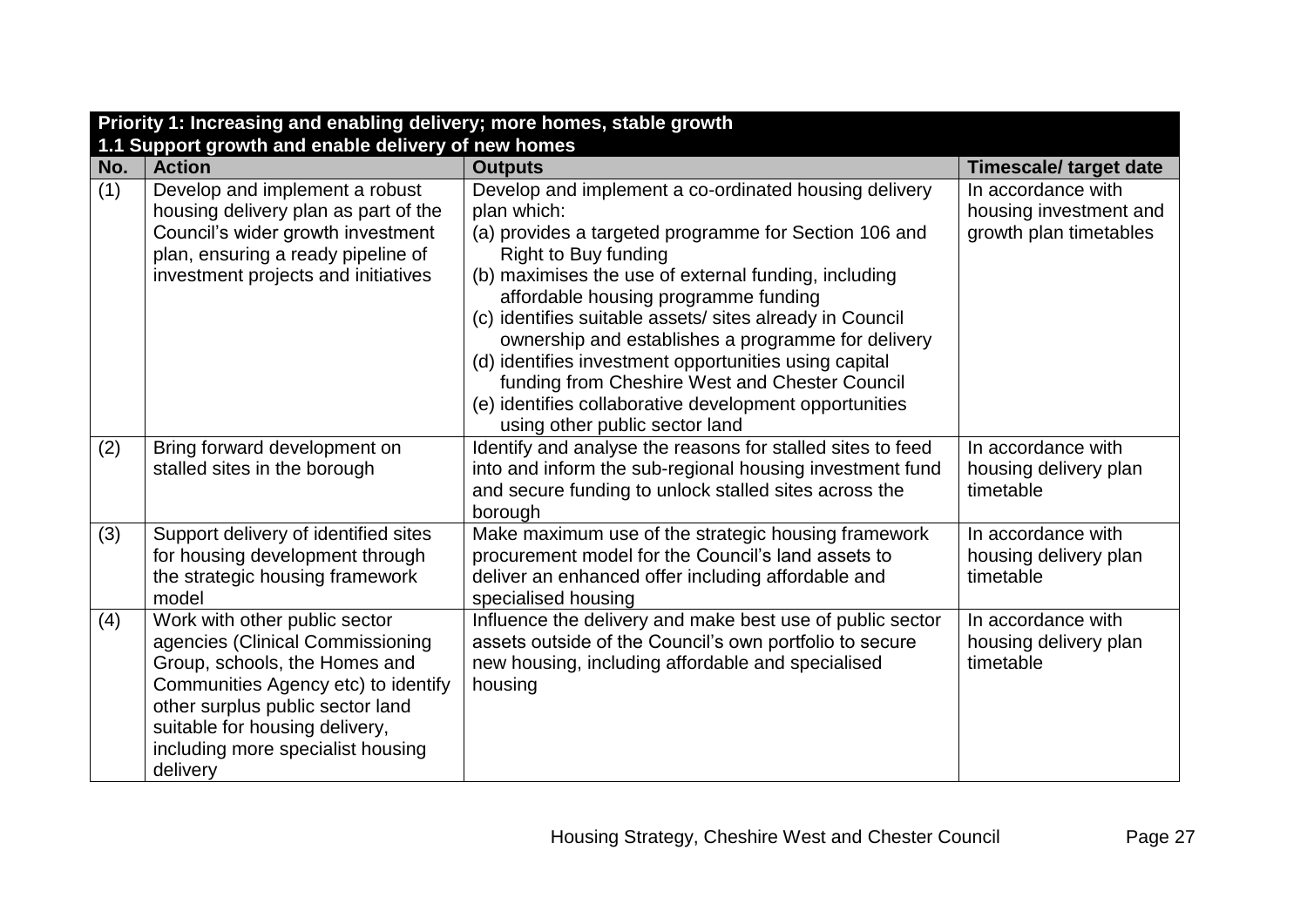| $\overline{(5)}$<br>(6) |                  | <b>Support Registered Providers to</b><br>increase the delivery of affordable<br>and intermediate housing using<br>alternative funding sources (linked<br>with housing delivery plan priorities)<br>Ensure new development supports | Work with partners to identify alternative funding sources<br>and deliver additional affordable housing units, over and<br>above those already to be delivered through the<br>affordable housing programme pipeline<br>Establish a mechanism for regular liaison with Localities                                                                                                                                                                                                                      | In accordance with<br>housing delivery plan<br>timetable<br>Throughout life of |
|-------------------------|------------------|-------------------------------------------------------------------------------------------------------------------------------------------------------------------------------------------------------------------------------------|-------------------------------------------------------------------------------------------------------------------------------------------------------------------------------------------------------------------------------------------------------------------------------------------------------------------------------------------------------------------------------------------------------------------------------------------------------------------------------------------------------|--------------------------------------------------------------------------------|
|                         | residents        | integration and sustainable<br>communities objectives and meets<br>the needs and aspirations of local                                                                                                                               | teams to ensure community involvement and foster<br>ownership of plans for new development                                                                                                                                                                                                                                                                                                                                                                                                            | Strategy                                                                       |
| (7)                     |                  | Identify and align common policies<br>at a sub-regional level to facilitate<br>delivery/ investment opportunities                                                                                                                   | Align identified housing policies, based on best practice,<br>with other local authority partners to improve delivery<br>Review and identify planning policies which could be<br>unified across the sub-region including Section 106<br>policy, providing a common, uniform approach                                                                                                                                                                                                                  | Throughout life of<br>Strategy                                                 |
| (8)                     |                  | Encourage the development of good<br>quality intermediate and market<br>rented homes in suitable locations<br>across the borough to meet<br>identified local needs                                                                  | Work in collaboration with partners through the housing<br>delivery plan to develop and analyse institutional<br>investment funding models to facilitate the delivery of<br>suitable homes, including intermediate and market rented<br>homes, to meet identified local needs<br>Investigate potential for Registered Providers to develop<br>homes for market rent or to manage homes developed by<br>others, to increase the supply of good quality homes in<br>the borough's private rented sector | In accordance with<br>housing delivery plan<br>timetable                       |
|                         |                  | 1.2 Bringing empty homes back into use                                                                                                                                                                                              |                                                                                                                                                                                                                                                                                                                                                                                                                                                                                                       |                                                                                |
|                         | <b>Reference</b> | <b>Action</b>                                                                                                                                                                                                                       | <b>Outputs</b>                                                                                                                                                                                                                                                                                                                                                                                                                                                                                        | <b>Timescale/ target date</b>                                                  |
| (1)                     |                  | Ensure that the Council has a<br>robust policy framework and<br>makes the best use of the<br>powers available for tackling                                                                                                          | Refresh the existing empty property strategy<br>Establish a service level agreement with the regulatory<br>services team and protocols for the use of Empty                                                                                                                                                                                                                                                                                                                                           | December 2014<br><b>March 2015</b>                                             |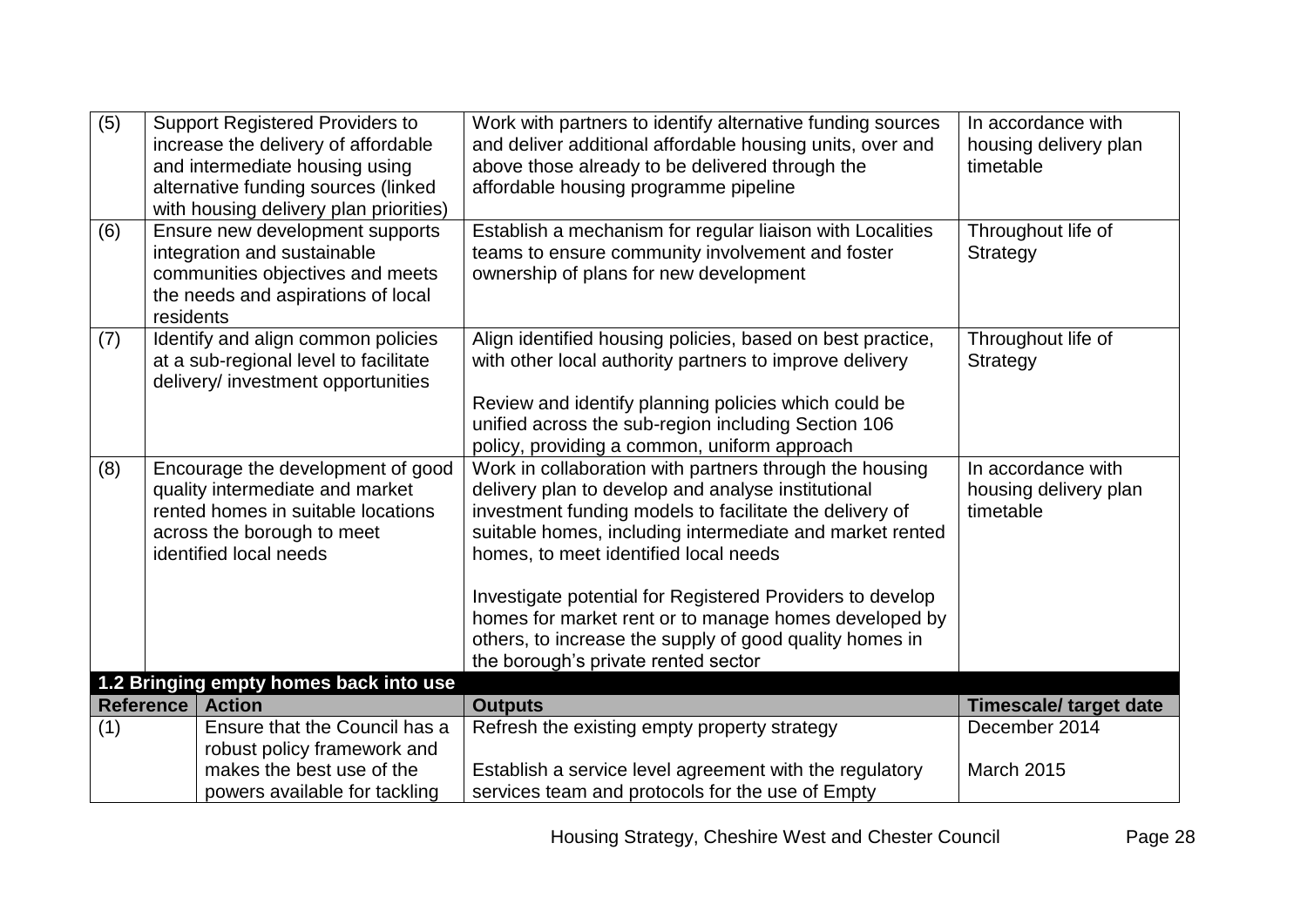|                           | empty homes                                                                                                                                   | Dwelling Management Orders and Compulsory Purchase<br>Orders                                                                                                                                                                                     |                                           |
|---------------------------|-----------------------------------------------------------------------------------------------------------------------------------------------|--------------------------------------------------------------------------------------------------------------------------------------------------------------------------------------------------------------------------------------------------|-------------------------------------------|
| (2)                       | Introduce a partnership<br>approach to tackling empty<br>properties and develop new<br>initiatives for bringing empty<br>homes back into use. | Investigate current innovations and good practice for<br>bringing empty homes back into use employed by other<br>local authorities, including purchase or lease and repair<br>schemes                                                            | December 2014                             |
|                           |                                                                                                                                               | Benchmark performance on tackling empty homes with<br>neighbouring authorities                                                                                                                                                                   | <b>March 2015</b>                         |
|                           |                                                                                                                                               | Develop a partnership approach to returning empty<br>homes to use for affordable housing in association with<br>Registered Providers and other key stakeholders                                                                                  | <b>March 2015</b>                         |
|                           |                                                                                                                                               | Investigate potential to introduce a sub-regional approach<br>to preventing and tackling empty homes through the<br><b>Cheshire and Warrington Housing Alliance</b>                                                                              | December 2015                             |
|                           | <b>Priority 2: Improving access to housing</b>                                                                                                | 2.1 Understand the different market sectors and different housing needs in the borough                                                                                                                                                           |                                           |
| <b>Reference   Action</b> |                                                                                                                                               | <b>Outputs</b>                                                                                                                                                                                                                                   | <b>Timescale/ target date</b>             |
| (1)                       | Capture and analyse relevant<br>customer profile data                                                                                         | Establish an appropriate dataset and protocol for<br>obtaining data from the housing waiting list, and<br>potentially from other service areas, to support production<br>of a robust evidence base and inform policy and strategy<br>development | March 2015                                |
| (2)                       | Establish a better<br>understanding of the needs of<br>those living in the private<br>rented sector and the                                   | Establish contact with local lettings agents and agree<br>relevant data/ intelligence to be collected on a quarterly<br>basis                                                                                                                    | December 2014 and<br>quarterly thereafter |
|                           | expectations of private<br>landlords                                                                                                          | Establish a way forward to ensure continuity for the<br>private landlords forum and landlord accreditation<br>scheme following directorate restructure                                                                                           | December 2014                             |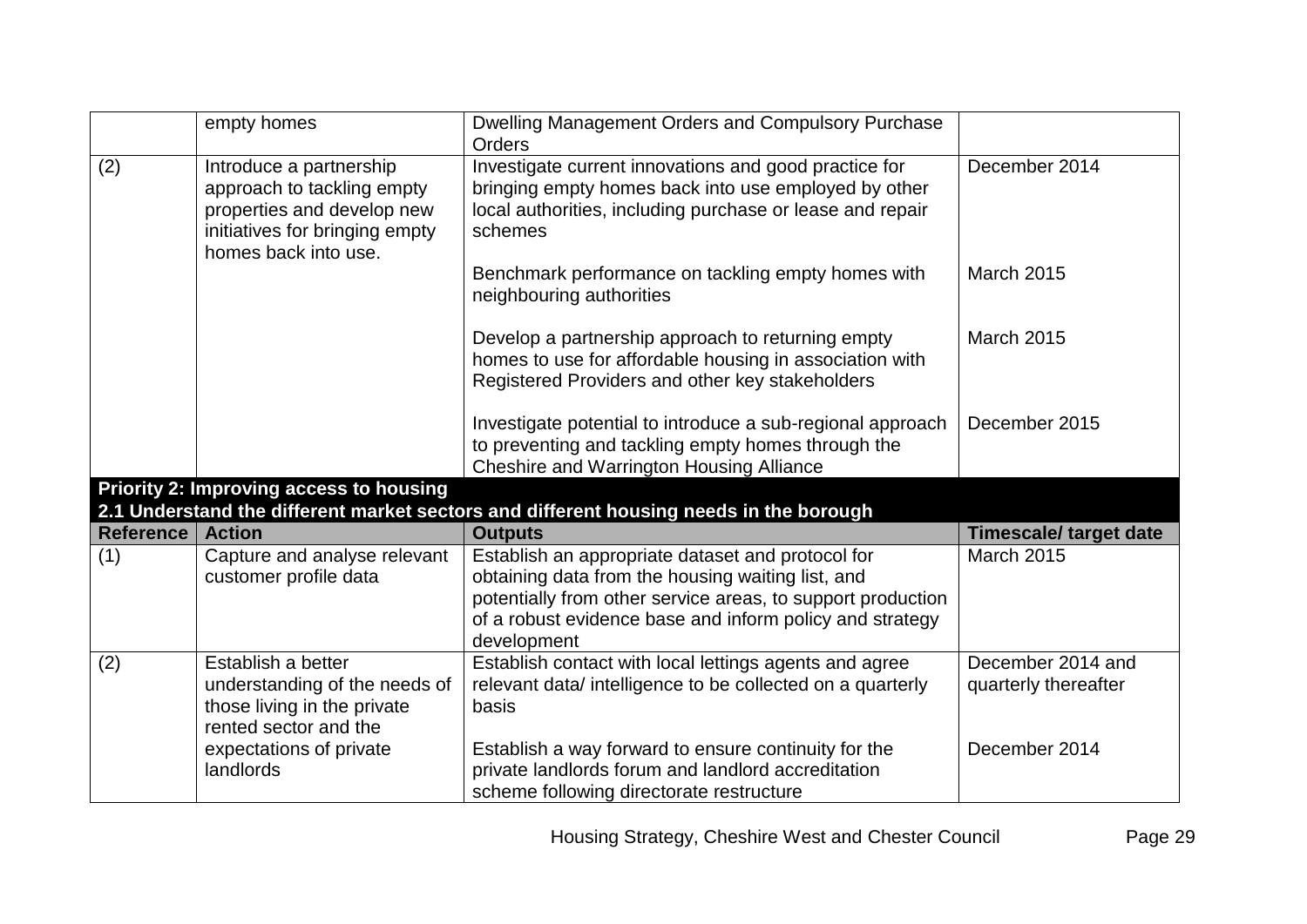|                  |                                                                                                                                                                                      | Establish relationship with private landlords through the<br>private landlords forum and landlord accreditation<br>scheme                                                                                                                                       | December 2014                             |
|------------------|--------------------------------------------------------------------------------------------------------------------------------------------------------------------------------------|-----------------------------------------------------------------------------------------------------------------------------------------------------------------------------------------------------------------------------------------------------------------|-------------------------------------------|
| (3)              | Evaluate need/ demand in the<br>local housing market, both in<br>terms of specific housing<br>sectors and of specific<br>groups, including vulnerable<br>groups, minority groups and | Utilise existing research to establish the different housing<br>sectors in the borough and estimated need/demand<br>(including the strategic housing market assessment, local<br>plan evidence, needs surveys and the private sector<br>stock condition survey) | October 2014                              |
|                  | different ethnic groups.                                                                                                                                                             | Establish links with place and locality teams to<br>understand local housing needs and aspirations in the<br>borough's four designated localities: Chester, Ellesmere<br>Port, Northwich and Winsford and Rural                                                 | December 2014                             |
|                  |                                                                                                                                                                                      | In collaboration with colleagues and relevant partners,<br>develop an appropriate research programme going<br>forward (subject to resources), reviewed annually                                                                                                 | January 2015                              |
| (4)              | Capture and share<br>intelligence on the local<br>housing market                                                                                                                     | Publish four quarterly local housing market bulletins per<br>year                                                                                                                                                                                               | Quarterly each year                       |
| (5)              | Develop a mechanism to<br>ensure performance<br>monitoring and evaluation of<br>strategic housing action plan<br>and inform future housing<br>plans and policies                     | Establish performance evaluation framework and<br>timetable<br>Strategic housing action plan updated annually<br>Evidence base refreshed annually                                                                                                               | December 2014                             |
|                  |                                                                                                                                                                                      | 2.2 Diversify the housing/ tenure mix to support a more balanced local housing market                                                                                                                                                                           |                                           |
| <b>Reference</b> | <b>Action</b>                                                                                                                                                                        | <b>Outputs</b>                                                                                                                                                                                                                                                  | <b>Timescale/ target date</b>             |
| (1)              | Promote housing that<br>supports a more balanced<br>housing market and improves                                                                                                      | Work with partners to secure the provision of new homes<br>that meet local housing needs and promote a balanced<br>and sustainable local housing market                                                                                                         | In accordance with<br>planning guidelines |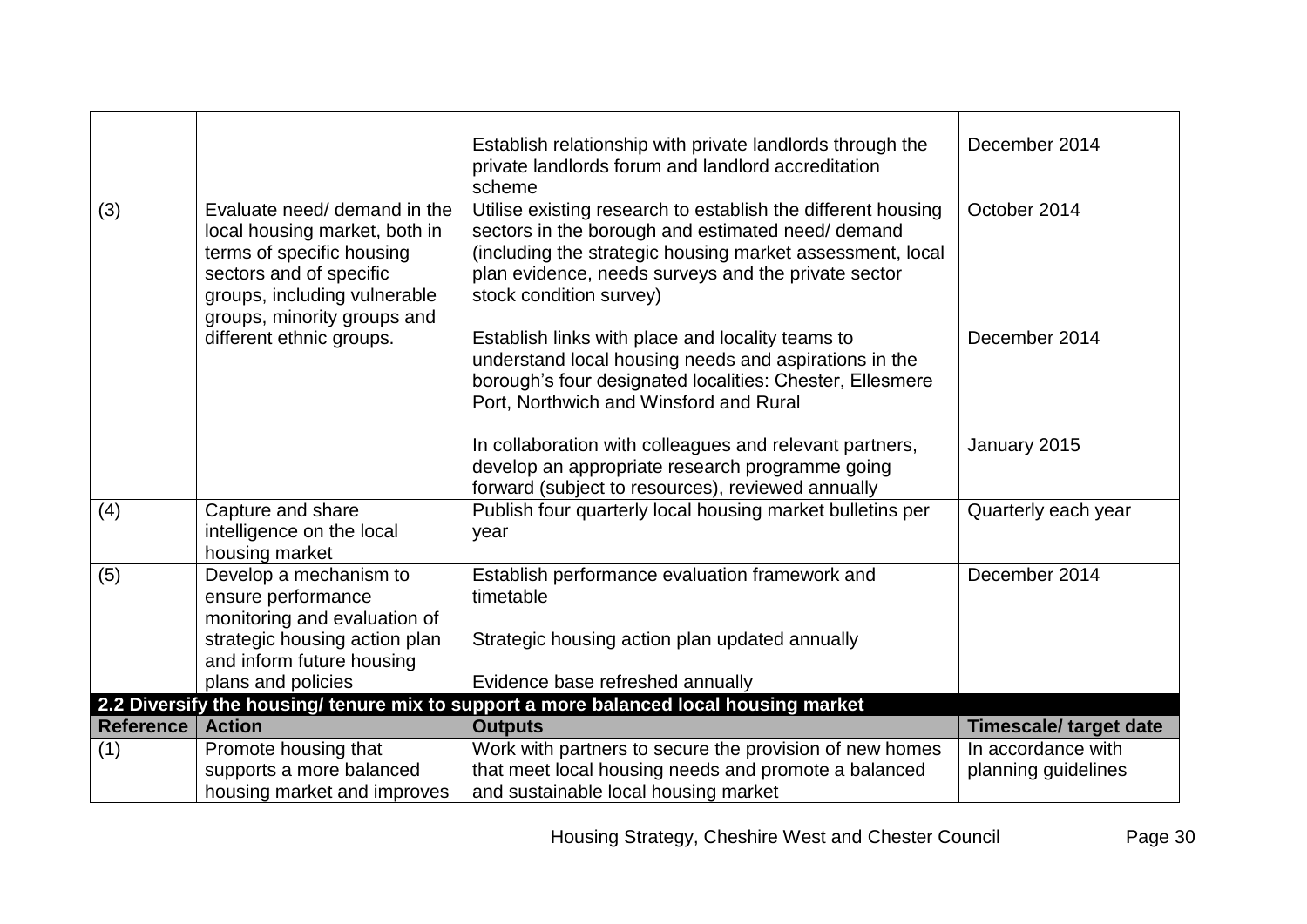|     | the tenure mix in areas of<br>limited variety                                                                                                     | Liaise with place and locality teams to ensure new<br>development is sustainable and contributes to meeting<br>local needs<br>In collaboration with colleagues in planning, establish a<br>protocol to share details of projected completions with<br>local housing partnership to assist with forward planning<br>and ensure new homes are sustainable and meet | In accordance with<br>planning guidelines<br>September 2014                                                                            |
|-----|---------------------------------------------------------------------------------------------------------------------------------------------------|------------------------------------------------------------------------------------------------------------------------------------------------------------------------------------------------------------------------------------------------------------------------------------------------------------------------------------------------------------------|----------------------------------------------------------------------------------------------------------------------------------------|
| (2) | Identify if there is added value<br>to developing an intervention<br>to support people to downsize<br>and release larger homes<br>onto the market | identified local needs<br>Work with local housing partnership to establish viability<br>and effectiveness of current downsizing schemes in use<br>and determine way forward                                                                                                                                                                                      | December 2014                                                                                                                          |
| (3) | Investigate ways of retaining<br>graduates in the borough<br>once their studies have<br>finished                                                  | Establish liaison arrangements with Chester University<br>and local colleges and work together to determine<br>baseline and relevant statistics for annual reporting                                                                                                                                                                                             | contacts<br>$\bullet$<br>established by<br>December 2014<br>statistical set<br>agreed by<br>February 2014<br>first report June<br>2015 |
|     |                                                                                                                                                   | Determine housing needs/expectations/aspirations of<br>students who wish to stay in the borough and work with<br>colleagues in Planning to establish a way forward                                                                                                                                                                                               | December 2015                                                                                                                          |
|     |                                                                                                                                                   | Work in collaboration with colleagues in the growth and<br>economic development teams to ensure educational offer<br>delivers work ready individuals with the skills needed by<br>local employers                                                                                                                                                                | December 2015                                                                                                                          |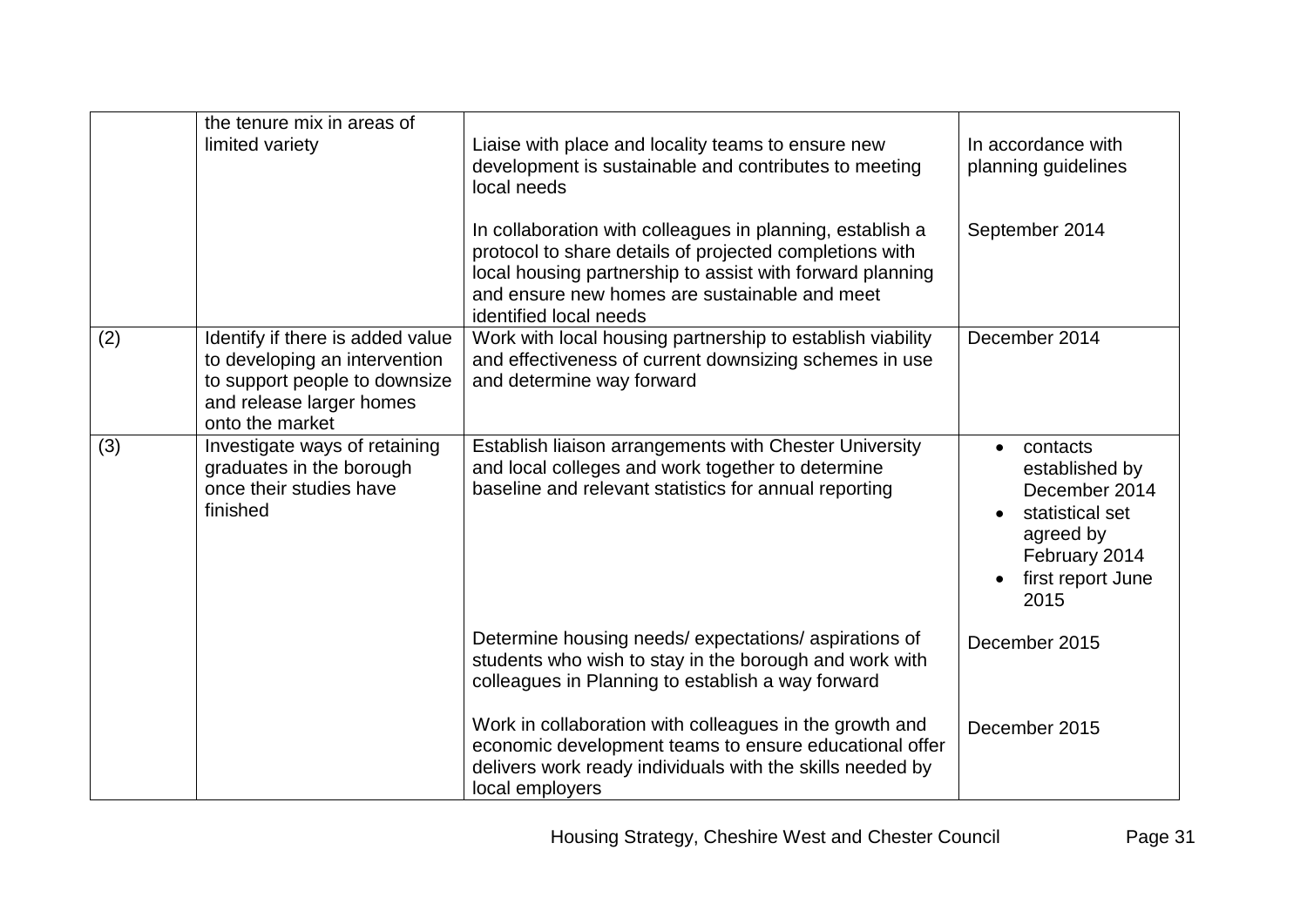|           | 2.3 Support vulnerable residents.                                                                                                                                                     |                                                                                                                                                                                                                                       |                                                        |  |
|-----------|---------------------------------------------------------------------------------------------------------------------------------------------------------------------------------------|---------------------------------------------------------------------------------------------------------------------------------------------------------------------------------------------------------------------------------------|--------------------------------------------------------|--|
| Reference | <b>Action</b>                                                                                                                                                                         | <b>Outputs</b>                                                                                                                                                                                                                        | <b>Timescale/ target date</b>                          |  |
| (1)       | In collaboration with strategic<br>commissioning team,<br>evaluate context and future<br>needs for housing for<br>vulnerable groups and those                                         | Contribute to redesign/ recommissioning of care and<br>support provision in the borough and work with strategic<br>commissioning colleagues to engage with the<br>commissioned care and support contracts going forward               | In accordance with<br>review and contract<br>timetable |  |
|           | with special needs, leading to<br>cohesive strategic delivery<br>plan                                                                                                                 | Work with strategic commissioning team, Registered<br>Providers, service providers and colleagues to map<br>current supply and establish robust evidence base for<br>anticipating future housing needs/ demand for relevant<br>groups | <b>March 2015</b>                                      |  |
|           |                                                                                                                                                                                       | Work with relevant partners to develop a better<br>understanding of the likely future need/ demand for<br>housing for older people in the borough                                                                                     | March 2015                                             |  |
|           |                                                                                                                                                                                       | Work with partners to develop a more co-ordinated<br>approach to needs planning, to ensure new development/<br>remodelling of existing stock supports anticipated future<br>needs                                                     | <b>March 2015</b>                                      |  |
|           |                                                                                                                                                                                       | Work with partners to encourage and support the delivery<br>of more move on and specialised accommodation in the<br>borough                                                                                                           | December 2015                                          |  |
| (2)       | Develop links with children's<br>services to ensure successful<br>pathways to suitable housing/<br>accommodation solutions for<br>young people, especially<br>vulnerable young people | Liaise with colleagues in children's services to understand<br>likely future demand v capacity and develop a more co-<br>ordinated approach to future planning                                                                        | <b>March 2015</b>                                      |  |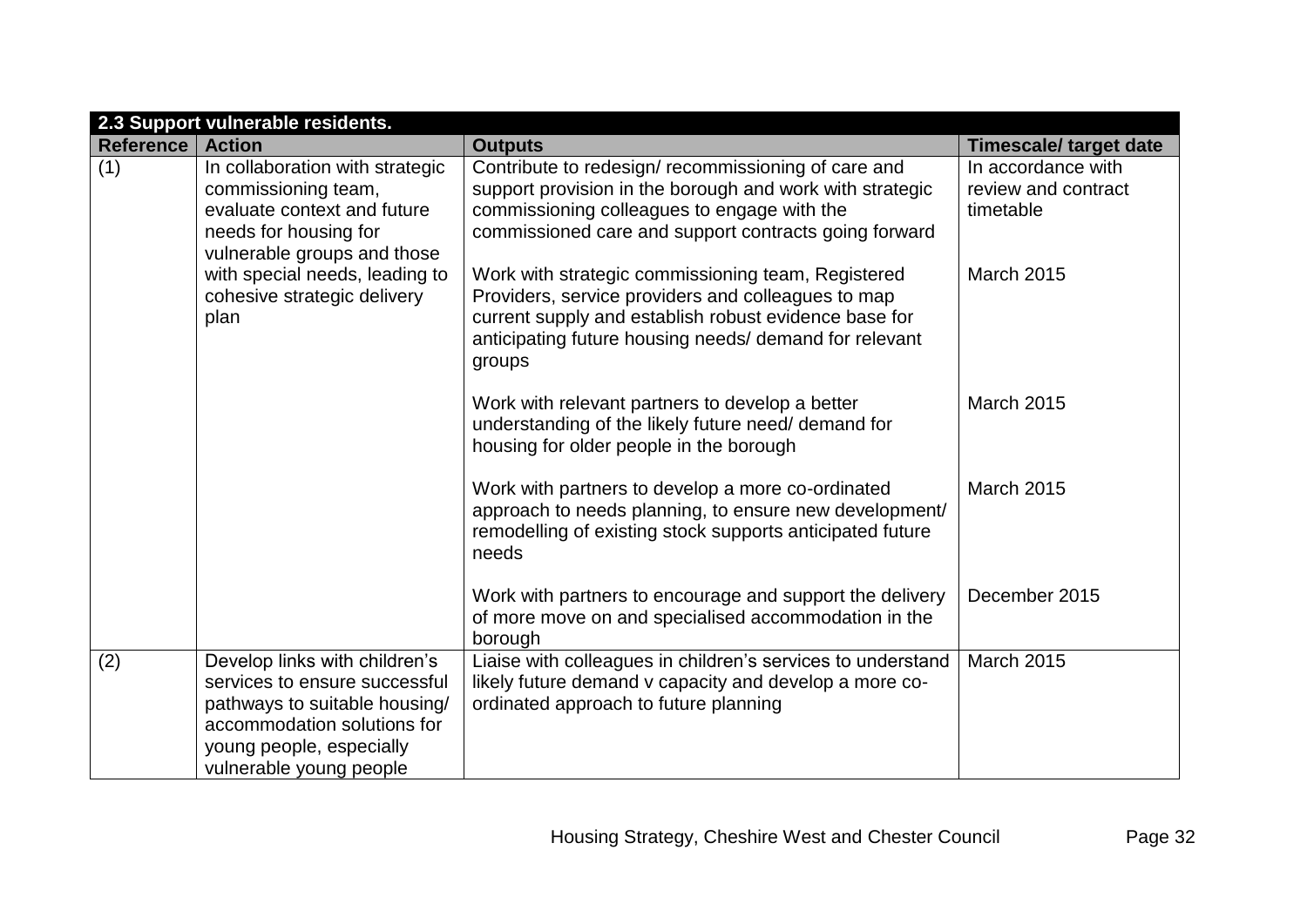| $\overline{(3)}$ | Develop closer links with<br>public health to understand<br>where needs are and raise<br>awareness of importance of<br>housing pathways for                     | Contribute to the continual refinement of the Integrated<br>Strategic Needs Assessment (ISNA) for the borough<br>through the provision of relevant data<br>Attend ISNA meetings to encourage greater integration | In accordance with<br><b>ISNA</b> timetable<br>In accordance with            |
|------------------|-----------------------------------------------------------------------------------------------------------------------------------------------------------------|------------------------------------------------------------------------------------------------------------------------------------------------------------------------------------------------------------------|------------------------------------------------------------------------------|
|                  | recovery                                                                                                                                                        | between housing and heath                                                                                                                                                                                        | <b>ISNA</b> timetable                                                        |
|                  |                                                                                                                                                                 | Utilise ISNA data to inform future planning for housing in<br>the borough for special needs groups including the frail<br>elderly and adults with learning or physical disabilities                              | In accordance with<br>strategic housing review<br>timetable                  |
| (4)              | Support the delivery of<br>appropriate housing/<br>accommodation solutions for<br>Gypsies, Travellers and                                                       | Work with colleagues to support delivery of planned<br>transit/ permanent sites                                                                                                                                  | In accordance with<br>established timetable for<br>delivery                  |
|                  | <b>Travelling Showpeople</b>                                                                                                                                    | In collaboration with relevant partners, support the<br>creation of a sub-regional gypsy and traveller team                                                                                                      | In accordance with<br>established timetable for<br>delivery                  |
| (5)              | Ensure that the Council has a<br>robust policy framework and<br>makes the best use of the<br>resources available for<br>preventing and tackling<br>homelessness | Complete review of the existing homelessness strategy<br>and develop a new strategy and action plan for<br>preventing and tackling homelessness in the borough                                                   | April 2015                                                                   |
|                  |                                                                                                                                                                 | 2.4 Support lower income households affected by the economic downturn and welfare reform                                                                                                                         |                                                                              |
| Reference<br>(1) | <b>Action</b><br>Continue to work together<br>with key partners through<br>multi agency welfare reform                                                          | <b>Outputs</b><br>Regularly attend WRTG sessions and report back to<br>housing partnership to ensure co-ordinated approach to<br>issues identified                                                               | <b>Timescale/ target date</b><br>In accordance with<br><b>WRTG</b> timetable |
|                  | task group (WRTG) to<br>understand and monitor<br>impact of welfare reforms                                                                                     | Assess potential financial implications for the Council and<br>partners of welfare reforms, including universal credit                                                                                           | December 2014                                                                |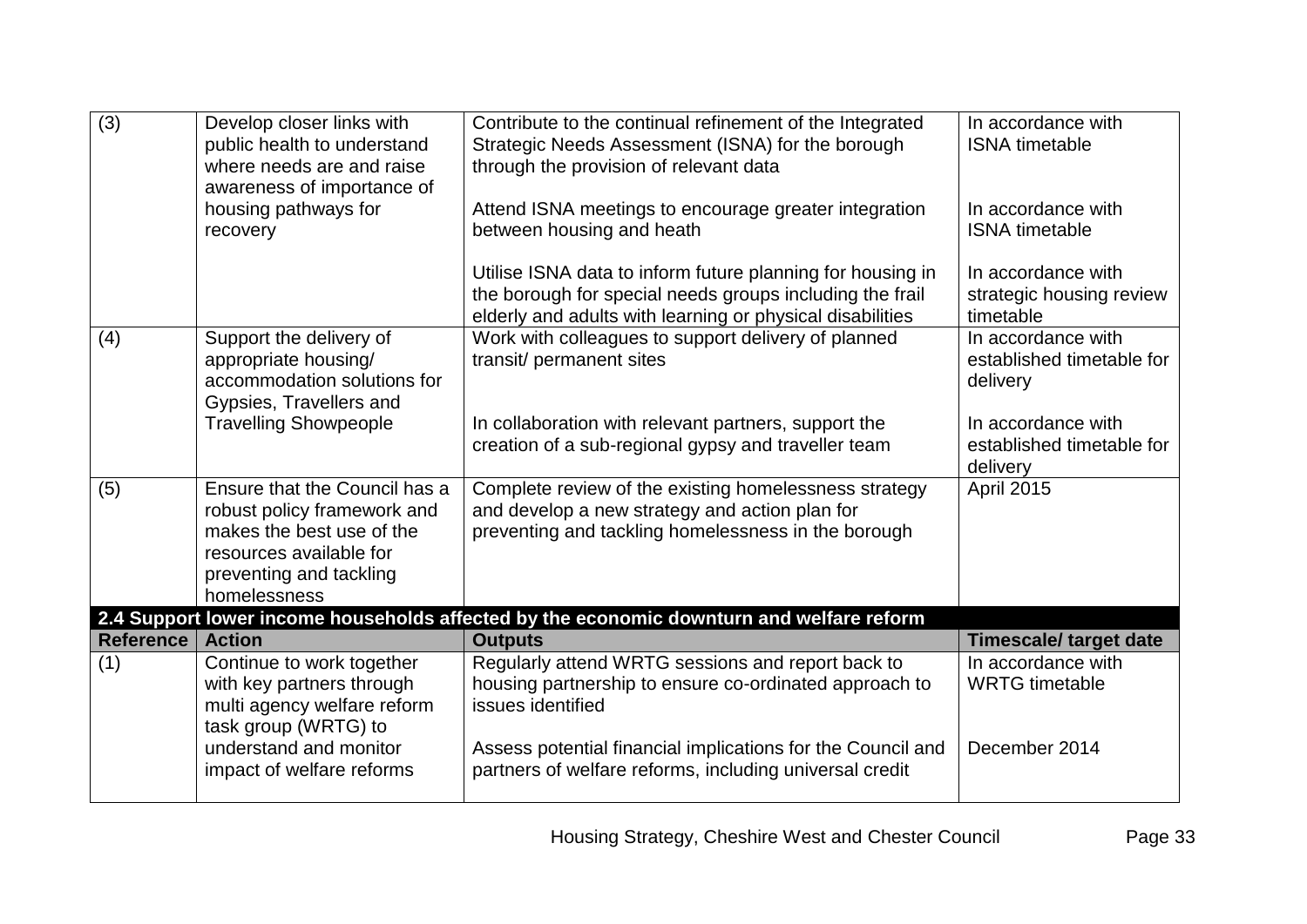|                  |                                                                                                                                 | Work with key partners to respond to future Government<br>policy on welfare reform and other relevant policy<br>changes/consultations                                                                                                                          | As and when required                     |
|------------------|---------------------------------------------------------------------------------------------------------------------------------|----------------------------------------------------------------------------------------------------------------------------------------------------------------------------------------------------------------------------------------------------------------|------------------------------------------|
| (2)              | Increase access to training<br>opportunities and employment<br>for local people in the<br>construction/ housebuilding<br>sector | Work with colleagues in planning and the employment,<br>skills and learning teams to develop a protocol for use in<br>Section 106 agreements to require access to training<br>opportunities for local people                                                   | December 2014                            |
|                  |                                                                                                                                 | Take advantage of opportunities arising from the strategic<br>housing framework to encourage Registered Providers,<br>developers and other key partners to offer<br>apprenticeships, work placements, mentoring/ coaching<br>opportunities etc to local people | In accordance with<br>delivery timetable |
|                  |                                                                                                                                 | Work in collaboration with colleagues in growth and<br>economic development teams to ensure local educational<br>offer and training/ development opportunities deliver work<br>ready individuals with the skills needed by local<br>employers                  | December 2015                            |
|                  | 2.5 Help to address barriers to the housing market                                                                              |                                                                                                                                                                                                                                                                |                                          |
| <b>Reference</b> | <b>Action</b>                                                                                                                   | <b>Outputs</b>                                                                                                                                                                                                                                                 | <b>Timescale/ target date</b>            |
| (1)              | Increase access to housing<br>for local people                                                                                  | Complete investigation into demand for/viability of<br>expanding Private Rented Sector Access scheme across<br>the borough and determine way forward                                                                                                           | <b>June 2014</b>                         |
|                  |                                                                                                                                 | Work with partners to understand the need/ appetite for<br>shared housing for young single people and the viability<br>of promoting house sharing solutions across a range of<br>sectors including the private rented and social rented<br>housing sectors     | September 2014                           |
|                  |                                                                                                                                 | Work with private sector landlords through the private                                                                                                                                                                                                         | <b>March 2015</b>                        |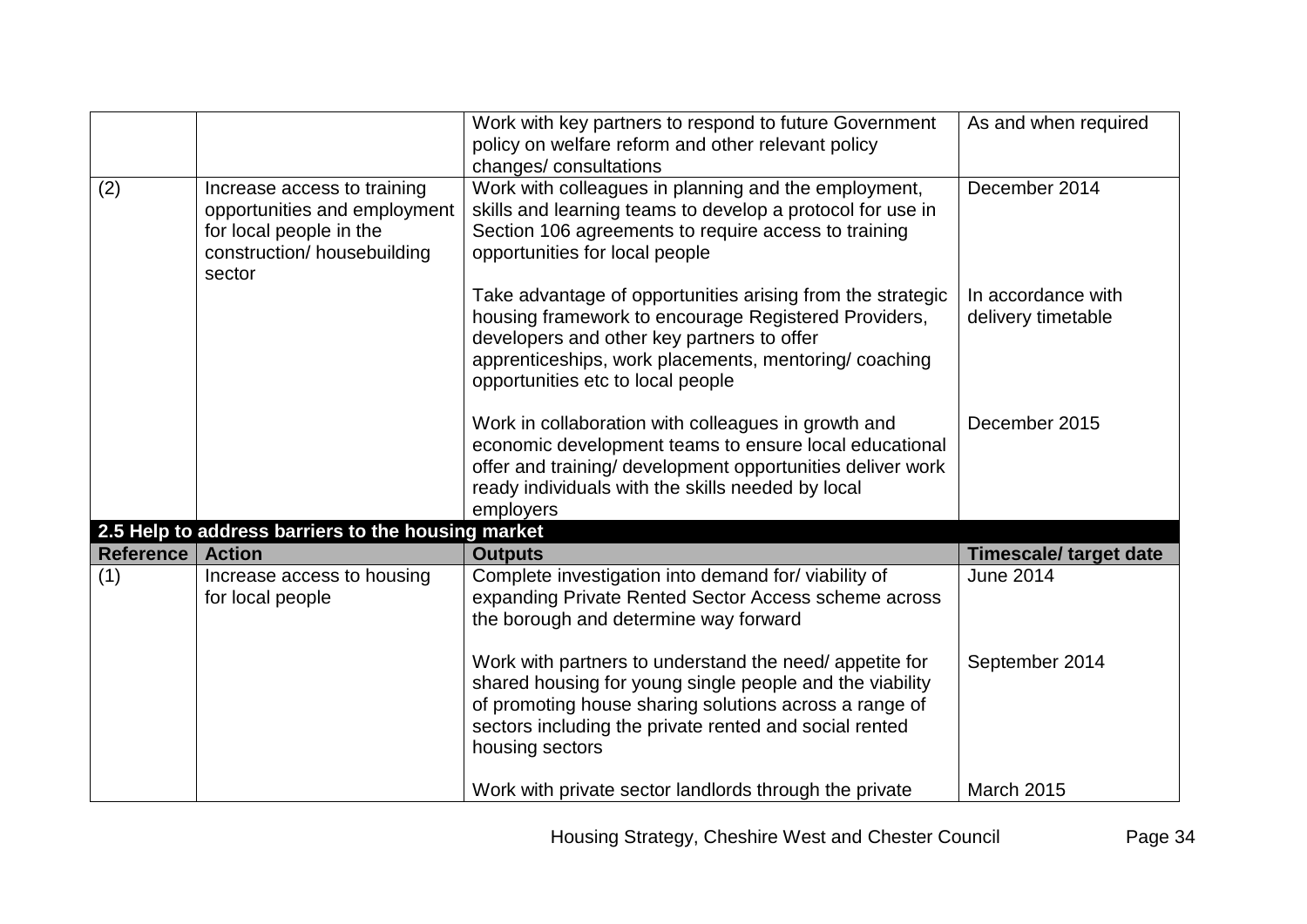|                  |                                                                                                                                               | landlords forum to encourage them to offer longer, 'family<br>friendly' tenancies and address the growing issue of<br>refusing tenants who are in receipt of benefits                                                                                                                                                                                                       |                                                                                                                                                      |
|------------------|-----------------------------------------------------------------------------------------------------------------------------------------------|-----------------------------------------------------------------------------------------------------------------------------------------------------------------------------------------------------------------------------------------------------------------------------------------------------------------------------------------------------------------------------|------------------------------------------------------------------------------------------------------------------------------------------------------|
| (2)              | Improve access to information<br>about the housing options and<br>related services available in<br>the borough                                | In collaboration with partners, analyse how local people<br>currently access information about housing and related<br>services in the borough and identify any potential<br>improvements<br>Investigate whether there is any added value to be gained<br>from introducing a single access portal for all housing<br>information provided by the Council, across all tenures | <b>March 2015</b>                                                                                                                                    |
| (3)              | Ensure that the Council has a<br>robust policy framework for<br>making the best use of the<br>existing social housing stock<br>in the borough | Regularly review the Common Allocations Policy for<br>homes let through the joint choice-based lettings scheme<br>in the borough (Trust HomeChoice) to ensure it remains<br>fit for purpose                                                                                                                                                                                 | Current policy launched<br>1 October 2013:<br>six month review<br>to be completed<br>by end May 2014<br>full review to be<br>completed March<br>2019 |
|                  |                                                                                                                                               | Review and refresh the current tenancy strategy for the<br>borough                                                                                                                                                                                                                                                                                                          | light touch review<br>December 2014<br>full review March<br>2019                                                                                     |
|                  | Priority 3: Quality, sustainability and design                                                                                                |                                                                                                                                                                                                                                                                                                                                                                             |                                                                                                                                                      |
| <b>Reference</b> | 3.1 Improve the quality of homes in the borough<br><b>Action</b>                                                                              | <b>Outputs</b>                                                                                                                                                                                                                                                                                                                                                              | <b>Timescale/ target date</b>                                                                                                                        |
| (1)              | Improve the quality and<br>condition of social housing in<br>the borough                                                                      | Establish current baseline for all social housing providers<br>in the borough against the decent homes standard                                                                                                                                                                                                                                                             | March 2015                                                                                                                                           |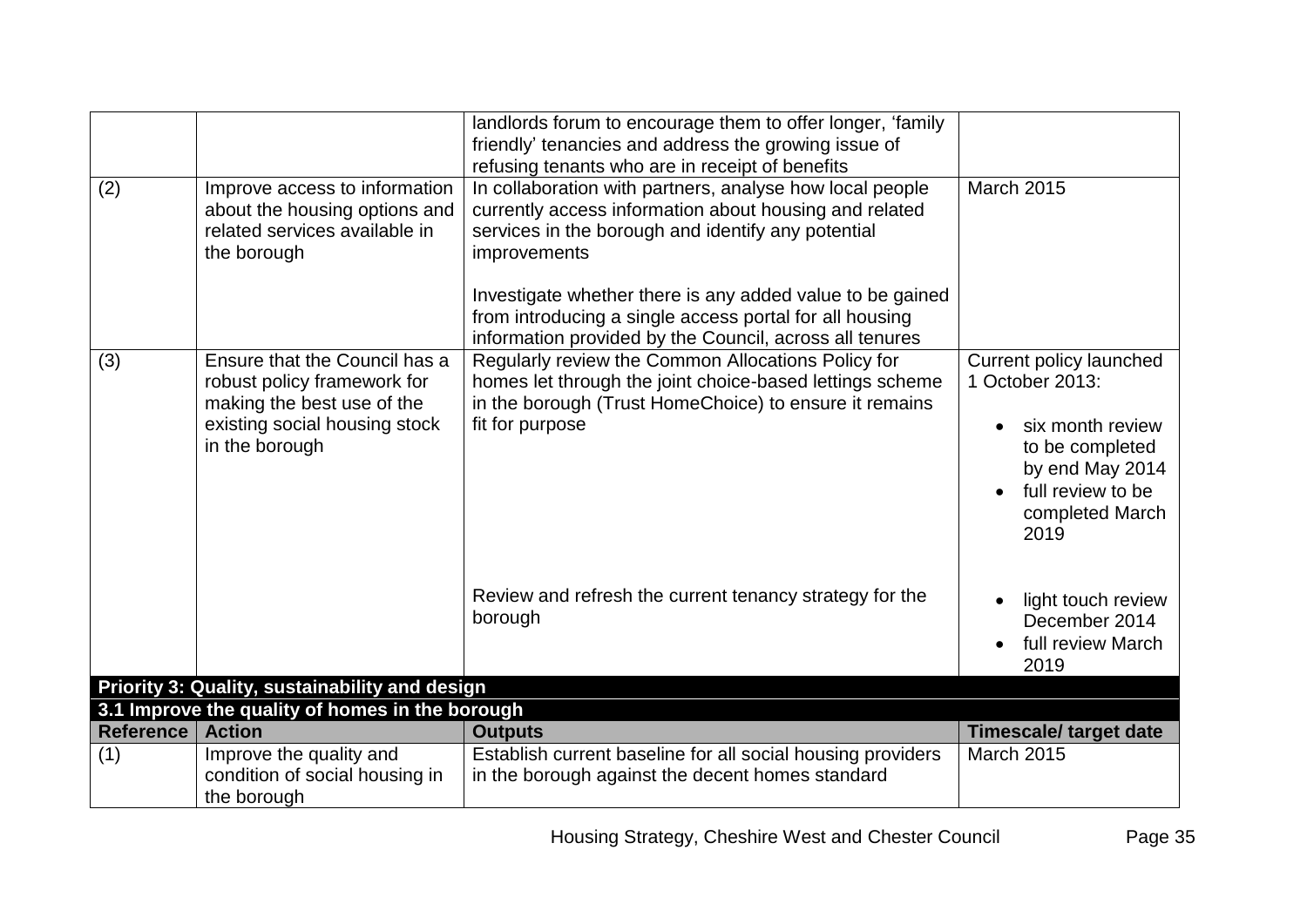|     |                                                                                                                                                               | Ensure all Council-owned housing stock reaches the<br>decent homes standard, as per the terms of the housing<br>management contract and five-year capital programme<br>approved by the Council in 2010                                        | March 2016        |
|-----|---------------------------------------------------------------------------------------------------------------------------------------------------------------|-----------------------------------------------------------------------------------------------------------------------------------------------------------------------------------------------------------------------------------------------|-------------------|
|     |                                                                                                                                                               | Ensure all Council-owned housing stock is maintained at<br>the decent homes standard going forward, as per the<br>terms of the housing management contract and the<br>Council's long-term business plan                                       | Reviewed annually |
|     |                                                                                                                                                               | Share best practice in terms of DHS plus through the<br>local housing partnership and determine whether there is<br>any appetite/ added value to be gained from a more co-<br>ordinated approach                                              | <b>March 2015</b> |
|     |                                                                                                                                                               | Establish current baseline of bedsit-style accommodation<br>in the local social housing sector and work with partners<br>to determine a sustainable way forward for this type of<br>accommodation                                             | September 2015    |
| (2) | Ensure that the Council has a<br>robust policy framework in<br>place to improve the quality of<br>existing stock in the owner-<br>occupied and private rented | In collaboration with colleagues in regulatory services,<br>review current powers available to the Council to address<br>poor housing conditions and establish a service level<br>agreement and protocols for the use of these powers         | December 2014     |
|     | sectors                                                                                                                                                       | Review and refresh the current private sector housing<br>enforcement protocol and home assistance policy                                                                                                                                      | <b>March 2015</b> |
|     |                                                                                                                                                               | Work with partners and relevant colleagues to develop a<br>collaborative approach to improving access to grants,<br>loans, advice and other support for older and disabled<br>people to carry out improvements/ adaptations to their<br>homes | <b>March 2015</b> |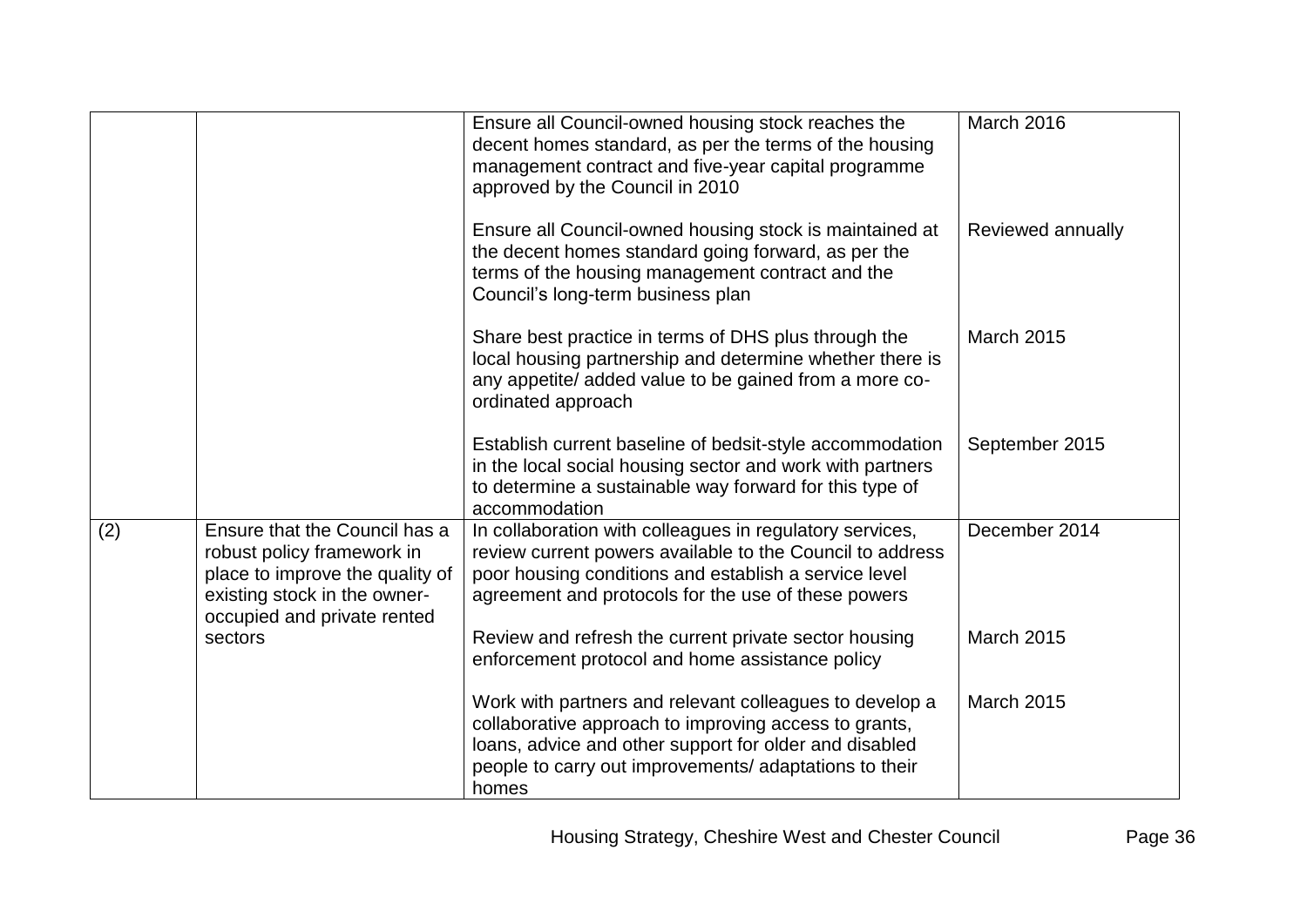| 3.2 Provide affordable warmth for residents in the borough |                                                                                                     |                                                                                                                                                                                                                |                               |
|------------------------------------------------------------|-----------------------------------------------------------------------------------------------------|----------------------------------------------------------------------------------------------------------------------------------------------------------------------------------------------------------------|-------------------------------|
| Reference   Action                                         |                                                                                                     | <b>Outputs</b>                                                                                                                                                                                                 | <b>Timescale/ target date</b> |
| (1)                                                        | Develop advice and advocacy<br>service for people wanting<br>domestic energy efficiency<br>measures | Develop boroughwide service provision for domestic<br>energy efficiency measures to deal with enquiries,<br>referrals and installation of measures.<br>Ensure all housing partners can access the borough wide | September 2014                |
|                                                            |                                                                                                     | service provider                                                                                                                                                                                               |                               |
| (2)                                                        | Build on and support<br>individual and community<br>based projects that promote                     | Ensure housing partners are linked to the Council's multi-<br>agency affordable warmth steering group                                                                                                          | September 2014                |
|                                                            | affordable warmth                                                                                   | Develop a suitable method to keep all housing partners<br>updated with current affordable warmth schemes and<br>initiatives                                                                                    | September 2014                |
|                                                            |                                                                                                     |                                                                                                                                                                                                                | December 2014                 |
|                                                            |                                                                                                     | In collaboration with relevant colleagues, determine<br>potential to utilise customer profile data from the housing                                                                                            |                               |
|                                                            |                                                                                                     | register, adult social care client list and housing related<br>support client list to identify households who are entitled                                                                                     |                               |
|                                                            |                                                                                                     | to free or low cost energy saving measures, but who have<br>not yet taken up the offers available to inform targeted<br>promotion campaign                                                                     |                               |
| (3)                                                        | Educate to change behaviour;<br>help people to understand<br>cost benefits of making                | Identify sources of general affordable warmth advice<br>available to residents                                                                                                                                 | December 2014                 |
|                                                            | homes more energy efficient                                                                         | Identify where affordable warmth advice is available to<br>residents via face-to-face meetings or home visits                                                                                                  | December 2014                 |
|                                                            |                                                                                                     | Identify sources of income maximisation advice and<br>develop systems for referring residents to advisors                                                                                                      | December 2014                 |
|                                                            |                                                                                                     | Investigate and share good practice and work with                                                                                                                                                              | Throughout life of            |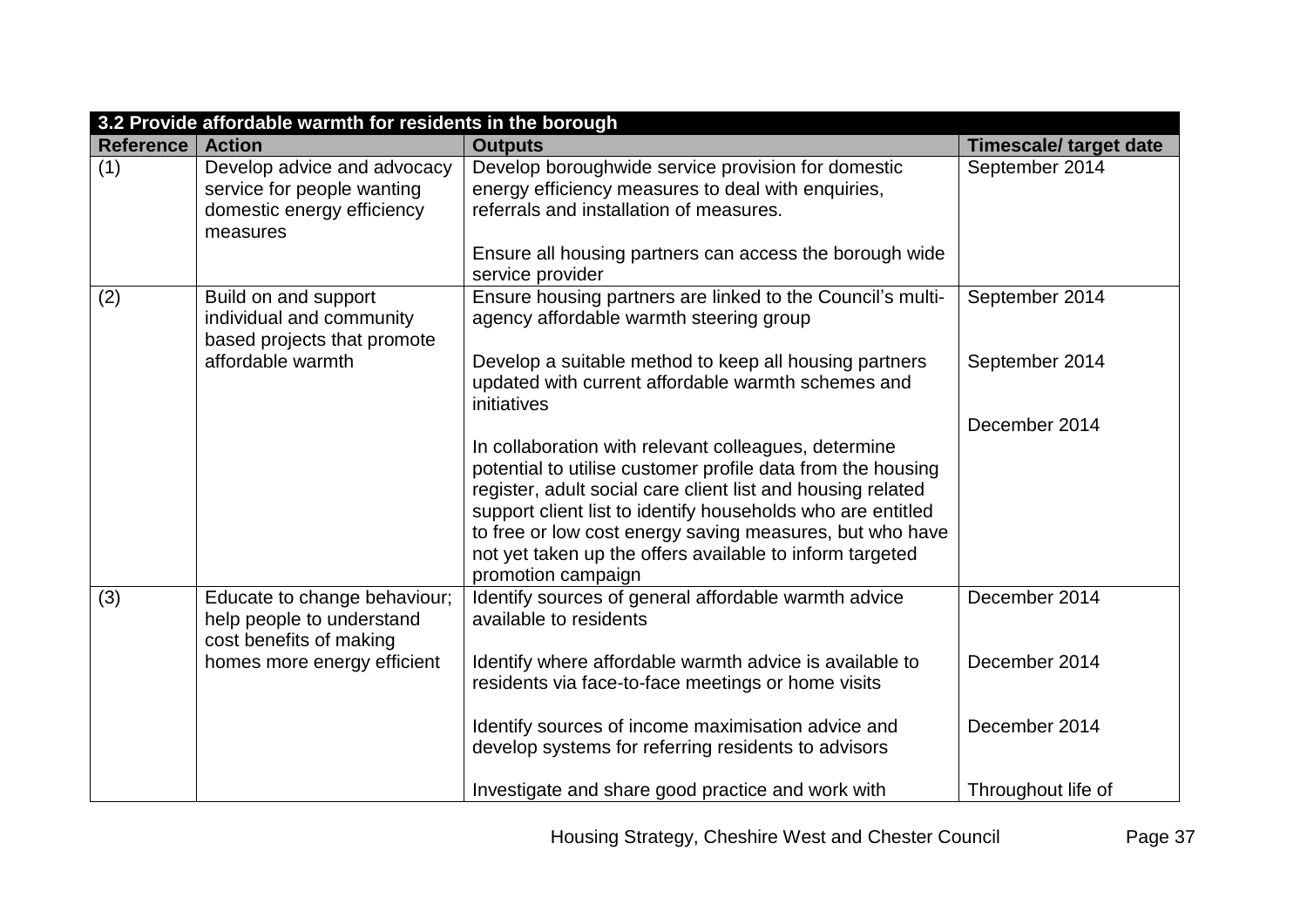|                  |                                                                                                                                                                 | colleagues providing advice to take advantage of<br>economies of scale wherever possible                                                                                                                                                                                                                                                                                                                                                                                                                                                                                                                                                                         | strategy                                |
|------------------|-----------------------------------------------------------------------------------------------------------------------------------------------------------------|------------------------------------------------------------------------------------------------------------------------------------------------------------------------------------------------------------------------------------------------------------------------------------------------------------------------------------------------------------------------------------------------------------------------------------------------------------------------------------------------------------------------------------------------------------------------------------------------------------------------------------------------------------------|-----------------------------------------|
| (4)              | Investigate examples of good<br>practice for improving the<br>energy efficiency of social<br>housing stock e.g.<br>Warrington's 'social housing<br>solar' model | Establish best practice examples and determine potential<br>viability to replicate in the borough<br>Improve SAP ratings of Council owned housing stock and<br>participate in benchmarking through North West<br>performance improvement club                                                                                                                                                                                                                                                                                                                                                                                                                    | December 2014<br>Review target annually |
|                  |                                                                                                                                                                 | Investigate potential cost v benefits for residents, in terms<br>of reducing utilities bills and reducing fuel poverty, of<br>installing photo voltaic solar panels on council owned<br>housing stock                                                                                                                                                                                                                                                                                                                                                                                                                                                            | December 2014                           |
|                  | 3.3 Promote sustainable design                                                                                                                                  |                                                                                                                                                                                                                                                                                                                                                                                                                                                                                                                                                                                                                                                                  |                                         |
| <b>Reference</b> | <b>Action</b>                                                                                                                                                   | <b>Outputs</b>                                                                                                                                                                                                                                                                                                                                                                                                                                                                                                                                                                                                                                                   | <b>Timescale/ target date</b>           |
| (1)              | Achieve optimum design,<br>quality and sustainability of<br>new homes in the borough                                                                            | Work in collaboration with key partners including<br>Registered Providers, developers and colleagues in<br>planning, place and locality teams to encourage new<br>housing development that is:<br>of high quality design<br>flexible and inclusive in its design, to be able to<br>cater for a diverse range of potential occupants<br>and for the different life stages of its occupants<br>sustainable both in terms of its environmental<br>impact and in terms of the costs of maintenance<br>and affordable warmth for the occupants going<br>forward<br>successfully able to integrate, and enable its<br>occupants to integrate, into the local community | Throughout life of<br>strategy          |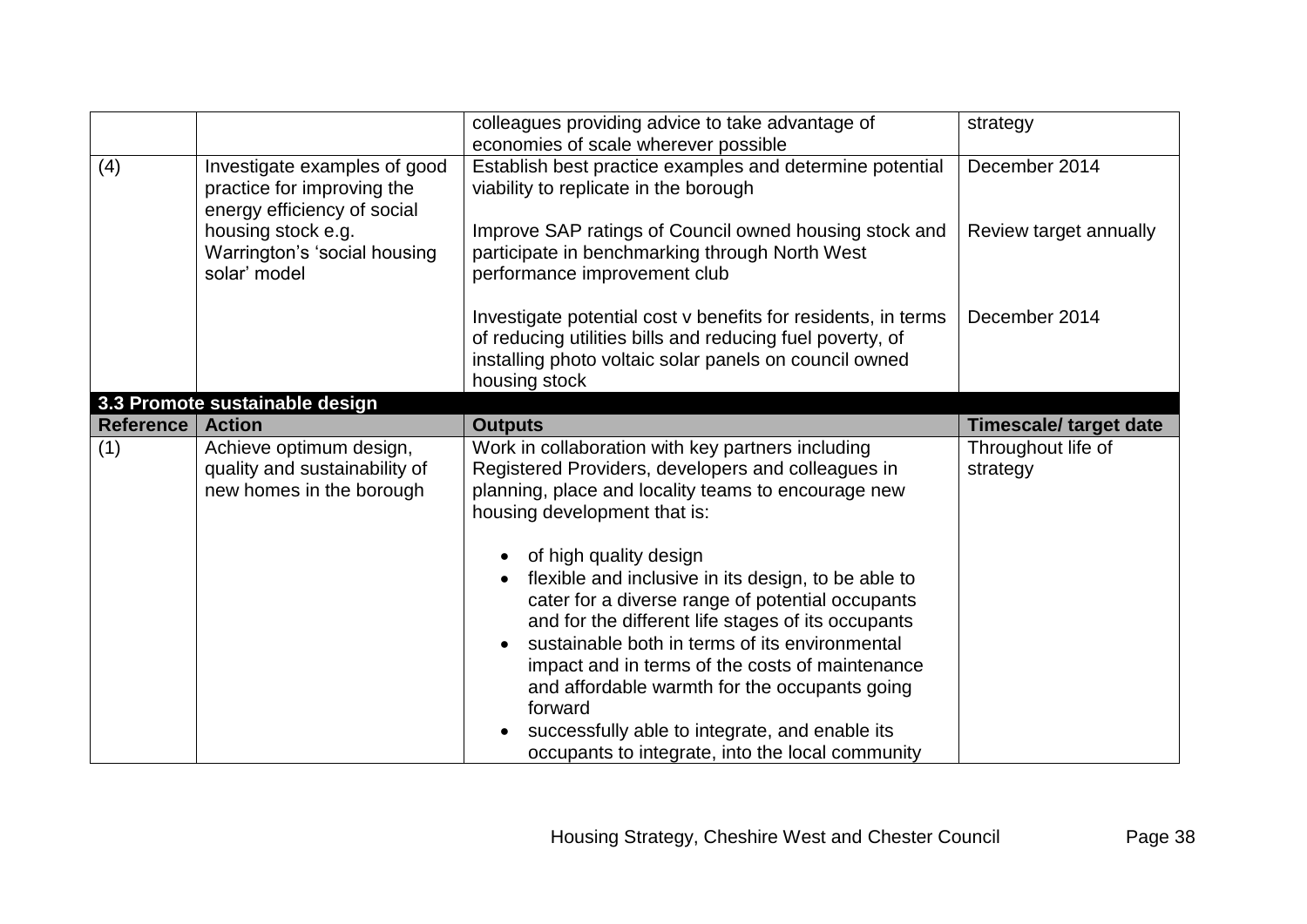| (2) | Make the most of the        | In collaboration with colleagues in planning and other  | Throughout life of |
|-----|-----------------------------|---------------------------------------------------------|--------------------|
|     | opportunities available to  | relevant teams, encourage/incentivise developers to     | strategy           |
|     | promote energy efficient    | ensure that new homes support energy efficiency and low |                    |
|     | housing in the borough and  | carbon priorities                                       |                    |
|     | help reduce $CO2$ emissions |                                                         |                    |
|     |                             | Challenge and support developers and Registered         |                    |
|     |                             | Providers to use innovative materials and delivery/     |                    |
|     |                             | construction methods to reduce the carbon footprint of  |                    |
|     |                             | new development                                         |                    |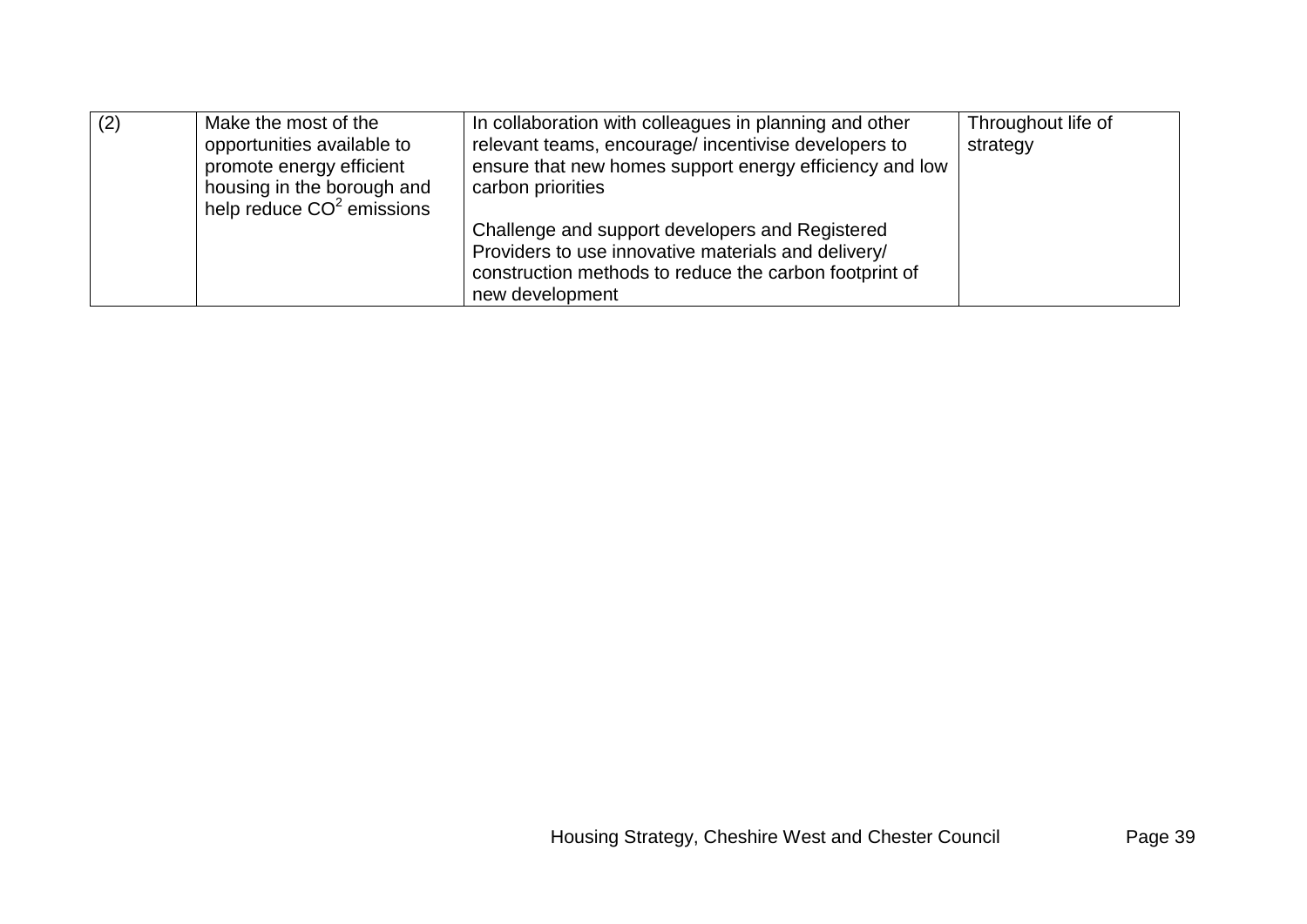## <span id="page-40-0"></span>**5. Further information and contact details**

If you have any comments or queries about this Housing Strategy, you can contact a member of the Strategic Housing Team by email at: [housingstrategy@cheshirewestandchester.gov.uk](mailto:housingstrategy@cheshirewestandchester.gov.uk)

Or you can write to us at: Housing Strategy, Cheshire West and Chester Council, 4, Civic Way, Council Offices, Ellesmere Port CH65 0BE

Or you can call 0300 123 8 123 and ask for Housing Strategy to speak to a member of the team.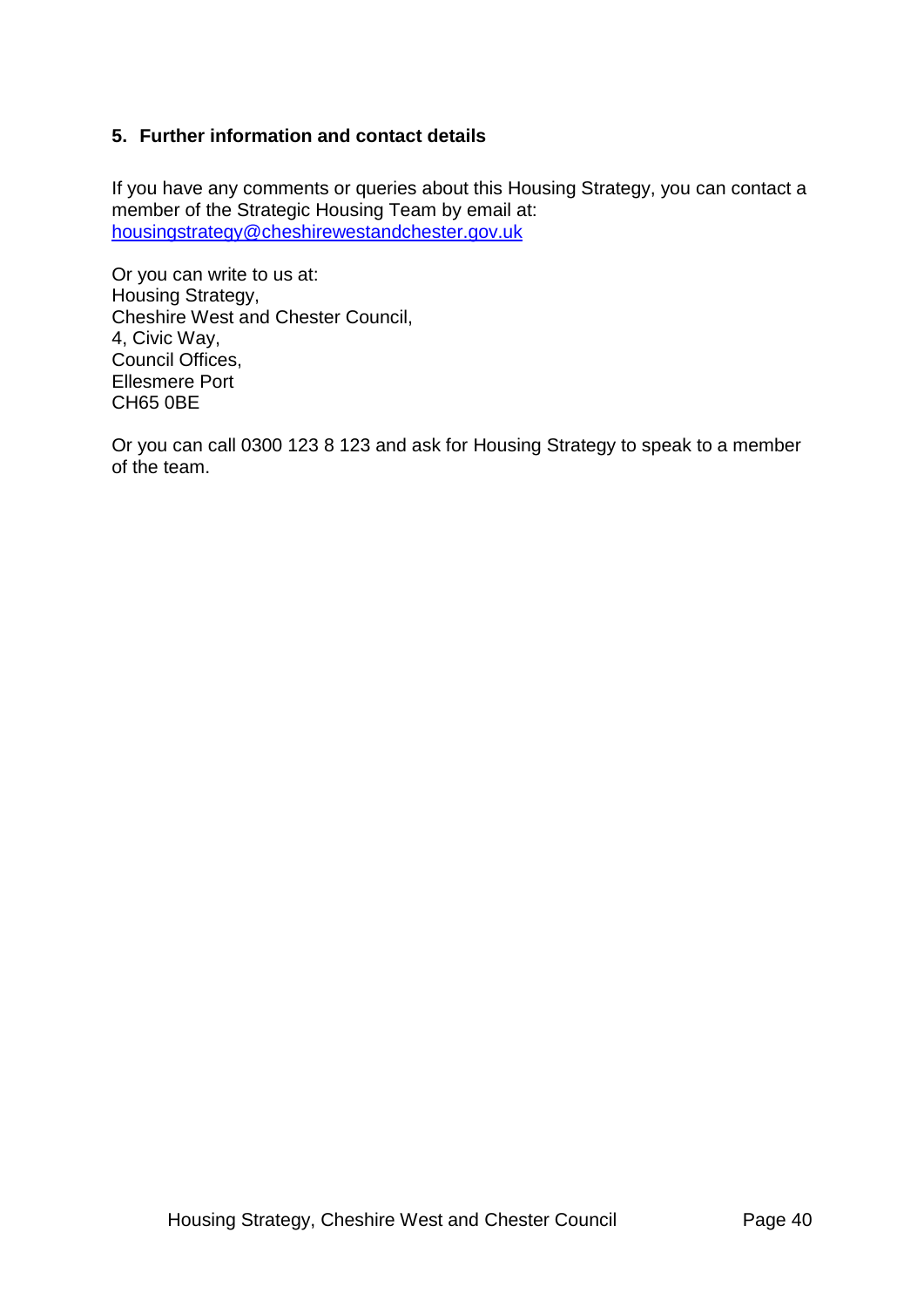# <span id="page-41-0"></span>**Appendices**

<span id="page-41-1"></span>

| <b>Appendix 1</b> | Evidence base detailed summary – please note that this document<br>is available to download separately on the following link due to its<br>size:<br>http://www.cheshirewestandchester.gov.uk/housingstrategyconsultation |
|-------------------|--------------------------------------------------------------------------------------------------------------------------------------------------------------------------------------------------------------------------|
| <b>Appendix 2</b> | <b>Summary of key priorities</b>                                                                                                                                                                                         |
| <b>Appendix 3</b> | National, sub-regional and local housing priorities and policies                                                                                                                                                         |
| <b>Appendix 4</b> | <b>List of consultees</b>                                                                                                                                                                                                |
| <b>Appendix 5</b> | <b>Summary of consultation responses</b>                                                                                                                                                                                 |
| <b>Appendix 6</b> | List of other relevant Council plans                                                                                                                                                                                     |
| <b>Appendix 7</b> | <b>Glossary</b>                                                                                                                                                                                                          |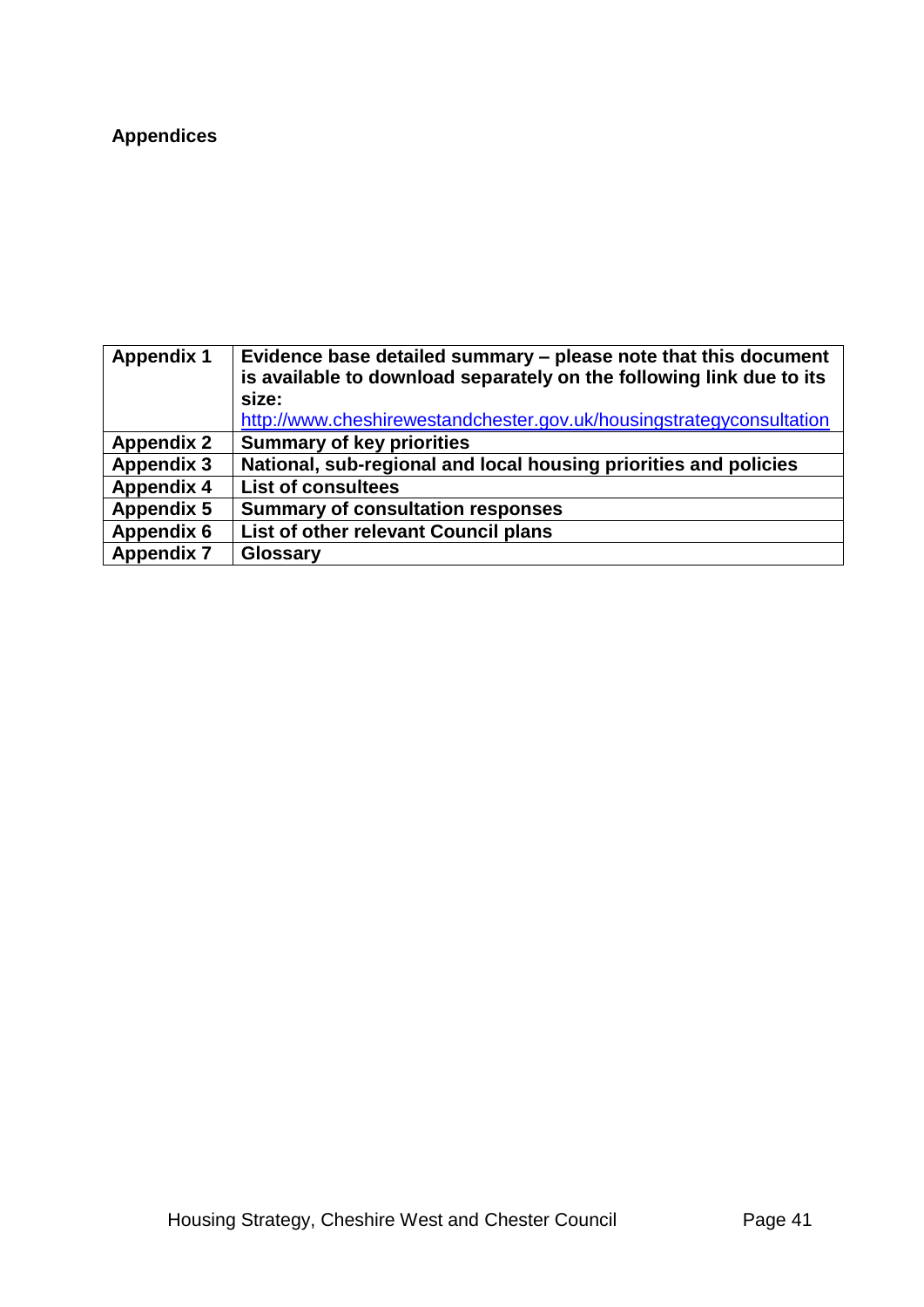## <span id="page-42-0"></span>**Appendix 2: Summary of key priorities**

The table below summarises our key priorities for housing in the borough, as well as the most significant housing issues that could impact on the drive for growth and the well-being of our communities. The table also reflects the priorities set out in the national housing strategy 'laying the foundations', which has also informed the development of this local housing strategy for Cheshire West and Chester and our draft strategic housing action plan.

| <b>Issue</b><br>Priority for housing strategy and delivery |                                                                                                                                            |  |
|------------------------------------------------------------|--------------------------------------------------------------------------------------------------------------------------------------------|--|
|                                                            | Priority 1: Increasing and enabling delivery: more homes stable growth                                                                     |  |
| <b>Local context</b>                                       | Local Plan establishes demand, supply and spatial<br>$\bullet$                                                                             |  |
|                                                            | distribution for new housing development                                                                                                   |  |
|                                                            | Local enterprise partnership's strategic economic plan<br>and strategic housing delivery plan establish sub-<br>regional housing framework |  |
|                                                            | Local housing strategy establishes local housing                                                                                           |  |
|                                                            | objectives and priorities for action.                                                                                                      |  |
| <b>Enable delivery</b>                                     | The priority is to work with developers, Housing Associations,                                                                             |  |
| to meet need                                               | landowners and relevant organisations including the Homes<br>and Communities Agency to stimulate/ bring forward and                        |  |
|                                                            | increase levels of development through:                                                                                                    |  |
|                                                            | Unlocking sites and assets                                                                                                                 |  |
|                                                            | Accessing and signposting to funding packages and                                                                                          |  |
|                                                            | models                                                                                                                                     |  |
|                                                            | Identifying investment opportunities                                                                                                       |  |
| <b>Affordability</b>                                       | The priority is to develop mechanisms and initiatives which will                                                                           |  |
|                                                            | help to address affordability pressures in the borough,                                                                                    |  |
|                                                            | regardless of tenure                                                                                                                       |  |
| <b>Empty properties</b>                                    | The priority is to reduce the number of empty properties in the                                                                            |  |
|                                                            | borough and subsequently increase the number of available                                                                                  |  |
|                                                            | dwellings, including affordable homes                                                                                                      |  |
|                                                            | <b>Priority 2: Improving access to housing</b>                                                                                             |  |
| <b>Diversify the</b>                                       | The priority is to ensure we have the right housing offer for                                                                              |  |
| housing mix                                                | people at all life stages to diversify the demographic:                                                                                    |  |
|                                                            | To ensure the housing offer attracts and retains people                                                                                    |  |
|                                                            | of working age, ensuring a sufficient workforce to sustain                                                                                 |  |
|                                                            | and grow the local economy and                                                                                                             |  |
|                                                            | To ensure there is a suitable range of housing to meet                                                                                     |  |
|                                                            | local needs, from affordable housing for young people, to                                                                                  |  |
|                                                            | suitable accommodation choices for older people, to<br>stimulate movement throughout the market and help to                                |  |
|                                                            | sustain individual independence                                                                                                            |  |
| <b>Supporting</b>                                          | The priority is to ensure that there are sufficient housing options                                                                        |  |
| vulnerable                                                 | available for our most vulnerable residents and that vulnerable                                                                            |  |
| residents                                                  | individuals are supported to access a suitable and sustainable                                                                             |  |
|                                                            | home                                                                                                                                       |  |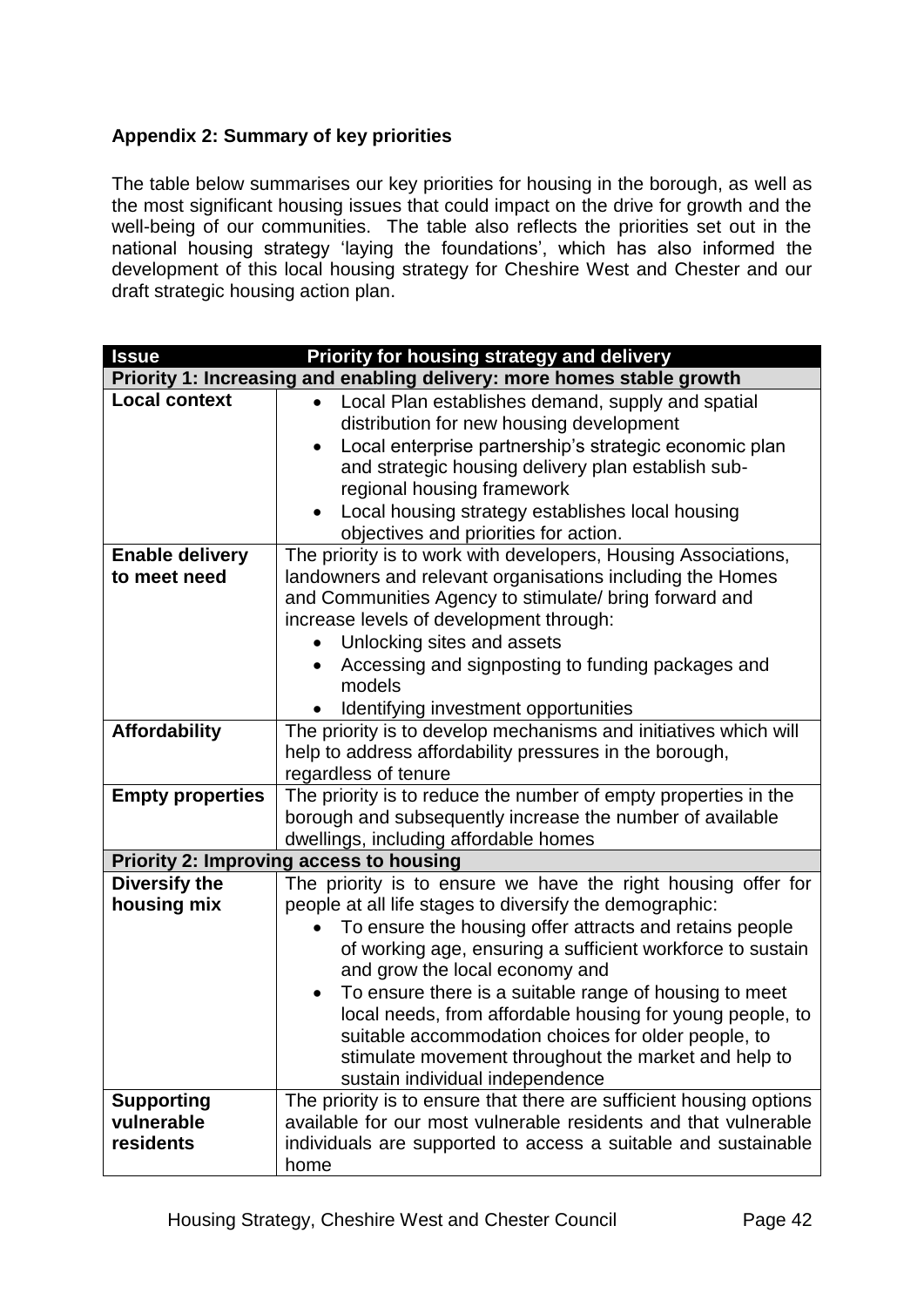| <b>Lower income</b><br>households<br>affected by the<br>economic crisis /<br>welfare reform | The priority is to work with Housing Association partners to<br>mitigate the impact of the economic crisis and welfare reforms<br>and assist in achieving economic wellbeing for social housing<br>tenants, helping to ensure that their tenancy remains affordable<br>and sustainable, preventing risk of homelessness |  |  |
|---------------------------------------------------------------------------------------------|-------------------------------------------------------------------------------------------------------------------------------------------------------------------------------------------------------------------------------------------------------------------------------------------------------------------------|--|--|
| <b>Barriers to the</b><br>housing market                                                    | The priority is, through a range of initiatives and projects, to<br>address the barriers to accessing homes, including increasing<br>access to owner occupation for those on the margins of home<br>ownership and increasing the supply of good quality, affordable<br>housing in the borough's private rented sector   |  |  |
|                                                                                             | Priority 3: Improving housing quality, sustainability and design                                                                                                                                                                                                                                                        |  |  |
| Improve the<br>quality of homes                                                             | The priority is to improve standards in the Council's own<br>housing stock and work collaboratively with partners to improve<br>the quality of homes in the private sector, especially the private<br>rented sector                                                                                                     |  |  |
| <b>Affordable</b>                                                                           | The priority is to work collaboratively to develop initiatives (e.g.                                                                                                                                                                                                                                                    |  |  |
| warmth/fuel                                                                                 | Green Deal/ ECO) that will benefit local residents and address                                                                                                                                                                                                                                                          |  |  |
| poverty                                                                                     | fuel poverty, including through sustainable construction                                                                                                                                                                                                                                                                |  |  |
|                                                                                             | methods and retro-fitting homes with improved insulation and<br>heating systems etc                                                                                                                                                                                                                                     |  |  |
| <b>Sustainable</b>                                                                          | The priority is to work with developers and planners to influence                                                                                                                                                                                                                                                       |  |  |
| design                                                                                      | and encourage sustainable methods of construction and                                                                                                                                                                                                                                                                   |  |  |
|                                                                                             | improve the standard of design of new build homes to ensure                                                                                                                                                                                                                                                             |  |  |
|                                                                                             | that they:                                                                                                                                                                                                                                                                                                              |  |  |
|                                                                                             | Meet the needs of people at all life stages (e.g. building<br>for life standards)                                                                                                                                                                                                                                       |  |  |
|                                                                                             | Providing high quality homes in a high quality<br>$\bullet$<br>environment and                                                                                                                                                                                                                                          |  |  |
|                                                                                             | Ensure new homes remain affordable to maintain and<br>heat in the long-term through encouraging sustainable<br>design                                                                                                                                                                                                   |  |  |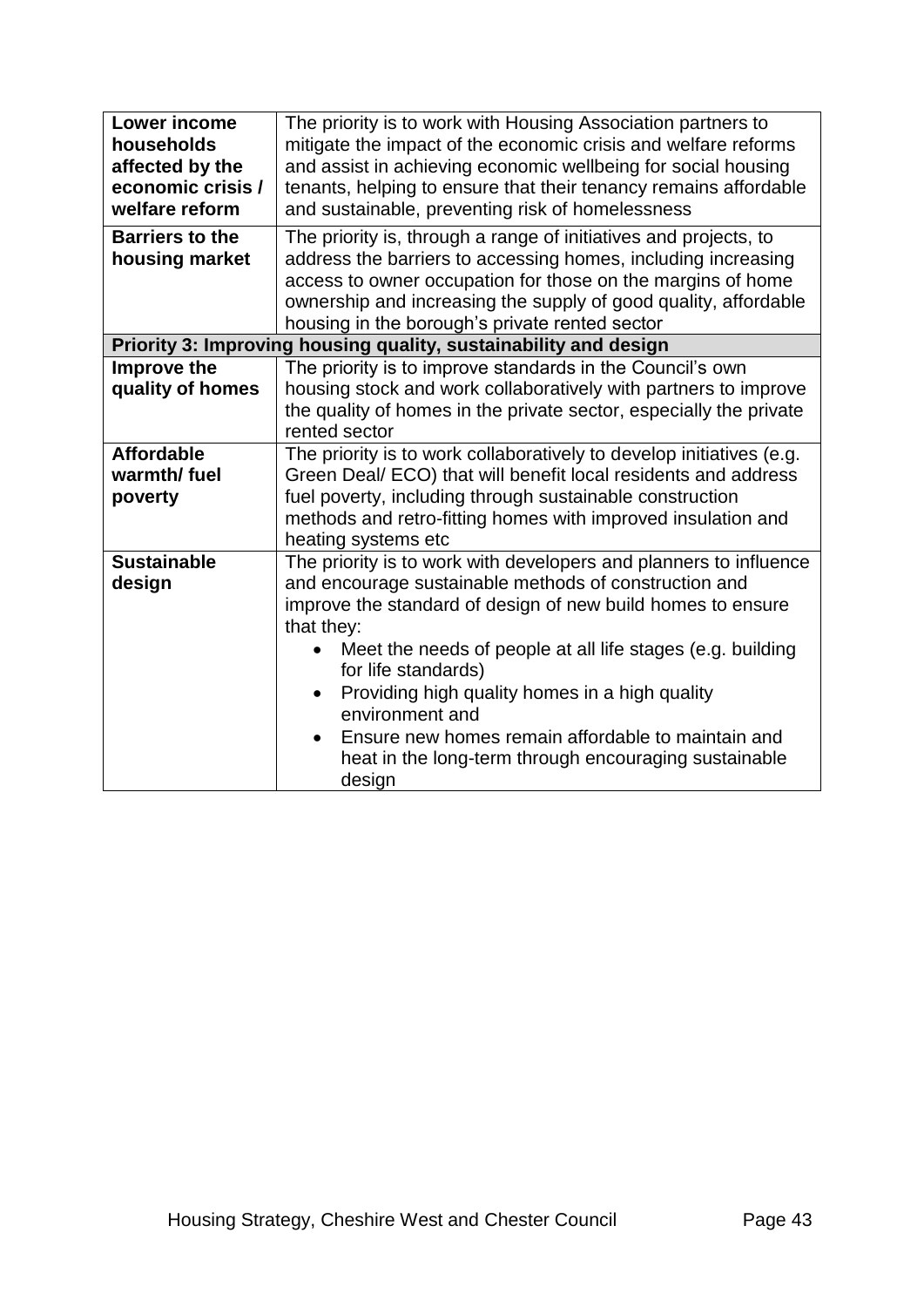## <span id="page-44-0"></span>**Appendix 3: National, sub-regional and local housing priorities and policies**

## **National**

- **'Laying the foundations: a housing strategy for England' (2011):**
	- o Developing innovative new approaches to tackling the shortfall of homes
	- o Increasing supply to support economic growth and create more balance in the local housing market
	- o Creating a thriving private rented sector
	- o Tackling empty homes
	- o Ensuring that vulnerable people are supported to access and maintain a suitable home and
	- $\circ$  Improving the quality, sustainability and design of homes.
- **Major reform of the welfare system, including:**
	- o Introduction of the size criteria for social housing occupants (commonly known as the 'bedroom tax')
	- o A cap on the overall amount of benefit payable to individual households
	- o Extension of the shared accommodation rate to those aged 26-35; (that group being previously eligible for the single room rate)
	- o Introduction of universal credit: a single welfare payment for workingage claimants to replace a range of existing benefits, with an overall cap on the amount payable and
	- o A reduction in the amount of council tax benefit available to workingage claimants.

## **Major reform of the social housing sector, including:**

- o Introduction of affordable rents
- o The power for local authorities to house homeless households in the private rented sector in order to discharge their homelessness duty
- o More freedom for local authorities to decide who should be accepted onto to housing needs registers, and who should have priority for rehousing and
- $\circ$  Changes to the right to buy for social housing tenants, including increased discounts to encourage take up.

## **Reform of the planning system, including:**

- $\circ$  The introduction of a new simplified national planning policy framework (NPPF), to replace the existing planning policy statements, to include a presumption in favour of sustainable development
- o New rights for local people to take control over development in their local areas, through neighbourhood planning
- o Introduction of the community right to build and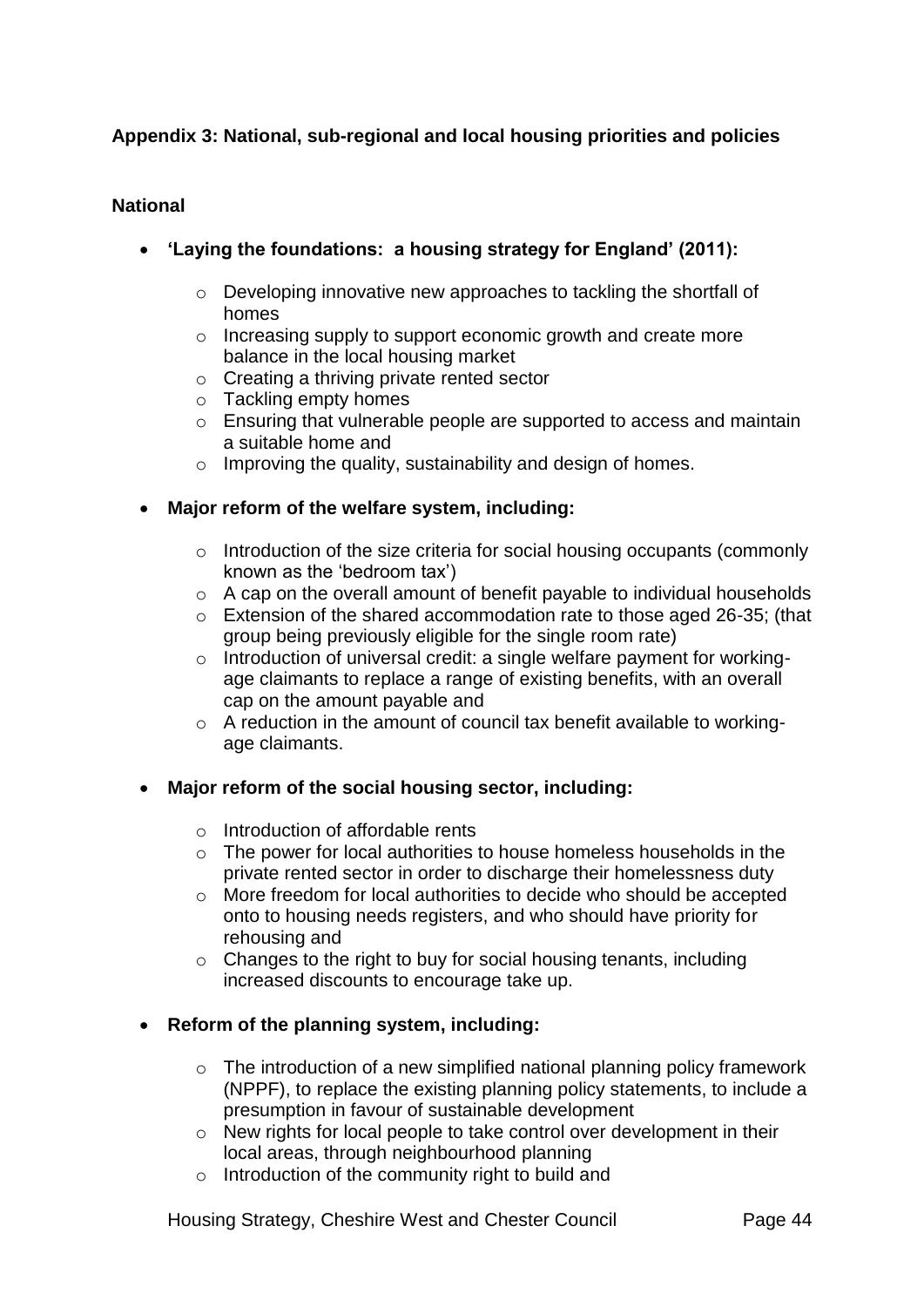o The introduction of a new community infrastructure levy on developers for the funding of strategic infrastructure to support development.

## **A more joined up approach to housing and health, including:**

- o Recognition of the key importance of housing to health outcomes
- o A requirement for local authorities to promote a more co-ordinated approach to commissioning health and social care and improving public health, through the launch of health and well-being boards with responsibility to develop a local health and well-being strategy and coordinate the production of joint strategic needs assessments (JSNAs)/ integrated strategic needs assessments (ISNAs)
- o Reinforcing the consultant in public health role in terms of advising on the wider determinants of health and supporting greater integration between health and other services, including the strategic housing function.

## **Sub-regional:**

- **Local investment plan (LIP):** The lip sets out the agreed investment parameters to support the council's economic, housing and environmental ambitions. The lip has three primary purposes:
	- o To set out local priorities for investment and activities to support growth
	- o To provide a set of clear priorities and parameters to inform business planning and investment decisions and
	- o To provide a prospectus for the local area, setting out key strengths and opportunities, to draw in further inward investment.
- **Building on success: accelerating economic growth in Cheshire and Warrington:** Cheshire and Warrington has a key role to play in driving growth for UK plc and by 2030 the local enterprise partnership aims to:
	- o Increase annual GVA by at least £11.1 billion to some £30 billion through accelerated growth of our existing businesses, inward investment and new start ups
	- o Create at least 75,000 jobs with a key focus on manufacturing and exports, as key wealth creators and
	- o Develop 70,000 new homes to meet the needs of our current and future population.

## **Local:**

## **Council Plan objectives:**

- o Increased supply of both market and affordable homes
- o More vulnerable adults enabled to achieve independent living and settled accommodation
- o Reduced homelessness
- o More empty properties brought back into use and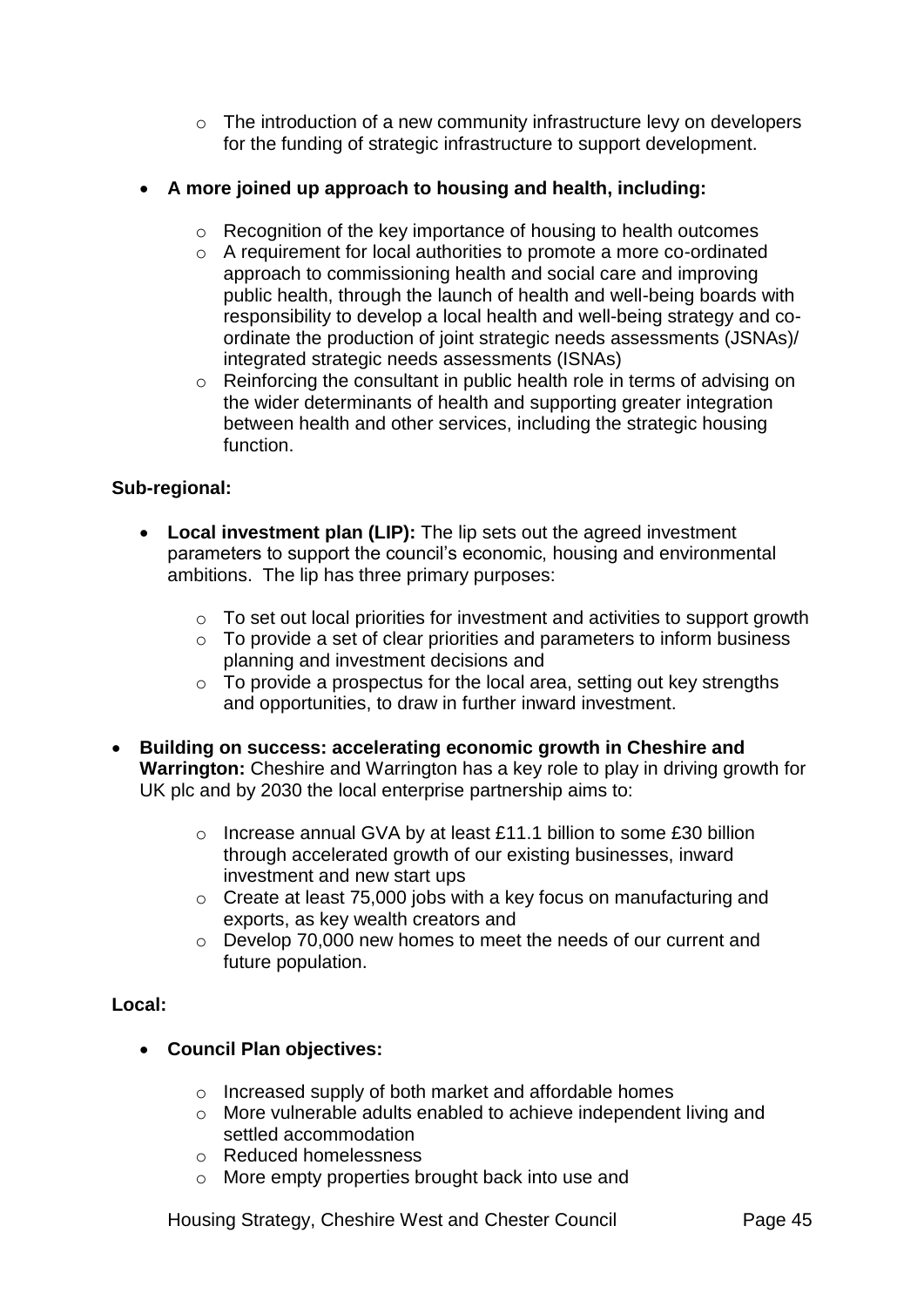- o More homes meeting the decent homes standard.
- **Local Plan:** The Local Plan (Part One) Strategic Policies is nearing adoption. This document sets out the framework for the borough in terms of levels and location of economic growth as well as meeting housing needs to complement this growth.

When adopted, the Local Plan will replace the existing planning policies that cover the borough of Cheshire West and Chester and will set out the broad spatial vision and priorities for development over the coming years, including new housing development.

Following adoption of the Local Plan (Part One), a series of more detailed planning policies will be developed, setting out specific site allocations and development policies, including the preferred sites for the location of new homes, which will guide future development in the borough.

## **Altogether better:**

- o Starting well: all children and young people have the best start in life in safe and supportive families. This includes a 'team around the family' assessment, resulting in one single view of the family and all services that they currently use/ require, including housing and the introduction of integrated early support teams, bringing together health, children and young people's services and other professionals, including housing, enabling joint case management and a co-ordinated approach by all relevant agencies to tackle the root cause of the issues identified
- o Working well: making sure all individuals have the opportunity to work and benefit from a dynamic economy. This involves linking employment and skills with related services, including housing and health, ensuring individuals can get the support they need to address barriers to work.
- o Living well: all communities are great places to live with neighbourhoods that are safe, attractive and communities are empowered. This is the heart of housing's role in the local community: to provide a safe, secure and sustainable home
- o Ageing well: all older adults can age well with dignity, independence and as an active participant in the life of their community. This involves supporting older adults to maintain their independence through better early interventions and a recognition of the role that housing plays in supporting optimal health outcomes for those leaving hospital, needing support at home, or needing other forms of accommodation, such as care homes and extra care housing
- o Smarter services: all services are smart and work together efficiently to tackle causes rather than symptoms. This includes adopting a placebased, rather than organisational approach to the management and use of land and buildings across the public sector, driving successful outcomes.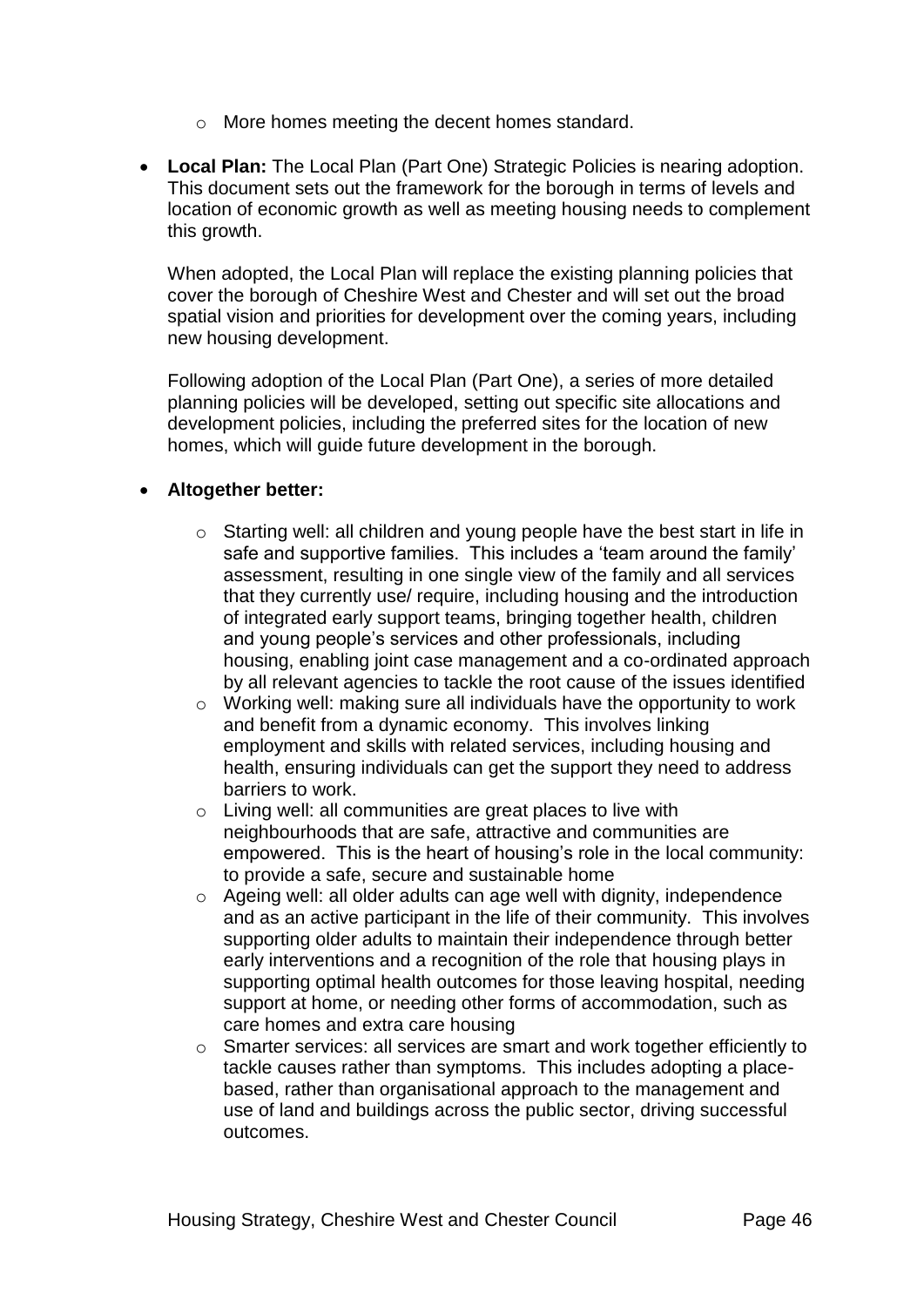**Altogether better for business: an economic growth strategy for West Cheshire (2013-2018):** Altogether better for business provides the common thread between sub-regional and strategic aspirations and local delivery of Council schemes through private sector-led, locality focused, regeneration boards within West Cheshire: Ellesmere Port development board, Chester Renaissance, Weaver Valley partnership and the Rural regeneration board and in partnership with other organisations (for example University of Chester, Chamber of Commerce).

It is the local strategy for growth and seeks to support the aims of the subregional growth strategy (building on success: accelerating economic growth in Cheshire and Warrington) through a package of targeted activity over the next five years designed to facilitate the creation of:

- $\circ$  5,000 new jobs
- o A minimum of 7,300 new homes
- o £500m worth of private sector investment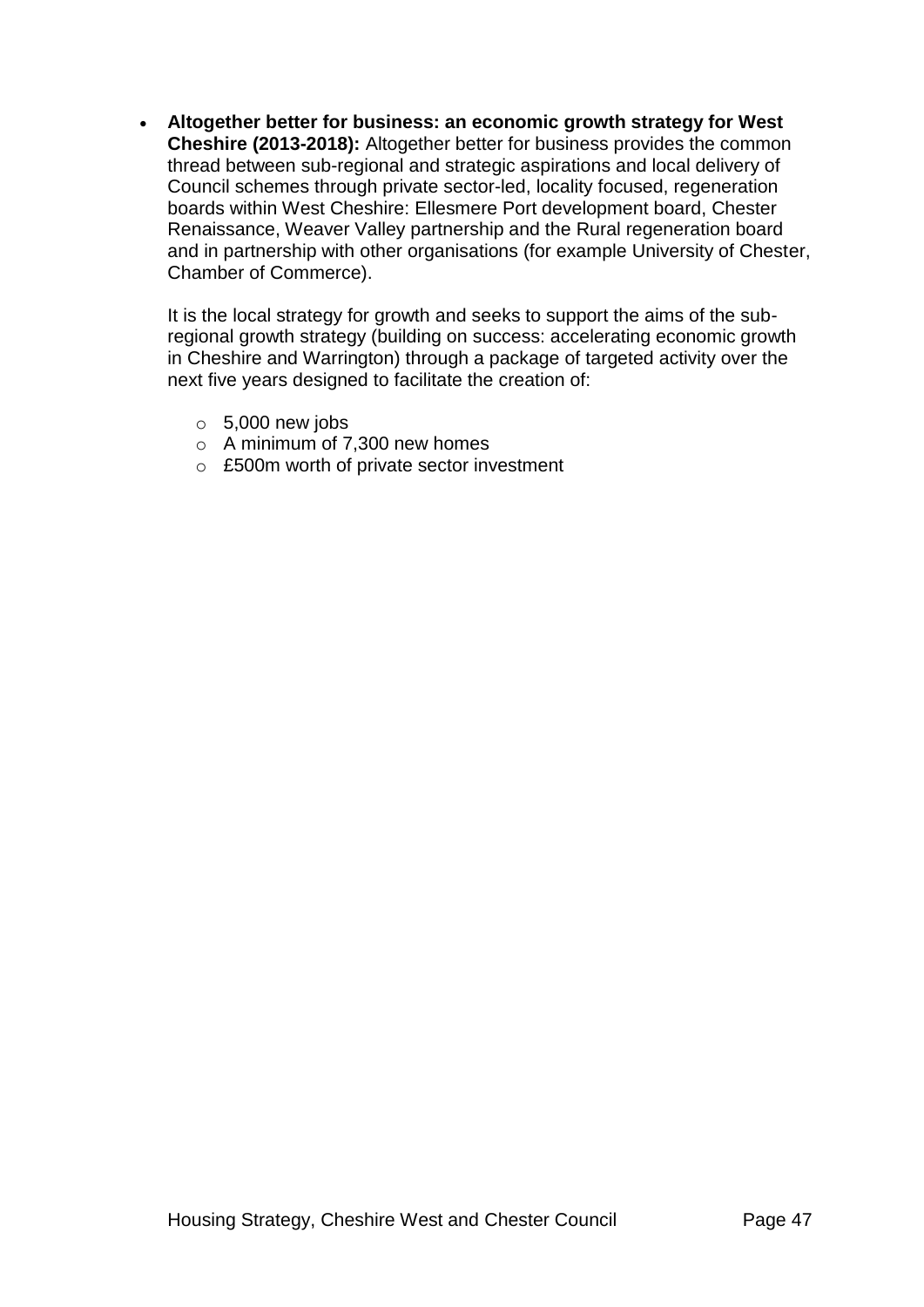# <span id="page-48-0"></span>**Appendix 4: List of consultees**

| <b>External:</b>                                                      |  |  |
|-----------------------------------------------------------------------|--|--|
| Neighbouring local authorities:                                       |  |  |
| • Cheshire East                                                       |  |  |
| Warrington                                                            |  |  |
| Wirral<br>$\bullet$                                                   |  |  |
| <b>Registered Providers</b>                                           |  |  |
| Homes and Communities Agency                                          |  |  |
| Local letting agencies, estate agents and private landlords           |  |  |
| Developers                                                            |  |  |
| <b>Home Builders Federation</b>                                       |  |  |
| Design Council/ Commission for Architecture and the Built Environment |  |  |
| <b>Cheshire and Warrington Housing Alliance</b>                       |  |  |
| <b>Local Enterprise Partnership</b>                                   |  |  |
| Regeneration Boards and Locality Team Heads:                          |  |  |
| <b>Chester Renaissance</b><br>$\bullet$                               |  |  |
| Weaver Valley<br>$\bullet$                                            |  |  |
| <b>Ellesmere Port</b><br>$\bullet$                                    |  |  |
| <b>Rural and Market Towns</b>                                         |  |  |
| Age UK                                                                |  |  |
| <b>Older People's Network</b>                                         |  |  |
| <b>Leonard Cheshire Disability</b>                                    |  |  |
| Young People's Service (formerly Connexions)                          |  |  |
| Cheshire, Halton & Warrington Race Equality Council                   |  |  |
| <b>Town and Parish Councils</b>                                       |  |  |
| <b>Clinical Commissioning Group</b>                                   |  |  |
| Local churches and faith groups                                       |  |  |
| <b>EPNAVCO</b>                                                        |  |  |
| <b>Third Sector Assembly</b>                                          |  |  |
| Gypsy and Traveller Cheshire Partnership Area Co-ordinator            |  |  |
| Council tenants                                                       |  |  |
| The public                                                            |  |  |
| Internal:                                                             |  |  |
| <b>Members</b>                                                        |  |  |
| <b>Officers and Heads of Service:</b>                                 |  |  |
| <b>Children &amp; Young People's Services</b>                         |  |  |
| Integrated Early Support<br>$\bullet$                                 |  |  |
| <b>Strategic Commissioning</b><br>$\bullet$                           |  |  |
| <b>Prevention and Wellbeing</b><br>$\bullet$                          |  |  |
| <b>Public Health</b><br>$\bullet$                                     |  |  |
| Planning Infrastructure & Housing<br>٠                                |  |  |
| Growth<br>$\bullet$                                                   |  |  |
| <b>Energy &amp; Carbon Reduction</b><br>$\bullet$                     |  |  |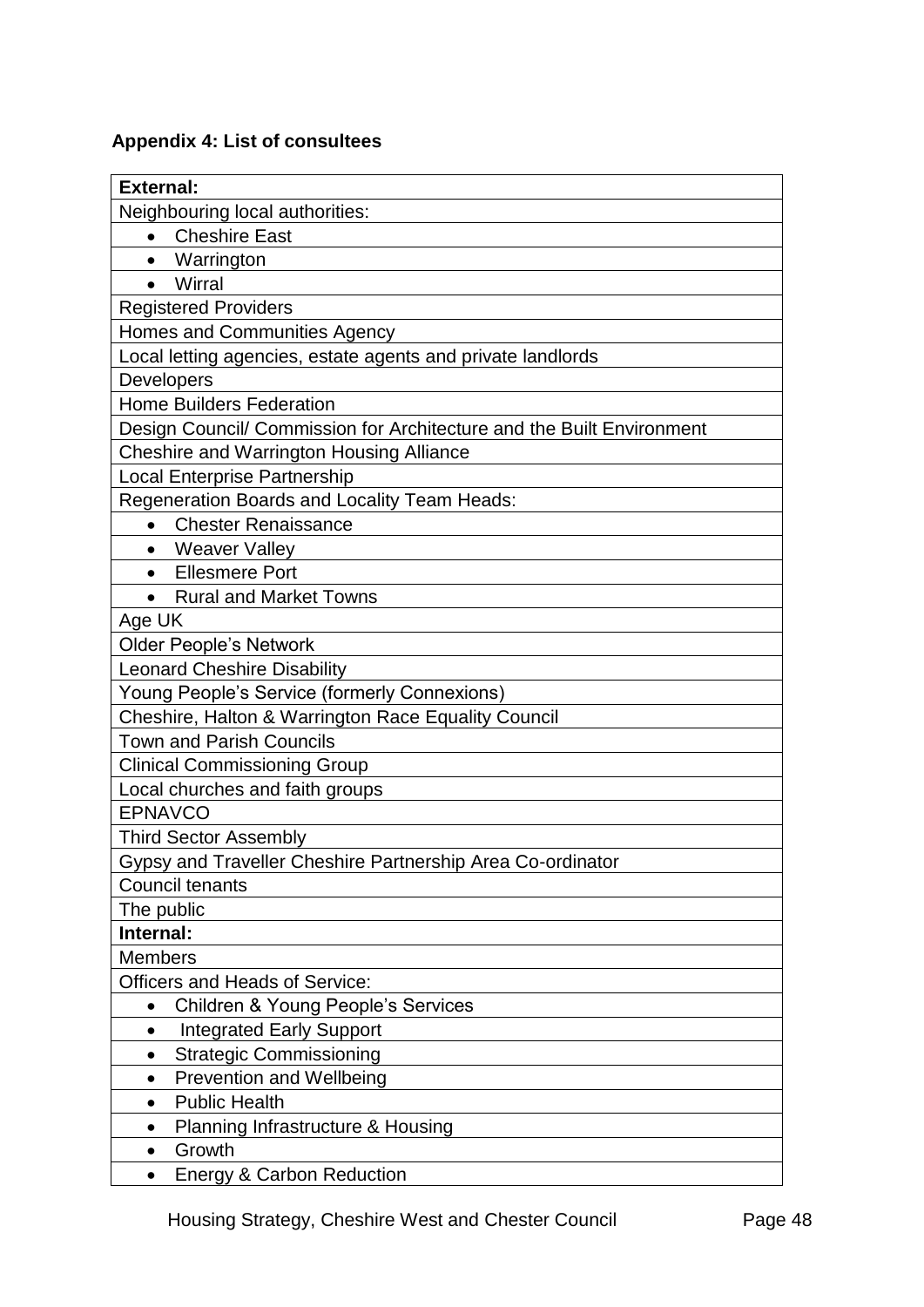## <span id="page-49-0"></span>**Appendix 5: Summary of consultation responses**

## **1. Consultation responses: priorities and actions**

- 1.1 The vast majority of respondents strongly agreed or agreed with the proposed priorities and actions put forward in the draft strategy.
- 1.2 Reasons given by those who disagreed with the three proposed priorities included (in no particular order):
	- Affordability should be the top priority
	- Do more for first time buyers and young people in general
	- More housing needed for older people
	- More emphasis on Neighbourhood Plans
	- Need to ensure infrastructure is in place to support new development (transport and schools, health facilities etc; a more joined up approach to development).
- 1.3 Our responses to these comments are:
	- Affordability is a complex issue, requiring an integrated approach to deliver solutions. There are actions in all three of our priorities that should help to relieve affordability pressures in the borough, including increasing the delivery of affordable homes, improving access to a suitable and sustainable home and ensuring that new homes are affordable to heat and maintain. There are also links to activities that are not within the remit of the housing strategy itself, but which the strategy can contribute to, including increasing access to training and employment opportunities and helping to tackle fuel poverty and deliver affordable warmth.
	- As well as increasing delivery of new affordable housing in the borough (priority one), the activities outlined under priority two will help to increase access to housing for young people. This includes tackling barriers to access, which again can be related to affordability, but can also be related to finding suitable accommodation, especially for those with physical impairments or other disabilities. We will work with partners to assess the potential for developing a private rented sector access scheme and to develop more affordable rented accommodation in the borough. We will also continue to seek innovative solutions for our young people, such as the potential for Registered Providers to manage purpose-built accommodation in the private rented sector and working with partners to develop a house share/ tenant match scheme for young people, if there is sufficient demand.
	- We already have a significant build programme of Extra care units for older people across the borough and will continue to work with partners and with Strategic Commissioning and our Adult Social Care Team to develop appropriate solutions for older people.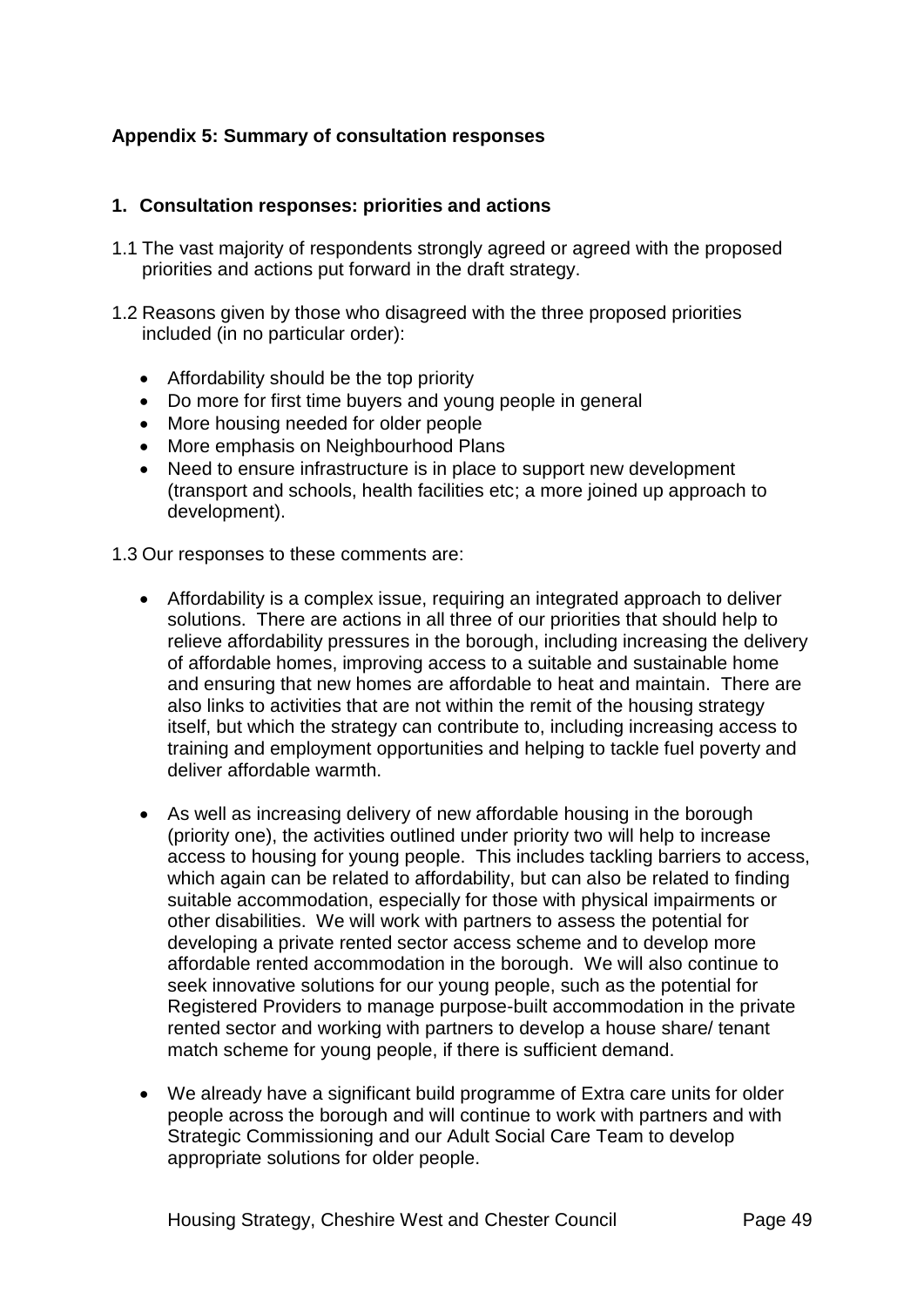Agreed; we have strengthened references to Neighbourhood Plans in the final strategy document. Neighbourhood Plans are developed by local communities for their area and reflect the needs and priorities of these communities. It is important to note that there are currently very few adopted Neighbourhood Plans, however, so to ensure that our plans to bring forward housing delivery are aligned with the priorities for each locality within the borough, we will work closely with the Regeneration Boards and Locality Teams for each area, as well as our colleagues in Planning, to ensure that our delivery plans tackle local issues and are in keeping with the aspirations of local communities.

- Although this is primarily a planning issue, we would always work with all relevant partners on any given development to ensure that new housing development is sustainable.
- 1.4 Reasons given by those who disagreed with the proposed actions included (in no particular order):
	- Improve local infrastructure before agreeing to new development
	- More emphasis/ action on mitigating the impact of welfare reforms
	- Better mix of homes: more smaller properties are needed and
	- More emphasis on sustainability and energy security/ affordable warmth into the future.

1.5 Our responses to these comments are:

- As response above re infrastructure.
- Mitigating the impact of welfare reform is a key concern for the Council and its partners and is covered in priority two. Again this is an issue requiring a multifaceted approach and our response would be similar to that for the comment on affordability above, focussing on assisting people to access a suitable and sustainable home (and 'sustainable' includes ensuring that it is affordable over the long term) and helping people to access training and employment opportunities to reduce any financial impact.

Creating a suitable and sustainable mix of both property types and tenures in the borough is a key element of the housing strategy. Again, through working closely with the Regeneration Boards and Locality Teams for each area, we can develop appropriate delivery plans to ensure that new homes contribute to diversifying the range of homes and tenures in each locality to meet known local needs and tackle local issues, encouraging more balance in the borough's local housing markets.

 Sustainability is covered in priority three, including affordable warmth/ fuel poverty and we will always seek to work with developers and with colleagues in planning to ensure that new homes are sustainable and support the Council's wider climate change objectives.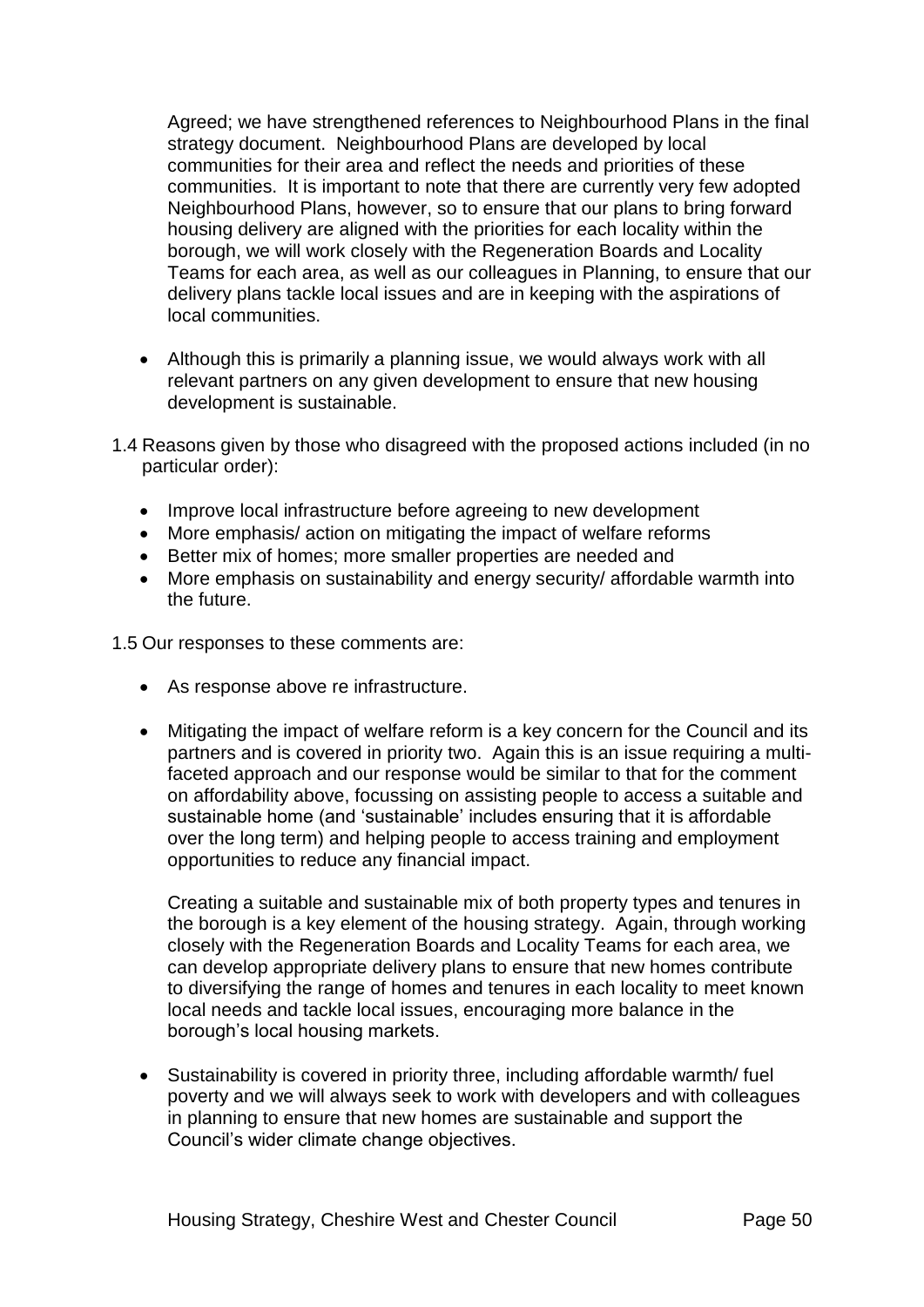## **2. Consultation responses: performance monitoring**

- 2.1 We asked for people's views on how the strategy and associated action plans should be monitored in the future. The majority of respondents felt that the Council should monitor progress, but a number of other suggestions were received, including the Strategic Housing Partnership, community champions and representatives from third sector organisations.
- 2.2 While it makes sense for the Strategic Housing Partnership to have overall ownership of the Housing Strategy and to monitor delivery, we will discuss these suggestions in more detail with the Partnership to determine how monitoring will take place; it may be that certain outcomes would be better monitored by appropriate representative groups or other partners.

## **3. Consultation responses: general comments**

- 3.1 We also asked for general comments, observations and suggestions about the proposed strategy. We received some very useful suggestions, which will inform the revised draft strategy and delivery plan, including:
	- More emphasis on meeting the accommodation needs of Gypsies and **Travellers**
	- Should include mechanisms to increase the numbers of move on accommodation
	- More help for first time buyers and help for young people trying to access the private rented sector
	- Encouraging communities and individuals to access the opportunities arising from schemes like self-build and Community Land Trusts.

3.2 Our responses to these comments are:

- Agreed; meeting the accommodation needs of Gypsies and Travellers is a key Council objective. Although there is reference to meeting the needs of this group in priority two, there is little reference to Gypsies and Travellers throughout the document. Gypsies and Travellers are among the most vulnerable groups living locally and we have strengthened the final strategy document to reflect this and to outline our plans to meet the needs of this community.
- Agreed; the strategy and action plan has been amended to include move on accommodation.
- As earlier response re affordability
- These topics will be explored in the developing delivery plan, which is an outcome of priority one.
- 3.3 There were a number of recurring themes raised by respondents and those that were mentioned most frequently are explored below: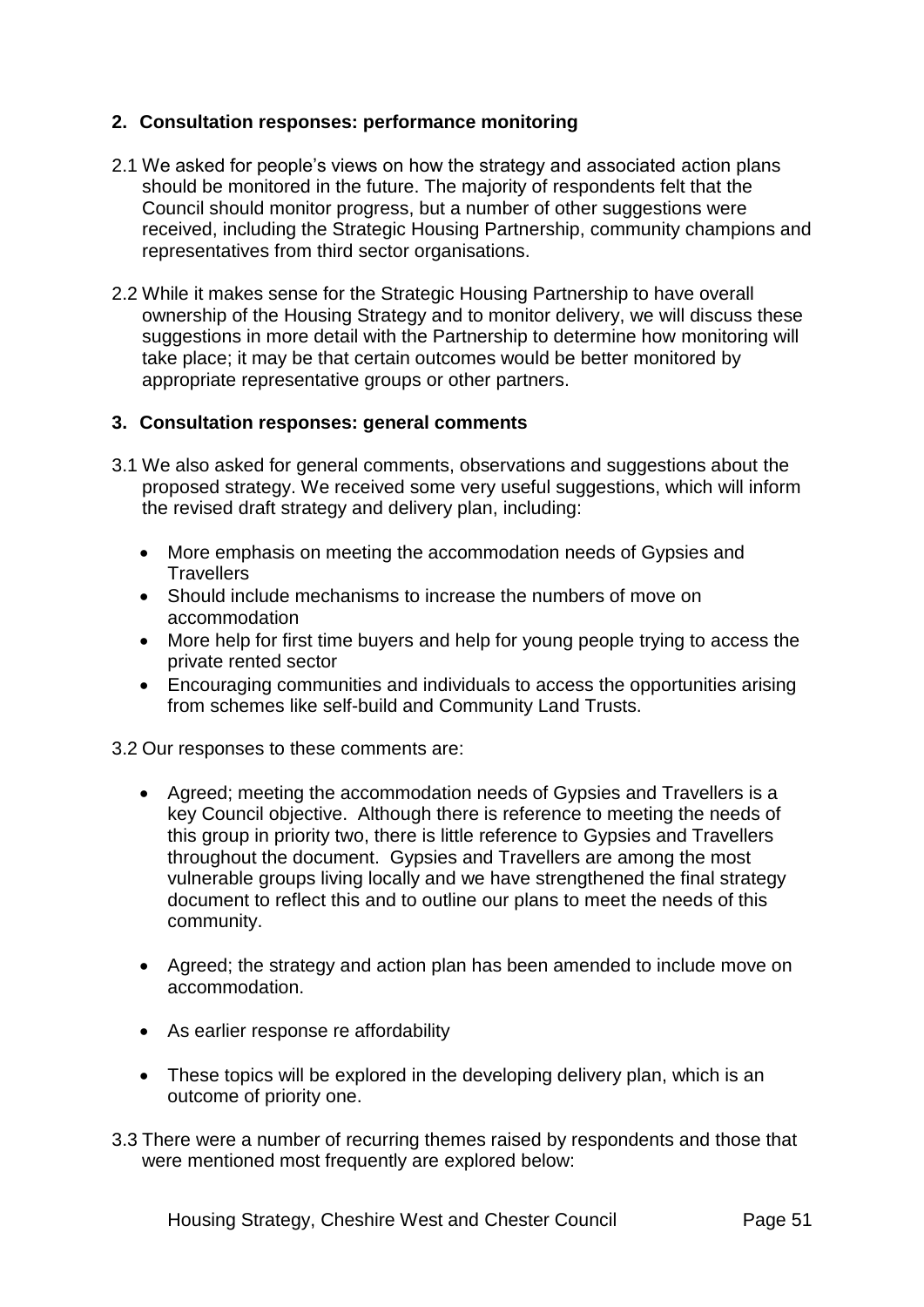- Increasing the supply of affordable housing was clearly a key concern
- Increasing the range and choice of homes available, in terms of property size, type and tenure, to help young people access appropriate housing, to help older people to downsize and to provide specialist accommodation for those needing care and support
- Ensuring that new supply is tailored to local needs
- Ensuring that new development is sustainable, not only in terms of the low carbon agenda and providing affordable warmth for occupants, but also in terms of ensuring the relevant infrastructure is in place to cope with development, including local amenities as well as physical infrastructure, such as roads
- Ensuring that homes are flexible enough to cope with occupants changing circumstances, from coping with a growing family to being wheelchair accessible and having room for a carer in later life.
- 3.4 The delivery plans that will be developed as part of the activities listed under priority one will help to drive delivery of new affordable housing across the borough. The plans will be developed in collaboration with the relevant Regeneration Board and Locality Teams, ensuring that local priorities, needs and aspirations are considered and this includes the type and size of properties and tenure mix most suited to the needs of the local community. This engagement with representatives who have in-depth knowledge of the localities concerned will also help to reveal any potential barriers to delivery, including lack of infrastructure and issues that could impact on the sustainability of a particular location, allowing suitable solutions to be developed.
- 3.5 Several of the comments received related to matters that are outside the remit of the Strategic Housing team and these will be shared with the appropriate service areas accordingly. We are increasingly looking to take a more co-ordinated approach to the delivery of new homes in the borough, however and to work more closely with colleagues in other service areas, including Strategic Commissioning, Planning and Climate Change for example, to ensure we work together to deliver the best possible outcomes for local people.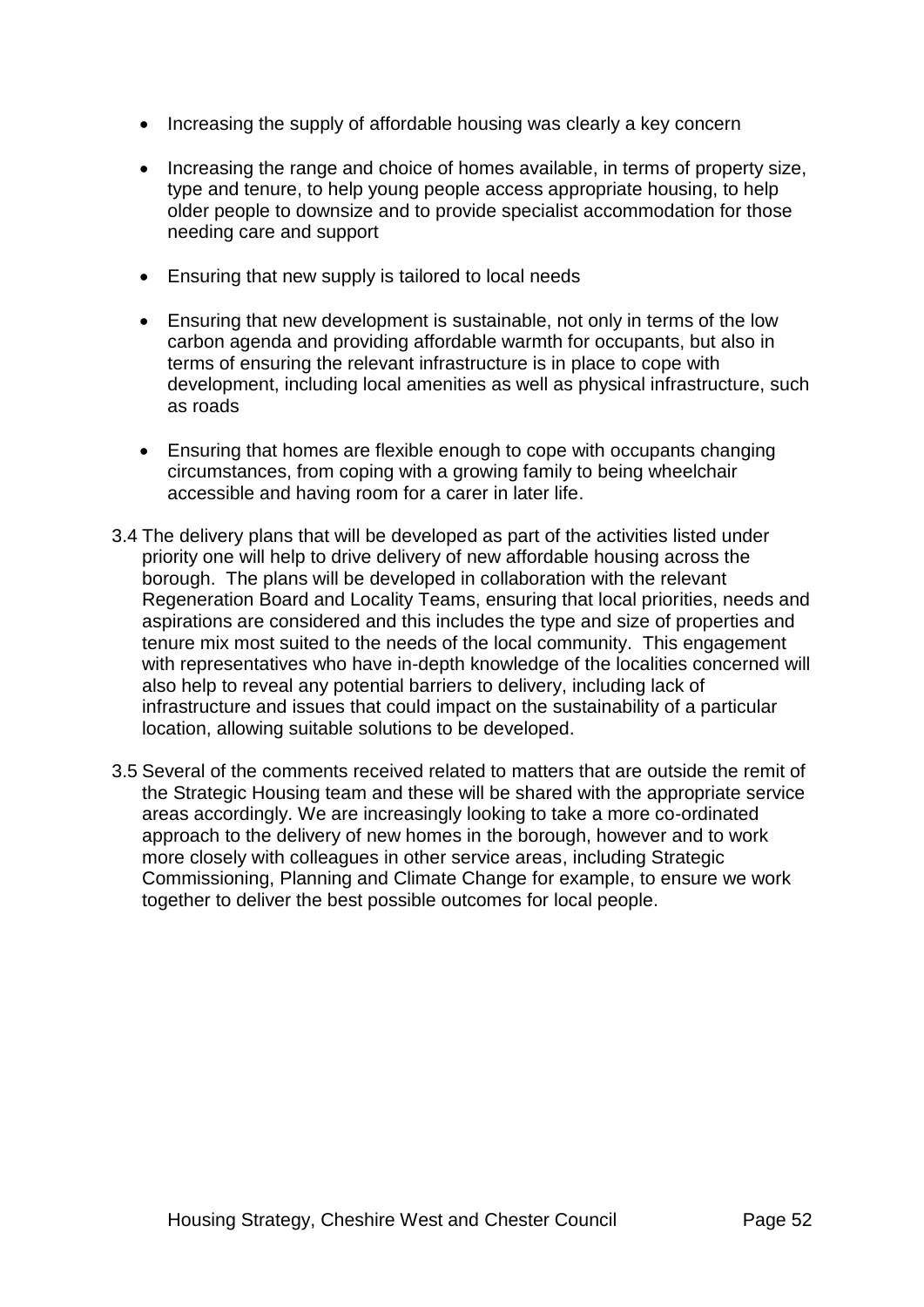## <span id="page-53-0"></span>**Appendix 6: List of other relevant Council strategies and documents**

The housing strategy is intended to provide the overarching strategic framework for housing in the borough, bringing together the main aims and objectives from a range of Council functions, to promote a co-ordinated approach and a single point of reference for key housing issues. It sits alongside other fundamental strategies, including the Local Plan, the growth strategy and the health and wellbeing strategy, forming part of the wider corporate framework which encapsulates the Council's principal aims and objectives for improving outcomes and improving the quality of life for local people.

There are a number of related Council plans and strategies which are relevant to housing in the borough and these inform and, in turn, are informed by the housing strategy. The following list is not exhaustive, but gives some examples of the main strategies that are associated with the housing strategy in this way:

## **Council plans:**

- o Council Plan 'altogether better'
- o Sustainable community strategy: together we can aim high

## **Strategic housing:**

- o Affordable warmth strategy
- o Rural regeneration strategy and action plan
- o Rural housing strategy
- o Older persons' housing strategy
- o Strategic housing and commissioning business plan (draft)

## **Housing solutions:**

- o Allocations policy
- o Homelessness strategy
- o Homelessness review
- o Tenancy strategy

## **Private sector housing:**

- o Empty homes strategy
- o Home assistance policy
- o Enforcement protocol
- o Housing standards policy

## **Supporting people:**

- o Supporting people commissioning framework
- o Supporting people commissioning plan
- o Supporting people commissioning policy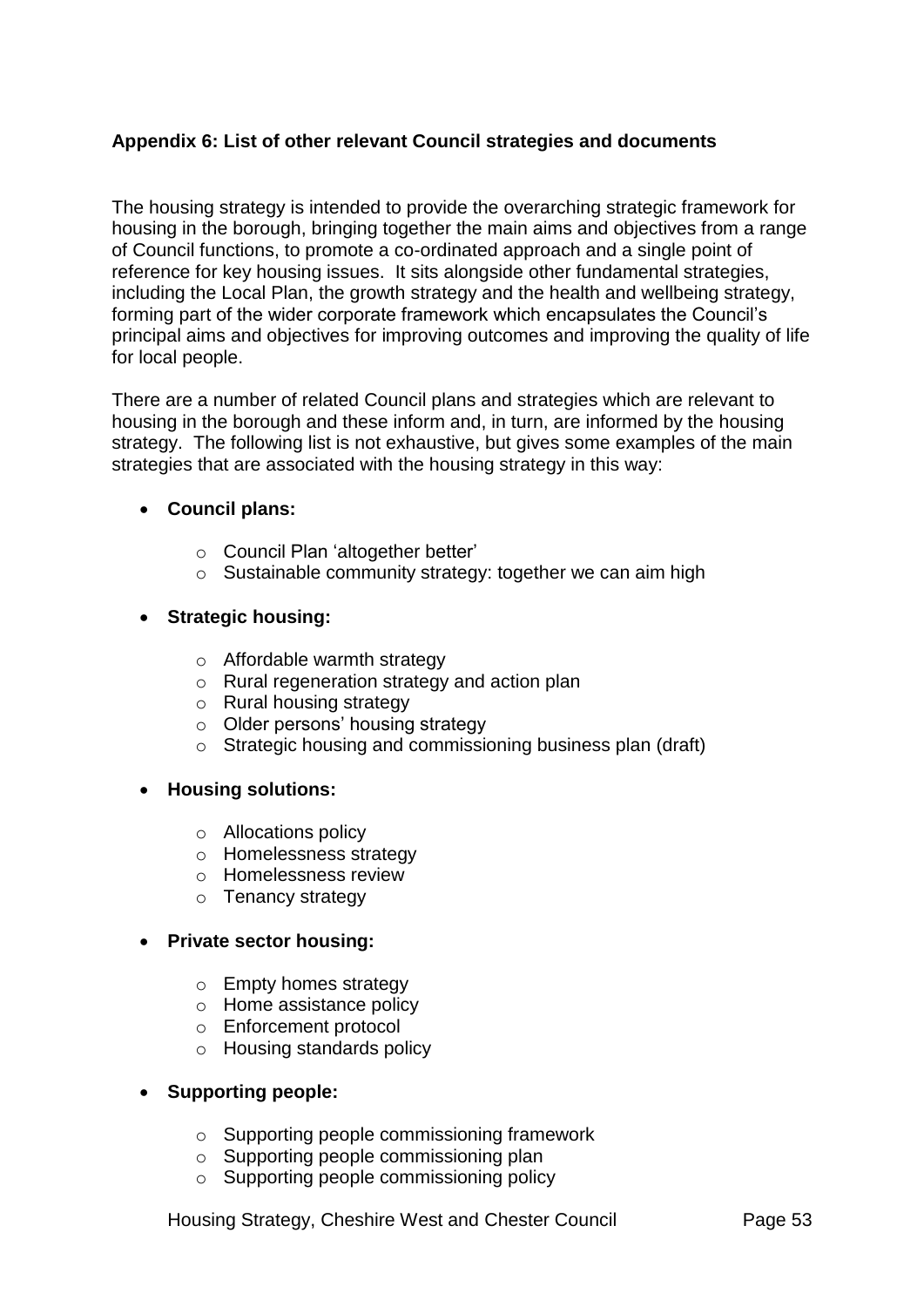- o Supporting people move on strategy and implementation plan
- o Supporting people needs assessment
- $\circ$  Supporting people vision and values

## **Health and social care:**

- o Health and wellbeing strategy
- o Adult social care and health strategic commissioning plan
- o Adult social care and health market position statement
- o Strategic commissioning plan for independence, health and wellbeing (draft)
- o Cheshire West and Chester and NHS Western Cheshire joint carers strategy
- o Cheshire West and Chester and NHS Western Cheshire autism strategy

## **Planning documents:**

- o Current Local Plans and supplementary planning documents
- o Emerging Local Plan for the borough
- o Neighbourhood plans
- o Ellesmere Port development board regeneration framework and implementation plan
- o Weaver Valley partnership business development plan
- o Chester 'one city' plan
- o Strategic housing market assessment
- o Strategic housing land availability assessment
- o Gypsy and Traveller accommodation assessment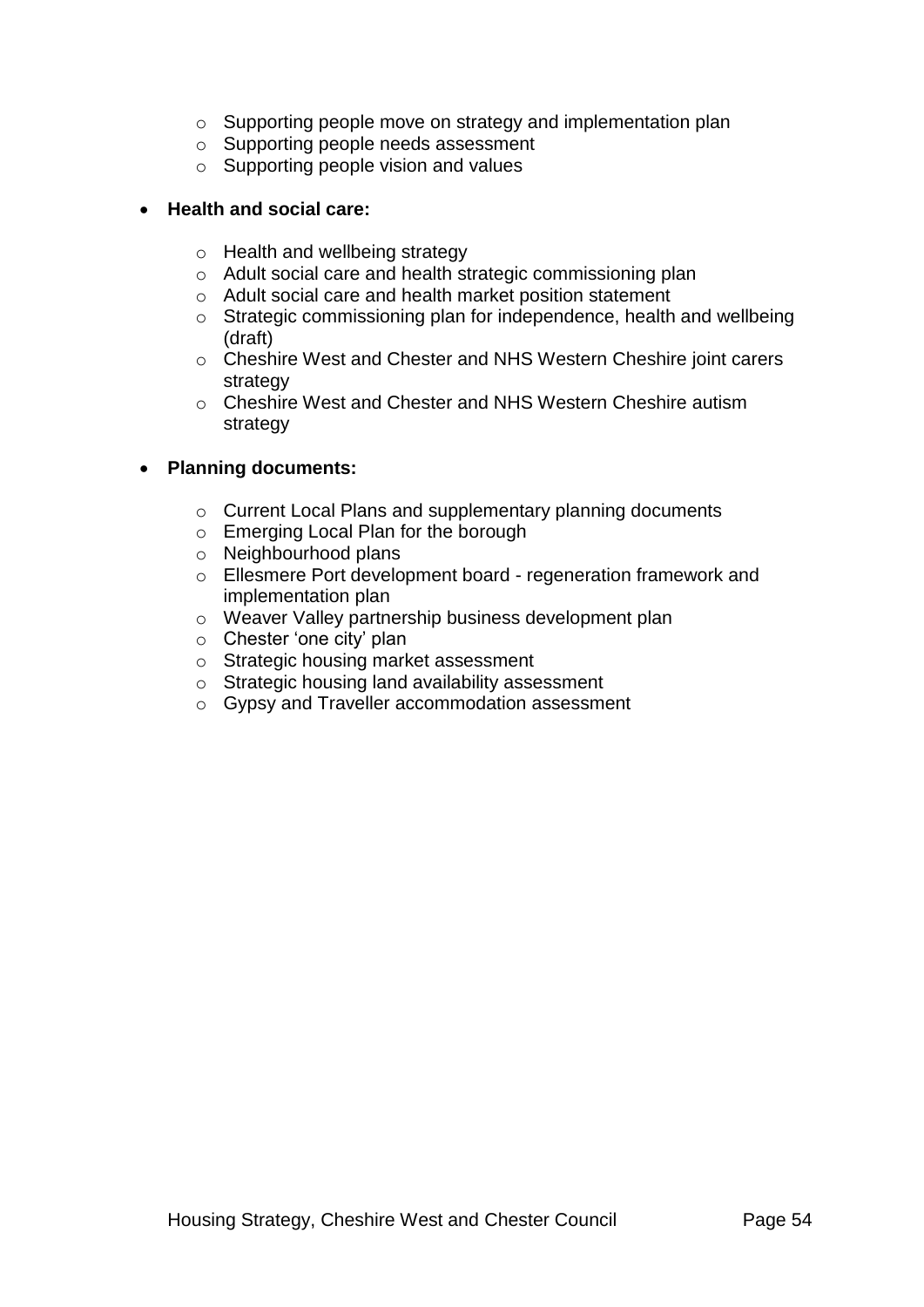# <span id="page-55-0"></span>**Appendix 7: Glossary**

| Affordable housing                                                | Affordable housing is for those<br>households whose housing needs are<br>not met by the market (subject to<br>eligibility criteria); it includes social rented<br>housing (e.g. council housing), affordable                                                                                                                            |
|-------------------------------------------------------------------|-----------------------------------------------------------------------------------------------------------------------------------------------------------------------------------------------------------------------------------------------------------------------------------------------------------------------------------------|
| Affordable housing programme                                      | rented and intermediate housing.<br>The Government funding mechanism for<br>the delivery of affordable housing,<br>administered by the Homes and<br>Communities Agency.                                                                                                                                                                 |
| Affordable rent/ affordable rented<br>housing                     | A type of affordable housing; the rent<br>applicable for affordable rented housing<br>can be no more than 80% of the full<br>market rent achievable for the property<br>concerned.                                                                                                                                                      |
| Building for life standards<br>(see also lifetime homes standard) | A set of standards recommended by a<br>partnership of leading industry peers to<br>ensure new development is of a high<br>standard of quality and design.                                                                                                                                                                               |
| Choice based lettings                                             | Choice based lettings is a scheme for<br>allocating social housing that enables<br>people on the Housing Register (the<br>'waiting list') to express an interest or<br>'bid' for properties which are advertised<br>through the scheme.                                                                                                 |
| Decent homes standard                                             | A technical standard for social housing<br>that ensures homes in the sector:<br>Meet minimum safety standards<br>Are in a reasonable state of repair<br>Have reasonably modern facilities<br>Have appropriate heating and<br>insulation<br>All four elements of the standard must be<br>met for a home to meet the decency<br>criteria. |
| ECO - the energy company obligation<br>(See also Green Deal)      | A Government scheme which places a<br>legal obligation on the major energy<br>suppliers in the UK to deliver energy<br>efficiency measures/ insulation for<br>vulnerable households and for hard-to-<br>treat homes.                                                                                                                    |
| Extra care housing                                                | Extra care housing is self-contained<br>accommodation with care designed to<br>enable older people to maintain their                                                                                                                                                                                                                    |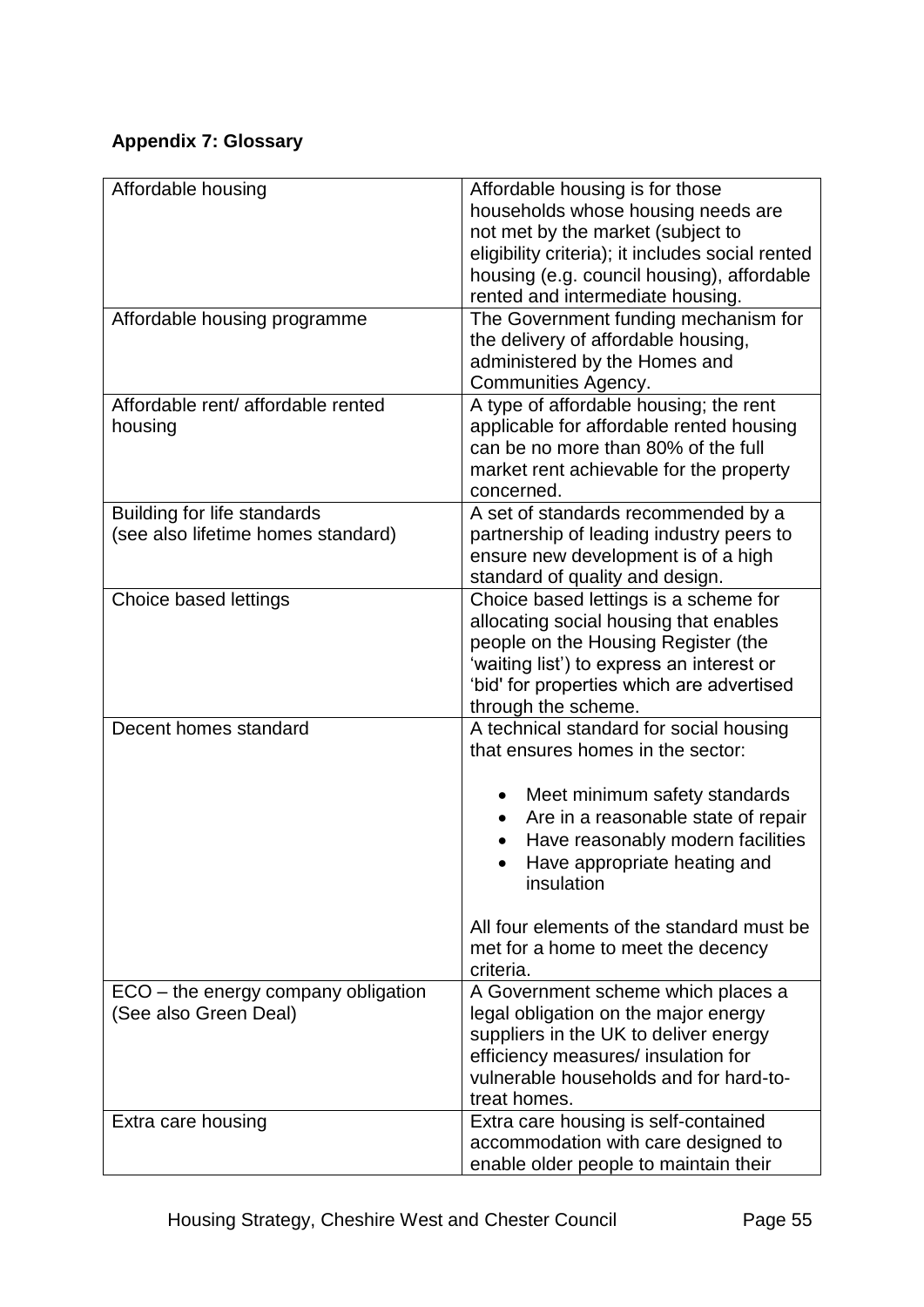|                                                                                                             | independence for as long as possible;<br>the level of care provision is flexible and<br>can be varied to meet the changing<br>needs of individuals as required.                                                                                                                                                                                                                                      |
|-------------------------------------------------------------------------------------------------------------|------------------------------------------------------------------------------------------------------------------------------------------------------------------------------------------------------------------------------------------------------------------------------------------------------------------------------------------------------------------------------------------------------|
| Fuel poverty/ affordable warmth                                                                             | A household is said to be in fuel poverty<br>if it needs to spend more than 10% of<br>income to heat its home adequately; the<br>Council's Affordable Warmth Strategy<br>sets out how we will work collaboratively<br>with our partners to help people who are<br>struggling to afford to heat their homes to<br>a suitable level for comfort and health<br>and lift households out of fuel poverty. |
| <b>Green Deal</b><br>(See also ECO - the energy company<br>obligation)                                      | A Government scheme which aims to<br>help people make energy efficiency<br>improvements to their homes by allowing<br>them to pay the costs through their<br>energy bills rather than upfront.                                                                                                                                                                                                       |
| Gypsy and Traveller accommodation<br>assessment                                                             | An assessment of the current and future<br>accommodation needs and aspirations of<br>Gypsies and Travellers and Travelling<br>Showpeople, including any additional<br>support needs.                                                                                                                                                                                                                 |
| HCA - the Homes and Communities<br>Agency                                                                   | The national housing and regeneration<br>agency for England; the HCA administers<br>the Government's affordable housing<br>programme to fund the development of<br>new affordable homes and is responsible<br>for the regulation of social housing.                                                                                                                                                  |
| <b>Housing Association</b><br>(See also Registered Provider)                                                | A provider of social housing registered<br>with and regulated by the Homes and<br>Communities Agency.                                                                                                                                                                                                                                                                                                |
| Housing management contract                                                                                 | The Council has outsourced the day-to-<br>day management of its own housing<br>stock to a Registered Provider (Plus<br>Dane); the housing management<br>contract sets out the agreed terms for<br>carrying out the housing management<br>function on behalf of the Council.                                                                                                                          |
| Integrated strategic needs assessment<br>(ISNA)<br>(also called joint strategic needs<br>assessment [JSNA]) | A comprehensive analysis of the current<br>and future health and social care needs<br>of the local community that informs<br>evidence-based commissioning.                                                                                                                                                                                                                                           |
| Intermediate housing                                                                                        | A type of affordable housing that is let at<br>rent that is higher than a social rent but<br>below the market rent.                                                                                                                                                                                                                                                                                  |
| Joint strategic needs assessment (JSNA)                                                                     | See integrated strategic needs<br>assessment (ISNA)                                                                                                                                                                                                                                                                                                                                                  |
| Lifetime homes standard<br>See also 'building for life standards')                                          | A set of 16 design criteria for residential<br>buildings that delivers accessible, flexible                                                                                                                                                                                                                                                                                                          |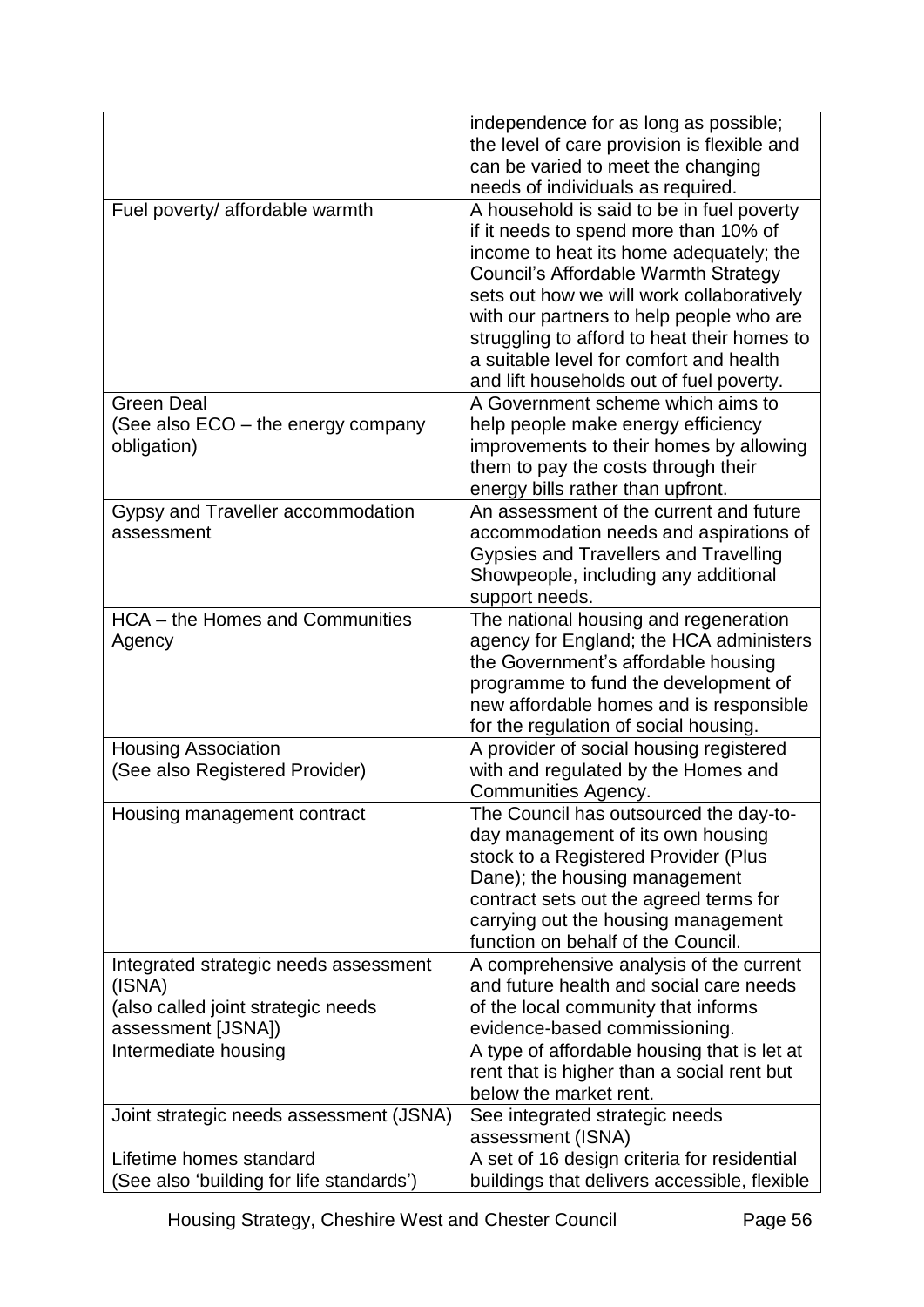|                                | and easily adaptable homes to meet the                                                   |
|--------------------------------|------------------------------------------------------------------------------------------|
|                                | broadest possible range of housing                                                       |
|                                | needs.                                                                                   |
| <b>Local Plan</b>              | The Council's long-term strategic                                                        |
|                                | planning framework, setting out our                                                      |
|                                | vision and priorities for development                                                    |
|                                | across the borough, in terms of both                                                     |
|                                | spatial and strategic planning objectives,                                               |
|                                | including housing, economic and                                                          |
|                                | environmental objectives.                                                                |
| Market housing/ market rent    | The sales value/ rent which a property<br>can achieve on the open market.                |
| Older people                   | There is no agreed definition of older or                                                |
|                                | old people and people generally differ                                                   |
|                                | widely in what they consider to be 'old';                                                |
|                                | the Government defines older people as                                                   |
|                                | those aged over 50 for the collection of<br>statistics, so this is generally accepted to |
|                                | be the starting point for planning for                                                   |
|                                | specialist housing and services for                                                      |
|                                | people approaching later life.                                                           |
| <b>Registered Provider</b>     | A provider of social housing registered                                                  |
| (See also Housing Association) | with and regulated by the Homes and                                                      |
|                                | <b>Communities Agency. Registered</b>                                                    |
|                                | providers include housing associations                                                   |
|                                | (also known as private Registered                                                        |
|                                | Providers) and councils with retained                                                    |
|                                | housing stock.                                                                           |
| Right to Buy funding           | Social housing tenants have the right to                                                 |
|                                | buy their home at a discount as long as                                                  |
|                                | they meet certain eligibility criteria; the                                              |
|                                | Council is allowed to keep some of the                                                   |
|                                | income generated by Right to Buy sales                                                   |
|                                | to fund the development of new social                                                    |
|                                | housing.                                                                                 |
| Section 106 agreement (S106)   | These agreements are named after<br>Section 106 of the Town and Country                  |
|                                | Planning Act 1990, which allows local                                                    |
|                                | planning authorities to enter into an                                                    |
|                                | agreement with a developer to require                                                    |
|                                | certain conditions in relation to the grant                                              |
|                                | of planning permission; Section 106                                                      |
|                                | agreements are often used to require                                                     |
|                                | developers to provide affordable housing                                                 |
|                                | as part of any new development.                                                          |
| Social housing                 | Housing provided at a lower cost than                                                    |
|                                | market housing for those in housing                                                      |
|                                | need; social housing is provided by the                                                  |
|                                | Council and by Registered Providers.                                                     |